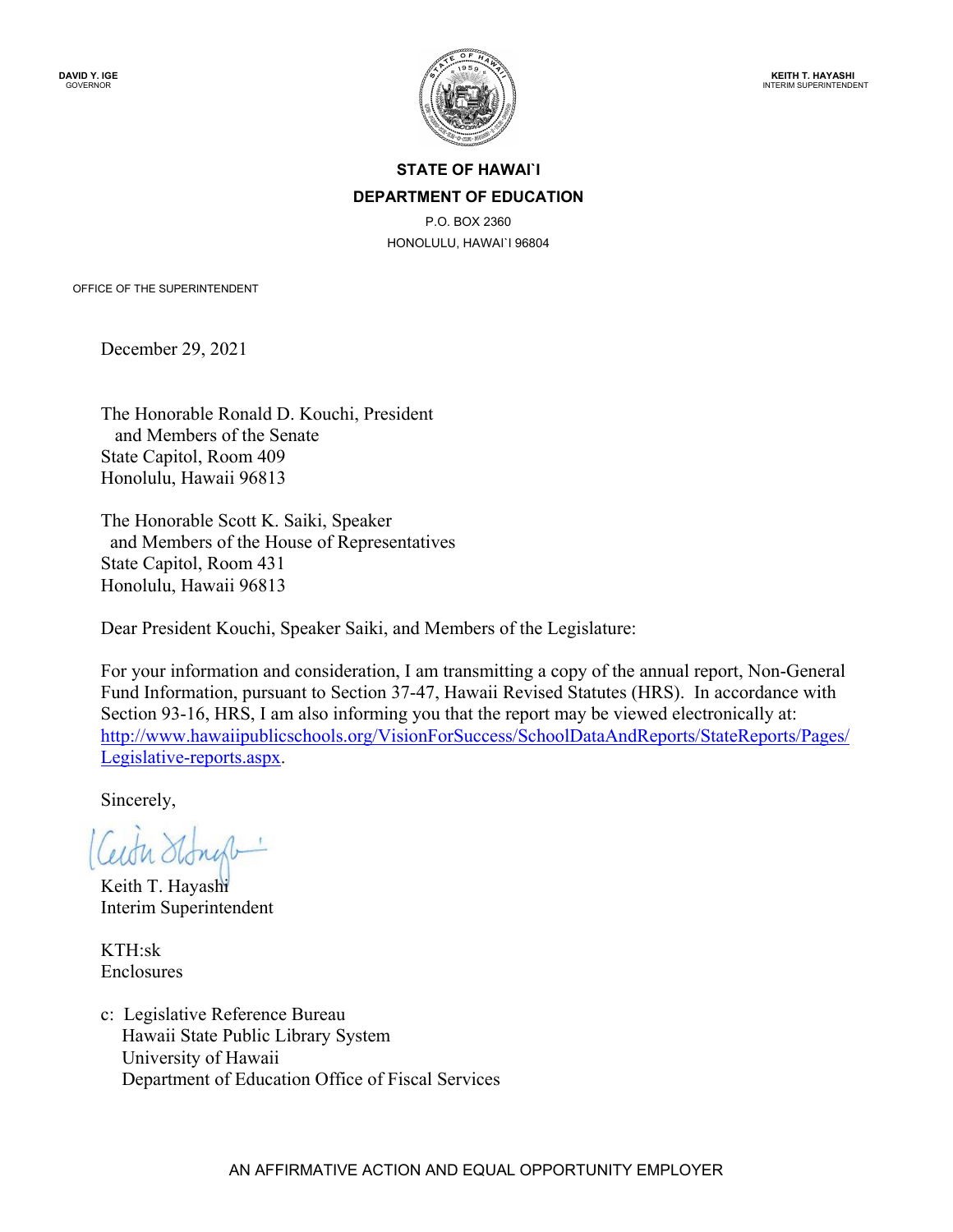

## State of Hawaii Department of Education

# **Annual Report on Non-General Fund Information**

## December 2021

Section 37-47, Hawaii Revised Statutes, requires the Hawaii State Department of Education (Department) to annually report for each non-general fund account under its control that includes a citation to the law authorizing the fund, the intended purpose of the fund, current program activities that the fund supports, balance of the fund at the beginning of the current fiscal year, total amount of expenditures and other outlays from the fund account for the previous fiscal year, total amount of revenue deposited into the account for the previous fiscal year, a detailed listing of all transfers from the fund, amount of moneys encumbered in the account as of the beginning of the fiscal year, amount of funds in the account that are required for the purposes of bond conveyance or other related bond obligations, amount of moneys in the account derived from bond proceeds, and amount of moneys of the fund held in certificates of deposit, escrow accounts, or other investments.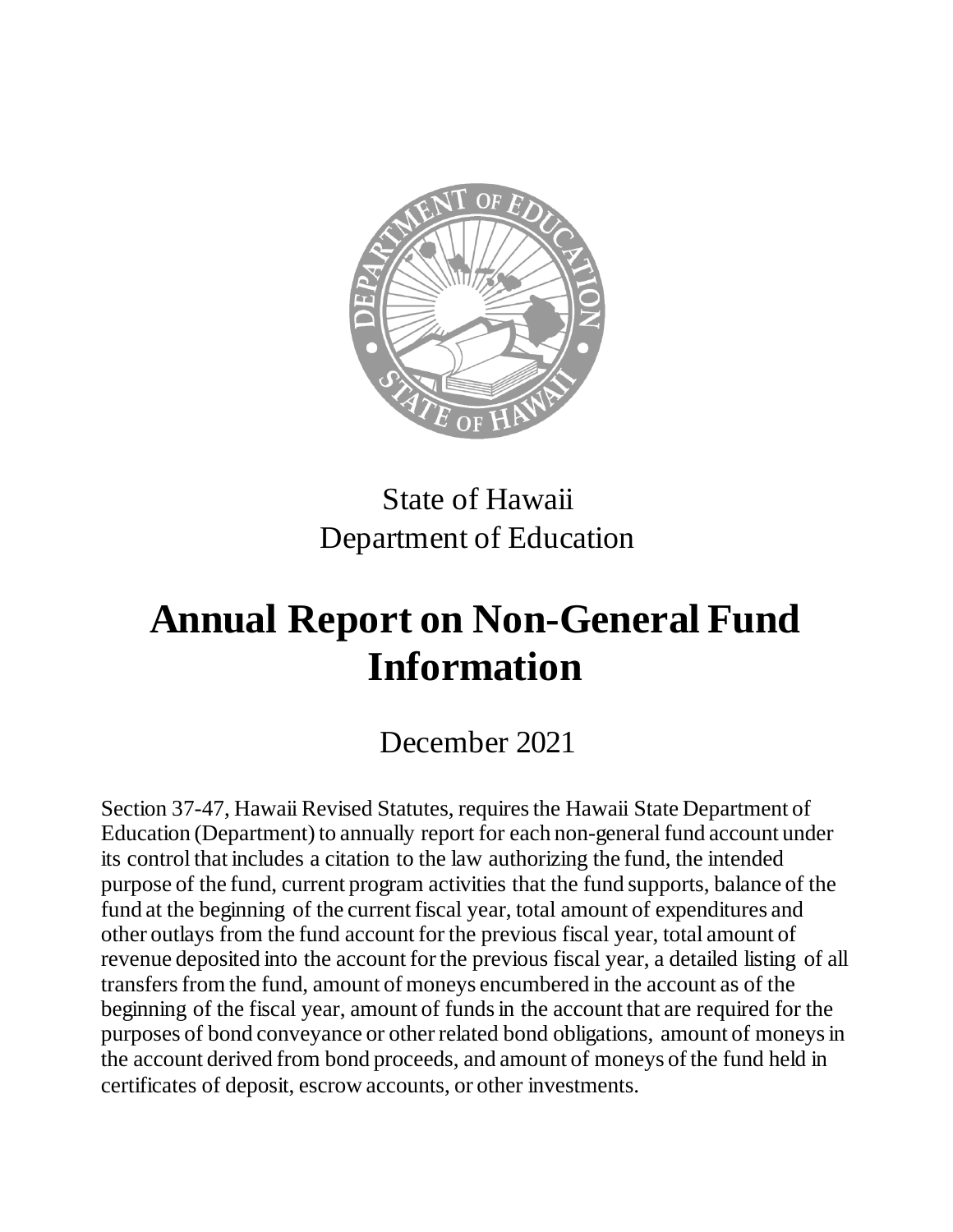| Department:      | EDN                                    |
|------------------|----------------------------------------|
| $Proof$ ID(s):   | <b>EDN 100</b>                         |
| Name of Fund:    | Federal Funds - EDN 100                |
| Legal Authority: | Elementary and Secondary Education Act |

Contact Name: Budget Execution Phone: 784-6030 Fund type (MOF): Federal (N) Appropriation Acct. No.: S-210-E

## **Intended Purpose:**

Reimbursement for allowable expenditures for lower education.

## **Source of Revenues:**

US Department of Education; US Department of Defense

#### **Current Program Activities/Allowable Expenses:**

Includes Impact Aid program expenditures for substitutes and allocation to schools, Title I programs to support schools with high rates of students that qualify for free or reduced price lunch, migrant education programs, neglected and delinquent student programs, improving teacher and administrator programs, math and science partnerships, English language learner programs, community learning centers, and assessment programs.

#### **Variances**:

| <b>Financial Data</b>                                           |             |             |             |              |             |             |             |
|-----------------------------------------------------------------|-------------|-------------|-------------|--------------|-------------|-------------|-------------|
|                                                                 | FY 2018     | FY 2019     | FY 2020     | FY 2021      | FY 2022     | FY 2023     | FY 2024     |
|                                                                 | (actual)    | (actual)    | (actual)    | (actual)     | (estimated) | (estimated) | (estimated) |
| <b>Appropriation Ceiling</b>                                    | 141,470,617 | 138,670,617 | 138,670,617 | 138,670,617  | 139,594,736 | 139,594,736 | 139,594,736 |
| Beginning Cash Balance                                          | 66,166,852  | 89,855,835  | 110,226,555 | 96,568,038   | 68,909,822  | 59,909,822  | 50,909,822  |
| Revenues                                                        | 125,564,759 | 136,392,392 | 117,398,354 | 126,732,969  | 125,000,000 | 125,000,000 | 125,000,000 |
| Expenditures                                                    | 101,993,985 | 116,020,025 | 132,311,020 | 134,391,185  | 134,000,000 | 134,000,000 | 134,000,000 |
| Transfers                                                       |             |             |             |              |             |             |             |
| List each net transfer in/out: list each account number         |             |             |             |              |             |             |             |
| AJV00007 (From: S-210 / To: S-241, S-270, S-815 & S-215         | (5,100,000) |             |             |              |             |             |             |
| AJV00011 (From: S-210 / To: S-830)                              | (2,000,000) |             |             |              |             |             |             |
| AJV00175 (From: S-210 / To: S-275)                              | (1,000,000) |             |             |              |             |             |             |
| AJV00176 (From: S-210 / To: S-815)                              | (1,000,000) |             |             |              |             |             |             |
| AJV00236 (From: S-240 / To: S-210)                              | 118,120     |             |             |              |             |             |             |
| AJV00449 (From: S-240 / To: S-210)                              | 80          |             |             |              |             |             |             |
| AJV03011 (From: S-830 / To: S-210)                              | 2,000,000   |             |             |              |             |             |             |
| AJV03029 (From: S-215, S-241, S-270, S-275 & S-815 / To: S:210) | 7,100,000   |             |             |              |             |             |             |
| AJV01216 (From: S-230 / To: S-210)                              |             |             | 1,254,149   |              |             |             |             |
| AJV00331 (From: S-210 / To: S-240)                              |             |             |             | (20,000,000) |             |             |             |
| Rounding/misc adjustment                                        | 9           | (1,647)     |             |              |             |             |             |
| <b>Net Total Transfers</b>                                      | 118,209     | (1,647)     | 1,254,149   | (20,000,000) |             | $\sim$      | $\sim$      |
| <b>Ending Cash Balance</b>                                      | 89,855,835  | 110,226,555 | 96,568,038  | 68,909,822   | 59,909,822  | 50,909,822  | 41,909,822  |
| Encumbrances                                                    | 17,098,231  | 22,879,851  | 20,769,695  | 19,460,300   | 20,000,000  | 20,000,000  | 20,000,000  |
| Unencumbered Cash Balance                                       | 72,757,604  | 87,346,704  | 75,798,343  | 49,449,522   | 39,909,822  | 30,909,822  | 21,909,822  |

| Amount Reg. by Bond Covenants  |  |  |  |  |
|--------------------------------|--|--|--|--|
|                                |  |  |  |  |
| Amount from Bond Proceeds      |  |  |  |  |
|                                |  |  |  |  |
| Amount Held in CODs, Escrow    |  |  |  |  |
| Accounts, or Other Investments |  |  |  |  |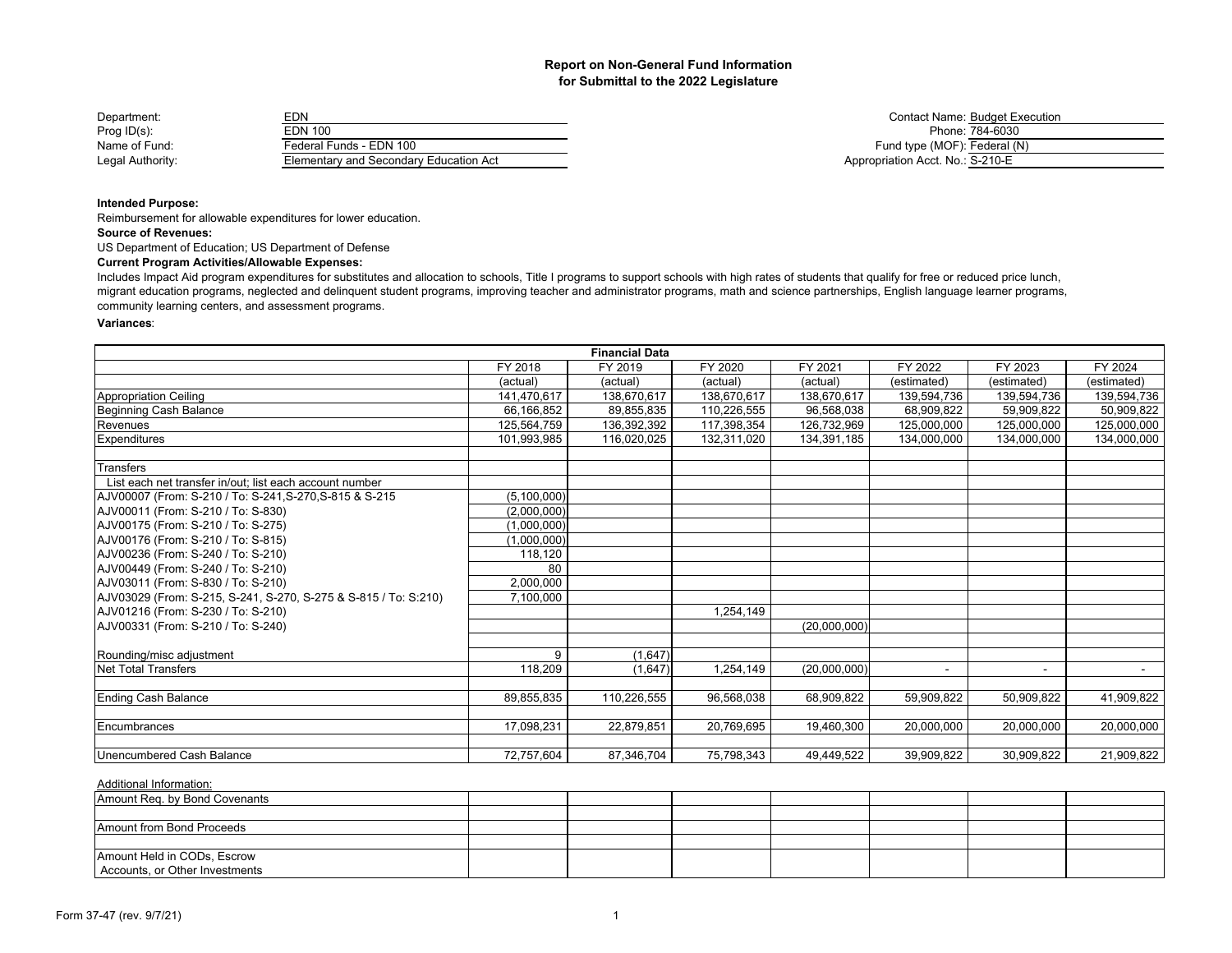| Department:      | EDN                                                    | <b>Contact Name: Budget E</b>    |
|------------------|--------------------------------------------------------|----------------------------------|
| Prog $ID(s)$ :   | EDN 150                                                | Phone: 784-6030                  |
| Name of Fund:    | Federal Funds - EDN 150                                | Fund type (MOF): Federal (       |
| Legal Authority: | I.D.E.A., SPED Pre-school, and Impact Aid Disabilities | Appropriation Acct. No.: S-215-E |

Contact Name: Budget Execution<br>Phone: 784-6030 Fund type (MOF): Federal (N) Appropriation Acct. No.: S-215-E

## **Intended Purpose:**

Reimbursement for allowable expenditures for special education.

**Source of Revenues:**

US Department of Education

## **Current Program Activities/Allowable Expenses:**

**Variances**: To provide special education and related services to eligible students with disabilities in accordance with Federal and State regulations.

|                                                         |            | <b>Financial Data</b> |                          |               |                          |                          |                          |
|---------------------------------------------------------|------------|-----------------------|--------------------------|---------------|--------------------------|--------------------------|--------------------------|
|                                                         | FY 2018    | FY 2019               | FY 2020                  | FY 2021       | FY 2022                  | FY 2023                  | FY 2024                  |
|                                                         | (actual)   | (actual)              | (actual)                 | (actual)      | (estimated)              | (estimated)              | (estimated)              |
| Appropriation Ceiling                                   | 55,728,383 | 52,128,383            | 52,164,701               | 52,164,701    | 56,891,470               | 56,891,470               | 56,891,470               |
| Beginning Cash Balance                                  | 1,707,369  | 2,295,885             | 2,546,207                | 581,020       | 1,479,558                | 2,479,558                | 3,479,558                |
| Revenues                                                | 43,699,297 | 44,913,483            | 42,697,061               | 35,313,006    | 35,000,000               | 35,000,000               | 35,000,000               |
| <b>Expenditures</b>                                     | 43,110,781 | 44,663,090            | 44,662,248               | 34,414,468    | 34,000,000               | 34,000,000               | 34,000,000               |
| Transfers                                               |            |                       |                          |               |                          |                          |                          |
| List each net transfer in/out; list each account number |            |                       |                          |               |                          |                          |                          |
|                                                         |            |                       |                          |               |                          |                          |                          |
|                                                         |            |                       |                          |               |                          |                          |                          |
| Rounding/misc adjustment                                |            | 71                    |                          |               |                          |                          |                          |
| <b>Net Total Transfers</b>                              |            | 71                    | $\overline{\phantom{a}}$ | . .           | $\overline{\phantom{0}}$ | $\overline{\phantom{a}}$ | $\overline{\phantom{a}}$ |
| <b>Ending Cash Balance</b>                              | 2,295,885  | 2,546,207             | 581,020                  | 1,479,558     | 2,479,558                | 3,479,558                | 4,479,558                |
|                                                         |            |                       |                          |               |                          |                          |                          |
| <b>IEncumbrances</b>                                    | 3,099,025  | 2,353,287             | 1,923,984                | 2,698,427     | 2,300,000                | 2,300,000                | 2,300,000                |
|                                                         |            |                       |                          |               |                          |                          |                          |
| Unencumbered Cash Balance                               | (803, 139) | 192,920               | (1,342,964)              | (1, 218, 869) | 179,558                  | 1,179,558                | 2,179,558                |

| Amount Req. by Bond Covenants  |  |  |  |  |
|--------------------------------|--|--|--|--|
|                                |  |  |  |  |
| Amount from Bond Proceeds      |  |  |  |  |
|                                |  |  |  |  |
| Amount Held in CODs, Escrow    |  |  |  |  |
| Accounts, or Other Investments |  |  |  |  |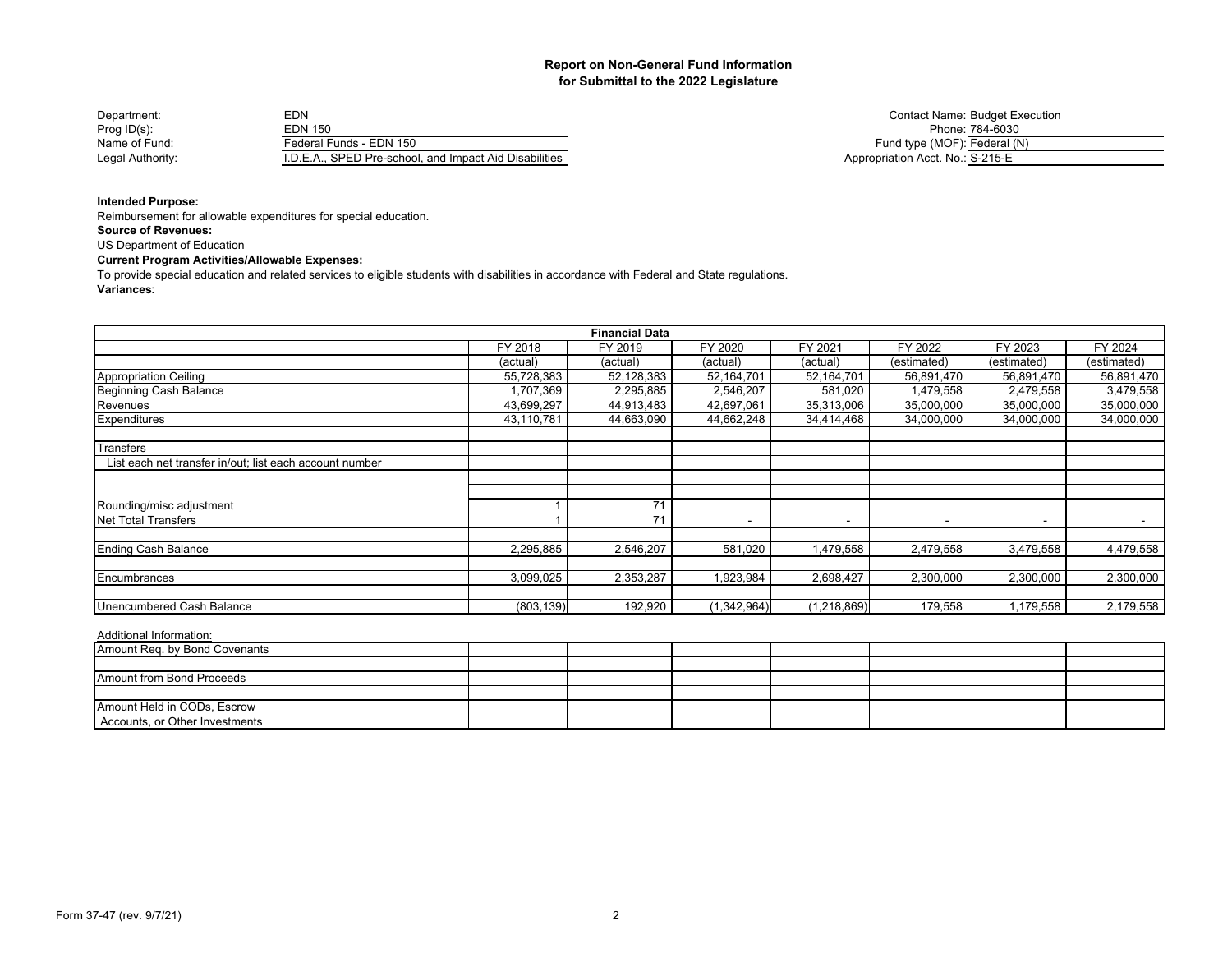| Department:      | EDN                                           | Contact Name: Toby Portn         |
|------------------|-----------------------------------------------|----------------------------------|
| Prog $ID(s)$ :   | EDN 200                                       | Phone: 348-0304                  |
| Name of Fund:    | Federal Funds - EDN 200                       | Fund type (MOF): Federal (N)     |
| Legal Authority: | Education for Homeless Children & Youth Grant | Appropriation Acct. No.: S-220-E |

Contact Name: Toby Portner Phone: 348-0304

## **Intended Purpose:**

Reimbursement for allowable expenditures for lower education.

**Source of Revenues:**

US Department of Education

## **Current Program Activities/Allowable Expenses:**

To ensure that homeless children and youth have access to a free and appropriate education.

#### **Variances**:

|                                                         |          | <b>Financial Data</b> |          |                          |                          |                          |             |
|---------------------------------------------------------|----------|-----------------------|----------|--------------------------|--------------------------|--------------------------|-------------|
|                                                         | FY 2018  | FY 2019               | FY 2020  | FY 2021                  | FY 2022                  | FY 2023                  | FY 2024     |
|                                                         | (actual) | (actual)              | (actual) | (actual)                 | (estimated)              | (estimated)              | (estimated) |
| Appropriation Ceiling                                   | 442,579  | 500,000               | 500,000  | 500,000                  | 500,000                  | 500,000                  | 500,000     |
| Beginning Cash Balance                                  |          | 392,879               | 386,074  | 369,764                  | 383,662                  | 383,662                  | 383,662     |
| Revenues                                                | (21,000) | 196,839               | 275,671  | 284,000                  | 367,435                  | 367,435                  | 367,435     |
| Expenditures                                            | 28,701   | 203,644               | 291,981  | 270,102                  | 367,435                  | 367,435                  | 367,435     |
|                                                         |          |                       |          |                          |                          |                          |             |
| Transfers                                               |          |                       |          |                          |                          |                          |             |
| List each net transfer in/out; list each account number |          |                       |          |                          |                          |                          |             |
|                                                         |          |                       |          |                          |                          |                          |             |
|                                                         |          |                       |          |                          |                          |                          |             |
| Rounding/misc adjustment                                |          |                       |          |                          |                          |                          |             |
| Net Total Transfers                                     |          |                       |          | $\overline{\phantom{a}}$ | $\overline{\phantom{a}}$ | $\overline{\phantom{a}}$ |             |
|                                                         |          |                       |          |                          |                          |                          |             |
| <b>Ending Cash Balance</b>                              | 392,879  | 386,074               | 369,764  | 383,662                  | 383,662                  | 383,662                  | 383,662     |
|                                                         |          |                       |          |                          |                          |                          |             |
| Encumbrances                                            | 6,689    | 58,996                | 35,461   | 44,565                   | 40,000                   | 40,000                   | 40,000      |
|                                                         |          |                       |          |                          |                          |                          |             |
| Unencumbered Cash Balance                               | 386,191  | 327.077               | 334,303  | 339,097                  | 343,662                  | 343,662                  | 343,662     |

| Amount Req. by Bond Covenants  |  |  |  |  |
|--------------------------------|--|--|--|--|
|                                |  |  |  |  |
| Amount from Bond Proceeds      |  |  |  |  |
|                                |  |  |  |  |
| Amount Held in CODs, Escrow    |  |  |  |  |
| Accounts, or Other Investments |  |  |  |  |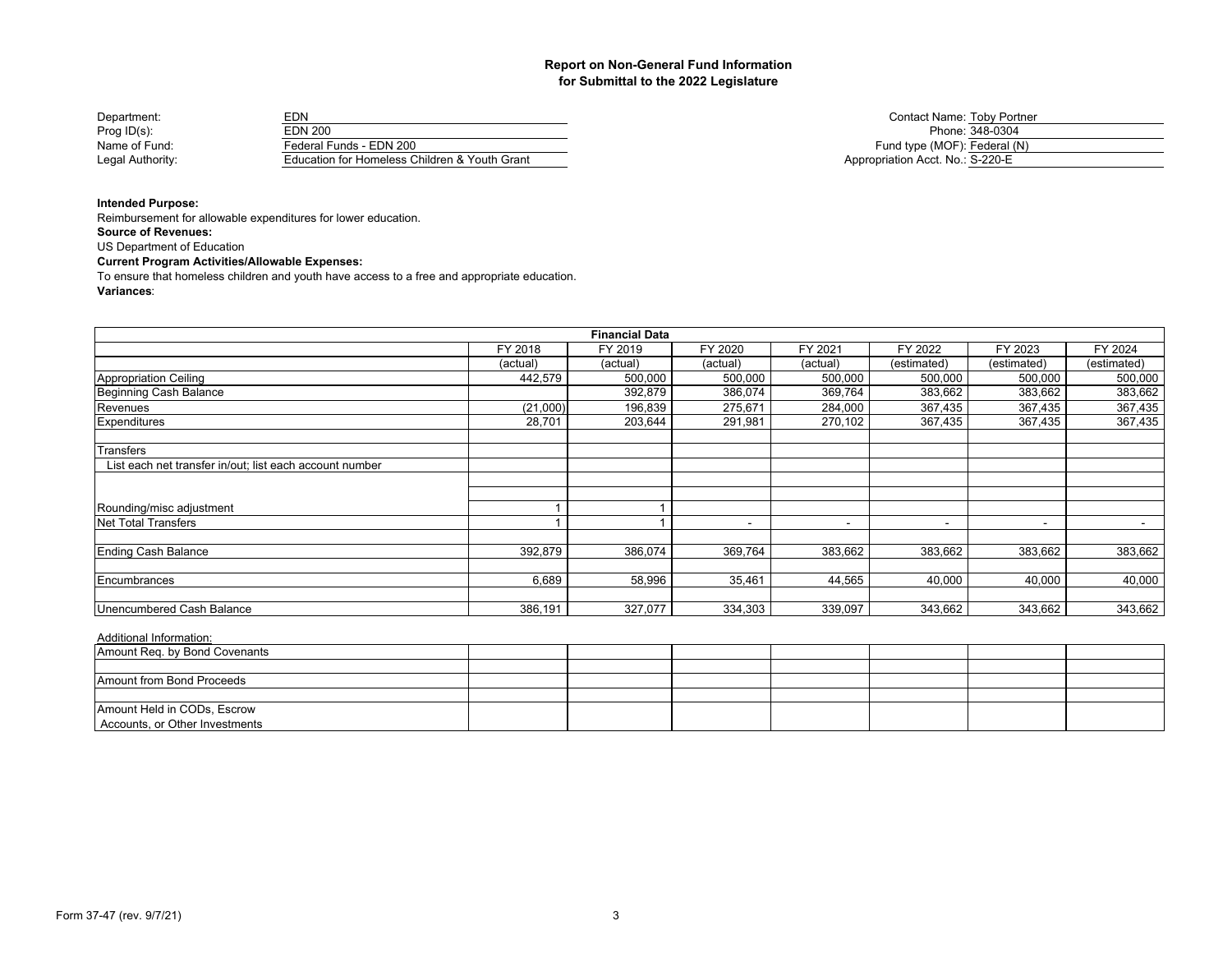| Department:      | EDN                                                    | Contact Name: Budget E           |
|------------------|--------------------------------------------------------|----------------------------------|
| Prog $ID(s)$ :   | EDN 300                                                | Phone: 784-6030                  |
| Name of Fund:    | Federal Funds - EDN 300                                | Fund type (MOF): Federal (       |
| Legal Authority: | P.L. 100-297 National Cooperative Education Statistics | Appropriation Acct. No.: S-230-E |

Contact Name: Budget Execution<br>Phone: 784-6030 Fund type (MOF): Federal (N) Appropriation Acct. No.: S-230-E

## **Intended Purpose:**

Reimbursement for allowable expenditures for lower education.

**Source of Revenues:**

US Department of Education

## **Current Program Activities/Allowable Expenses:**

To support activities that will enable State Education Agencies to designate representatives to the Cooperative System who can speak for state interests, provide recommendations about Cooperative System activities, and initiate action at both state and national levels to further the Cooperative System's goals.

#### **Variances**:

No programs are currently within this appropriation.

|                                                         |                          | <b>Financial Data</b>    |               |                          |             |                          |             |
|---------------------------------------------------------|--------------------------|--------------------------|---------------|--------------------------|-------------|--------------------------|-------------|
|                                                         | FY 2018                  | FY 2019                  | FY 2020       | FY 2021                  | FY 2022     | FY 2023                  | FY 2024     |
|                                                         | (actual)                 | (actual)                 | (actual)      | (actual)                 | (estimated) | (estimated)              | (estimated) |
| <b>Appropriation Ceiling</b>                            | 870,439                  |                          |               |                          |             | -                        |             |
| <b>Beginning Cash Balance</b>                           | 1,275,353                | 1,274,951                | 1,260,904     | 556                      |             |                          |             |
| Revenues                                                | 8,121                    | (8, 121)                 |               |                          |             |                          |             |
| Expenditures                                            | 8,524                    | 5,926                    | 6,199         | 555                      |             | $\overline{\phantom{a}}$ |             |
| Transfers                                               |                          |                          |               |                          |             |                          |             |
| List each net transfer in/out; list each account number |                          |                          |               |                          |             |                          |             |
| AJV01216 (From: S-230 / To: S-210)                      |                          |                          | (1, 254, 149) |                          |             |                          |             |
|                                                         |                          |                          |               |                          |             |                          |             |
| Rounding/misc adjustment                                | 2                        |                          |               |                          |             |                          |             |
| Net Total Transfers                                     | $\overline{2}$           | -                        | (1, 254, 149) | $\overline{\phantom{a}}$ | $\,$ $\,$   | $\overline{\phantom{a}}$ | $\,$ $\,$   |
| <b>Ending Cash Balance</b>                              | 1,274,951                | 1,260,904                | 556           |                          |             |                          |             |
| Encumbrances                                            | $\overline{\phantom{a}}$ | $\overline{\phantom{0}}$ | $\,$          | $\overline{\phantom{a}}$ | $\,$ $\,$   | $\overline{\phantom{a}}$ | $\sim$      |
|                                                         |                          |                          |               |                          |             |                          |             |
| Unencumbered Cash Balance                               | 1,274,951                | 1,260,904                | 556           |                          |             |                          |             |

| Amount Req. by Bond Covenants  |  |  |  |  |
|--------------------------------|--|--|--|--|
|                                |  |  |  |  |
| Amount from Bond Proceeds      |  |  |  |  |
|                                |  |  |  |  |
| Amount Held in CODs, Escrow    |  |  |  |  |
| Accounts, or Other Investments |  |  |  |  |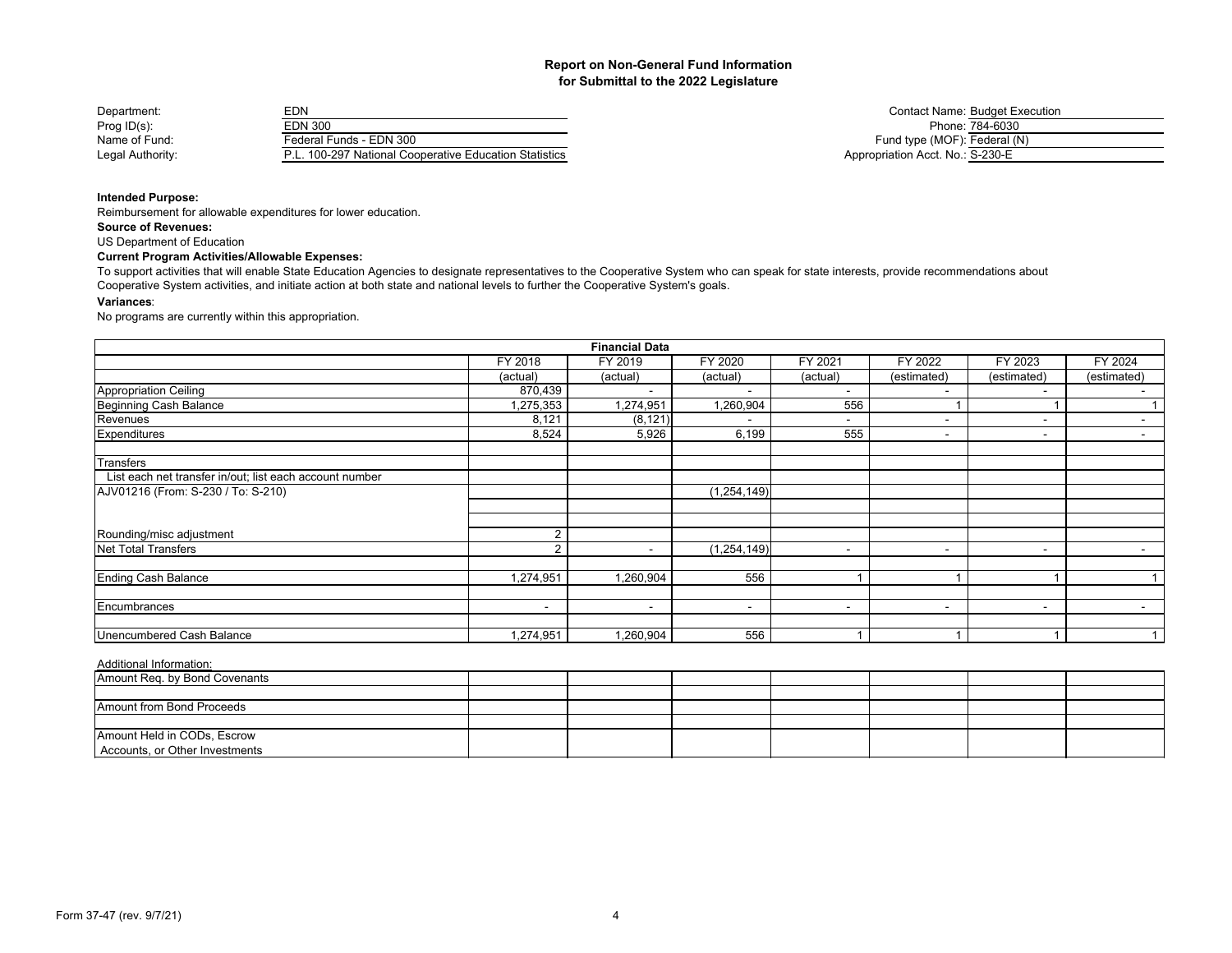| Department:      | EDN                          | Contact Name: Jeremy K           |
|------------------|------------------------------|----------------------------------|
| Prog $ID(s)$ :   | EDN 400                      | Phone: 784-5500                  |
| Name of Fund:    | Federal Funds - EDN 400      | Fund type (MOF): Federal (       |
| Legal Authority: | USDA Child Nutrition Program | Appropriation Acct. No.: S-240-E |

Contact Name: Jeremy Koki Fund type (MOF): Federal (N) Appropriation Acct. No.: S-240-E

## **Intended Purpose:**

Reimbursement for allowable expenditures for school food services.

## **Source of Revenues:**

US Department of Agriculture; US Department of Education

## **Current Program Activities/Allowable Expenses:**

## Child Nutrition programs.

## **Variances**:

Meals served in FY20 and FY21 were 30-35% (significantly) lower than a typical year, directly impacting both revenues and expenditures for FY20 and FY21, respectively. Due to the USDA national waiver for SY21-22, federal meal reimbursements that provided for free meals to all students have been the sole source of revenue for FY 2022. Should USDA not extend free meals for FY23 and beyond, the School Food Services Branch will implement the National School Lunch Program until program revenues and expenditures return to pre-pandemic status.

|                                                         |            | <b>Financial Data</b> |            |            |             |             |             |
|---------------------------------------------------------|------------|-----------------------|------------|------------|-------------|-------------|-------------|
|                                                         | FY 2018    | FY 2019               | FY 2020    | FY 2021    | FY 2022     | FY 2023     | FY 2024     |
|                                                         | (actual)   | (actual)              | (actual)   | (actual)   | (estimated) | (estimated) | (estimated) |
| <b>Appropriation Ceiling</b>                            | 64,205,300 | 64,205,300            | 64,205,300 | 64,205,300 | 65,013,979  | 65,013,979  | 65,013,979  |
| Beginning Cash Balance                                  | 20.084.059 | 21,435,098            | 12,793,756 | 128,960    | 13,820,070  | 15,820,070  | 17.820.070  |
| <b>Revenues</b>                                         | 416,458    | 69,432                |            |            | 16,000,000  | 16,000,000  | 16,000,000  |
| Expenditures                                            | 54,438,256 | 64,072,729            | 63,223,571 | 29,506,254 | 64,000,000  | 64,000,000  | 64,000,000  |
|                                                         |            |                       |            |            |             |             |             |
| <b>Transfers</b>                                        |            |                       |            |            |             |             |             |
| List each net transfer in/out; list each account number |            |                       |            |            |             |             |             |
| AJV00022 (From: S-241 / To: S-240)                      | 5,602,745  |                       |            |            |             |             |             |
| AJV00137 (From: S-241 / To: S-240)                      | 613,206    |                       |            |            |             |             |             |
| AJV00236 (From: S-240 / To: S-210)                      | (118, 120) |                       |            |            |             |             |             |
| AJV00248 (From: S-241 / To: S-240)                      | 198,519    |                       |            |            |             |             |             |
| AJV00449 (From: S-240 / To: S-210)                      | (80)       |                       |            |            |             |             |             |
| AJV00583 (From: S-241 / To: S-240)                      | 11,649,214 |                       |            |            |             |             |             |
| AJV00781 (From: S-241 / To: S-240)                      | 5,180,932  |                       |            |            |             |             |             |
| AJV00807 (From: S-241 / To: S-240)                      | 5,930,375  |                       |            |            |             |             |             |
| AJV00975 (From: S-241 / To: S-240)                      | 4,494,745  |                       |            |            |             |             |             |
| AJV01170 (From: S-241 / To: S-240)                      | 5,174,624  |                       |            |            |             |             |             |
| AJV01400 (From: S-241 / To: S-240)                      | 5,503,615  |                       |            |            |             |             |             |
| AJV01573 (From: S-241 / To: S-240)                      | 4,592,496  |                       |            |            |             |             |             |
| AJV01811 (From: S-241 / To: S-240)                      | 6,550,565  |                       |            |            |             |             |             |
| AJV00130 (From: S-241 / To: S-240)                      |            | 6,238,653             |            |            |             |             |             |
| AJV00133 (From: S-241 / To: S-240)                      |            | 496,921               |            |            |             |             |             |
| AJV00259 (From: S-241 / To: S-240)                      |            | 252,857               |            |            |             |             |             |
| AJV00340 (From: S-241 / To: S-240)                      |            | 5,021,015             |            |            |             |             |             |
| AJV00429 (From: S-241 / To: S-240)                      |            | 6,021,931             |            |            |             |             |             |
| AJV00536 (From: S-241 / To: S-240)                      |            | 5,700,722             |            |            |             |             |             |
| AJV00647 (From: S-241 / To: S-240)                      |            | 5,646,470             |            |            |             |             |             |
| AJV00860 (From: S-241 / To: S-240)                      |            | 4,559,698             |            |            |             |             |             |
| AJV01015 (From: S-241 / To: S-240)                      |            | 5,139,408             |            |            |             |             |             |
| AJV01084 (From: S-241 / To: S-240)                      |            | 5,408,190             |            |            |             |             |             |
| AJV01304 (From: S-241 / To: S-240)                      |            | 4,457,173             |            |            |             |             |             |
| AJV01498 (From: S-241 / To: S-240)                      |            | 6,418,915             |            |            |             |             |             |
| AJV00040 (From: S-241 / To: S-240)                      |            |                       | 6,214,179  |            |             |             |             |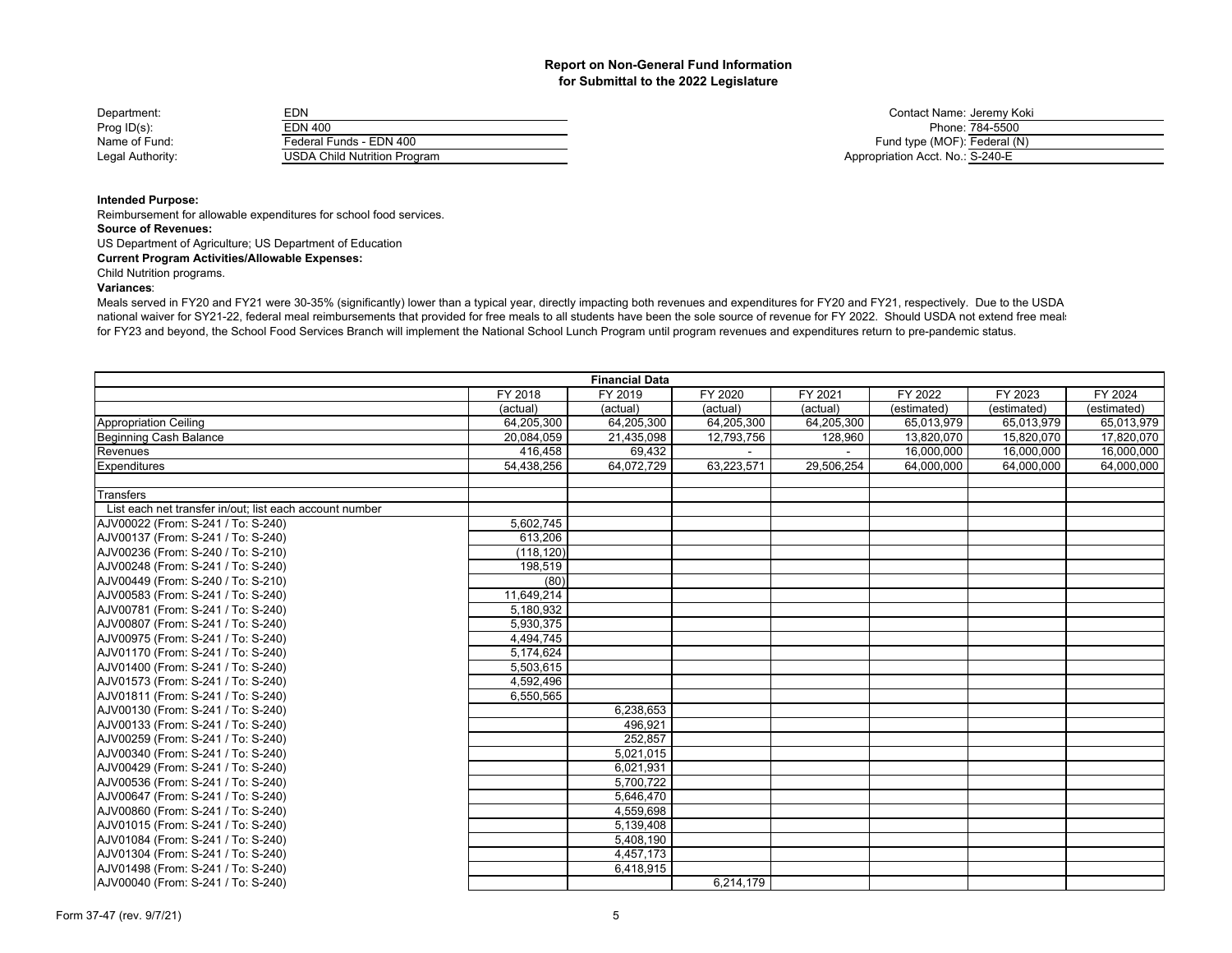| AJV00138 (From: S-241 / To: S-240) |            |            | 508,083     |            |            |            |            |
|------------------------------------|------------|------------|-------------|------------|------------|------------|------------|
| AJV00254 (From: S-241 / To: S-240) |            |            | 306,449     |            |            |            |            |
| AJV00436 (From: S-241 / To: S-240) |            |            | 5,694,395   |            |            |            |            |
| AJV00587 (From: S-241 / To: S-240) |            |            | 6,299,352   |            |            |            |            |
| AJV00796 (From: S-241 / To: S-240) |            |            | 10.869.526  |            |            |            |            |
| AJV00904 (From: S-241 / To: S-240) |            |            | 4,420,026   |            |            |            |            |
| AJV01070 (From: S-241 / To: S-240) |            |            | 5,296,573   |            |            |            |            |
| AJV01208 (From: S-241 / To: S-240) |            |            | 5,424,489   |            |            |            |            |
| AJV01306 (From: S-241 / To: S-240) |            |            | 3,321,337   |            |            |            |            |
| AJV01311 (From: S-241 / To: S-240) |            |            |             |            |            |            |            |
| AJV01535 (From: S-241 / To: S-240) |            |            | 2.204.365   |            |            |            |            |
| AJV00331 (From: S-210 / To: S-240) |            |            |             | 20,000,000 | 50,000,000 | 50,000,000 | 50,000,000 |
| AJV00037 (From: S-241 / To: S-240) |            |            |             | 1,849,277  |            |            |            |
| AJV00203 (From: S-241 / To: S-240) |            |            |             | 1,029,559  |            |            |            |
| AJV00231 (From: S-241 / To: S-240) |            |            |             | 590,849    |            |            |            |
| AJV00521 (From: S-241 / To: S-240) |            |            |             | 409,512    |            |            |            |
| AJV00680 (From: S-241 / To: S-240) |            |            |             | 954,661    |            |            |            |
| AJV00882 (From: S-241 / To: S-240) |            |            |             | 5,766,483  |            |            |            |
| AJV01010 (From: S-241 / To: S-240) |            |            |             | 2,530,033  |            |            |            |
| AJV01136 (From: S-241 / To: S-240) |            |            |             | 3,030,300  |            |            |            |
| AJV01248 (From: S-241 / To: S-240) |            |            |             | 3,505,841  |            |            |            |
| AJV01426 (From: S-241 / To: S-240) |            |            |             | 3,530,849  |            |            |            |
|                                    |            |            |             |            |            |            |            |
|                                    |            |            |             |            |            |            |            |
| Rounding/misc adjustment           |            |            |             |            |            |            |            |
| <b>Net Total Transfers</b>         | 55,372,837 | 55,361,954 | 50,558,775  | 43,197,364 | 50,000,000 | 50,000,000 | 50,000,000 |
| <b>Ending Cash Balance</b>         | 21,435,098 | 12,793,756 | 128,960     | 13,820,070 | 15,820,070 | 17,820,070 | 19,820,070 |
| <b>Encumbrances</b>                | 1,090,739  | 1,055,362  | 2,504,780   | 36,055     | 218,485    | 218,485    | 218,485    |
| Unencumbered Cash Balance          | 20,344,360 | 11,738,394 | (2,375,820) | 13,784,015 | 15,601,585 | 17,601,585 | 19,601,585 |

| Amount Reg. by Bond Covenants  |  |  |  |  |
|--------------------------------|--|--|--|--|
|                                |  |  |  |  |
| Amount from Bond Proceeds      |  |  |  |  |
|                                |  |  |  |  |
| Amount Held in CODs, Escrow    |  |  |  |  |
| Accounts, or Other Investments |  |  |  |  |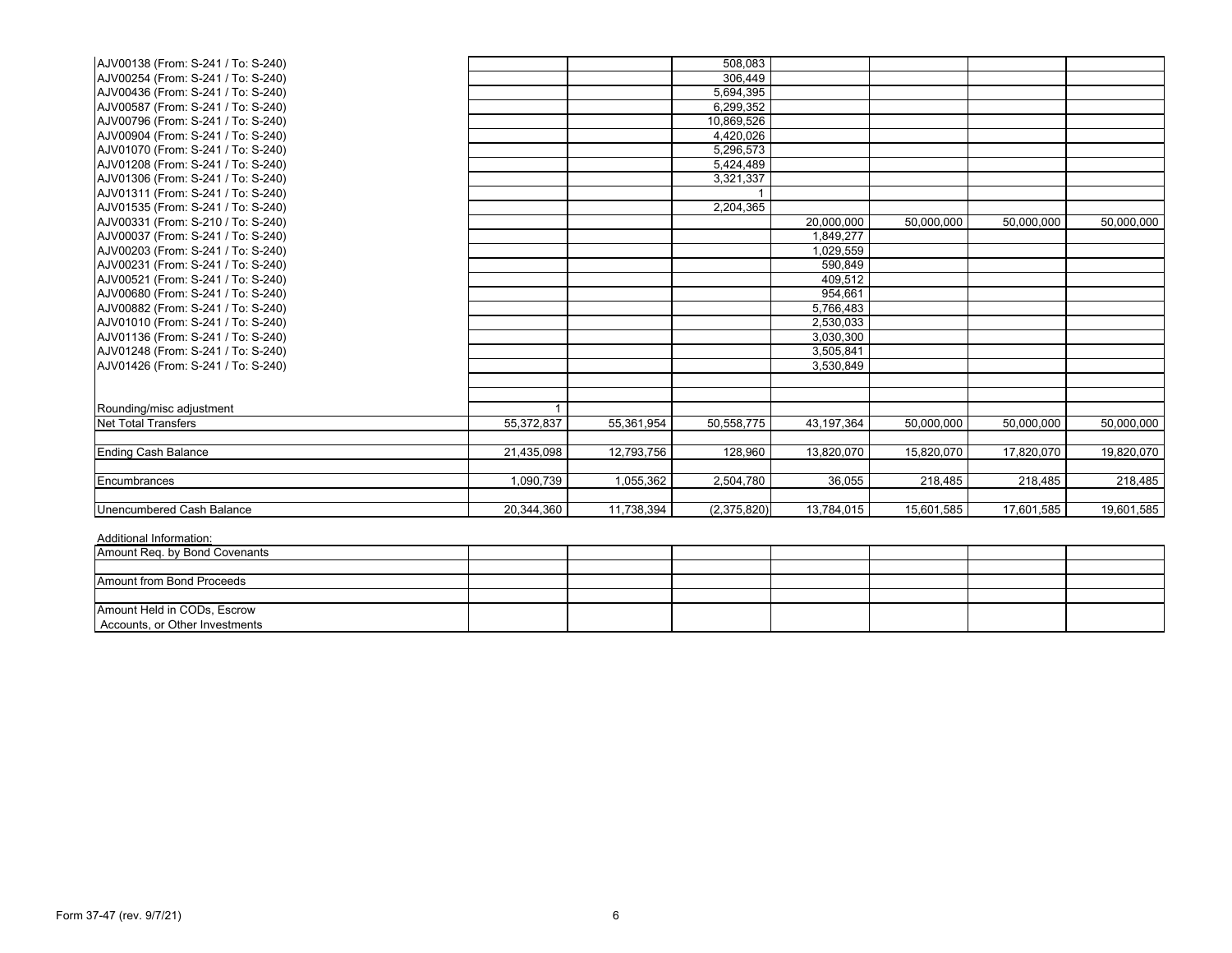| Department:      | EDN                          | <b>Contact Name: Sharlene</b>    |
|------------------|------------------------------|----------------------------------|
| Prog $ID(s)$ :   | EDN 400                      | Phone: 587-3600                  |
| Name of Fund:    | Federal Funds - EDN 400      | Fund type (MOF): Federal (       |
| Legal Authority: | USDA Child Nutrition Program | Appropriation Acct. No.: S-241-E |

Contact Name: Sharlene Wong<br>Phone: 587-3600 Fund type (MOF): Federal (N) Appropriation Acct. No.: S-241-E

## **Intended Purpose:**

To provide each State agency with funds for its administrative expenses in supervising and giving technical assistance to local schools, school districts, and institutions in their conduct of child nutrition programs (CNP). State agencies that administer the distribution of USDA foods to schools or adult care institutions are also provided with State Administrative Expense Funds. To administer the USDA's Child Nutrition Programs at the State Agency level known as the Hawaii Child Nutrition Programs (HCNP).

#### **Source of Revenues:**

US Department of Agriculture

## **Current Program Activities/Allowable Expenses:**

Funding will be expended for HCNP responsibilities such as the statewide administration of all CNP in Hawaii, monitoring, technical assistance, training, audits, and general operation expenses including the salary of staff, contracts for goods or services, etc. Includes transfers from S-241 to S-240.

#### **Variances**:

Negative cash balances may result from encumbrances not getting paid due to timing of the grant drawdown. Note: The estimated expenditures do not take into account the transfers from S-241 to S-240 for monthly reimbursements (as seen in the prior fiscal years).

| <b>Financial Data</b>                                   |               |               |               |            |             |             |             |
|---------------------------------------------------------|---------------|---------------|---------------|------------|-------------|-------------|-------------|
|                                                         | FY 2018       | FY 2019       | FY 2020       | FY 2021    | FY 2022     | FY 2023     | FY 2024     |
|                                                         | (actual)      | (actual)      | (actual)      | (actual)   | (estimated) | (estimated) | (estimated) |
| <b>Appropriation Ceiling</b>                            | 1,892,000     | 1,892,000     | 1,892,000     | 1,892,000  | 1,895,325   | 1,895,325   | 1,895,325   |
| Beginning Cash Balance                                  | (1,322,825)   | (1,254,949)   | (1, 174, 034) | (711, 337) | 3,823,439   | 5,870,441   | 8,437,912   |
| Revenues                                                | 56,875,995    | 56,882,849    | 52,254,159    | 29,069,035 | 53,304,468  | 53,837,512  | 54,375,887  |
| <b>Expenditures</b>                                     | 1,317,084     | 1,450,309     | 1,232,689     | 1,336,895  | 1,257,466   | 1,270,041   | 1,282,741   |
|                                                         |               |               |               |            |             |             |             |
| <b>Transfers</b>                                        |               |               |               |            |             |             |             |
| List each net transfer in/out; list each account number |               |               |               |            |             |             |             |
| AJV00007 (From: S-210 / To: S-241)                      | 2,000,000     |               |               |            |             |             |             |
| AJV00022 (From: S-241 / To: S-240)                      | (5.602.745)   |               |               |            |             |             |             |
| AJV00137 (From: S-241 / To: S-240)                      | (613, 206)    |               |               |            |             |             |             |
| AJV00248 (From: S-241 / To: S-240)                      | (198, 519)    |               |               |            |             |             |             |
| AJV00583 (From: S-241 / To: S-240)                      | (11,649,214)  |               |               |            |             |             |             |
| AJV00781 (From: S-241 / To: S-240)                      | (5, 180, 932) |               |               |            |             |             |             |
| AJV00807 (From: S-241 / To: S-240)                      | (5,930,375)   |               |               |            |             |             |             |
| AJV00975 (From: S-241 / To: S-240)                      | (4,494,745)   |               |               |            |             |             |             |
| AJV01170 (From: S-241 / To: S-240)                      | (5, 174, 624) |               |               |            |             |             |             |
| AJV01400 (From: S-241 / To: S-240)                      | (5,503,615)   |               |               |            |             |             |             |
| AJV01573 (From: S-241 / To: S-240)                      | (4,592,496)   |               |               |            |             |             |             |
| AJV01811 (From: S-241 / To: S-240)                      | (6,550,565)   |               |               |            |             |             |             |
| AJV03029 (From: S-241 / To: S-210)                      | (2,000,000)   |               |               |            |             |             |             |
| AJV00009 (From: S-210 / To: S-241)                      |               | 2,000,000     |               |            |             |             |             |
| AJV00130 (From: S-241 / To: S-240)                      |               | (6, 238, 653) |               |            |             |             |             |
| AJV00133 (From: S-241 / To: S-240)                      |               | (496, 921)    |               |            |             |             |             |
| AJV00259 (From: S-241 / To: S-240)                      |               | (252, 857)    |               |            |             |             |             |
| AJV00340 (From: S-241 / To: S-240)                      |               | (5,021,015)   |               |            |             |             |             |
| AJV00429 (From: S-241 / To: S-240)                      |               | (6,021,931)   |               |            |             |             |             |
| AJV00536 (From: S-241 / To: S-240)                      |               | (5,700,722)   |               |            |             |             |             |
| AJV00647 (From: S-241 / To: S-240)                      |               | (5,646,470)   |               |            |             |             |             |
| AJV00860 (From: S-241 / To: S-240)                      |               | (4,559,698)   |               |            |             |             |             |
| AJV01015 (From: S-241 / To: S-240)                      |               | (5, 139, 408) |               |            |             |             |             |
| AJV01084 (From: S-241 / To: S-240)                      |               | (5,408,190)   |               |            |             |             |             |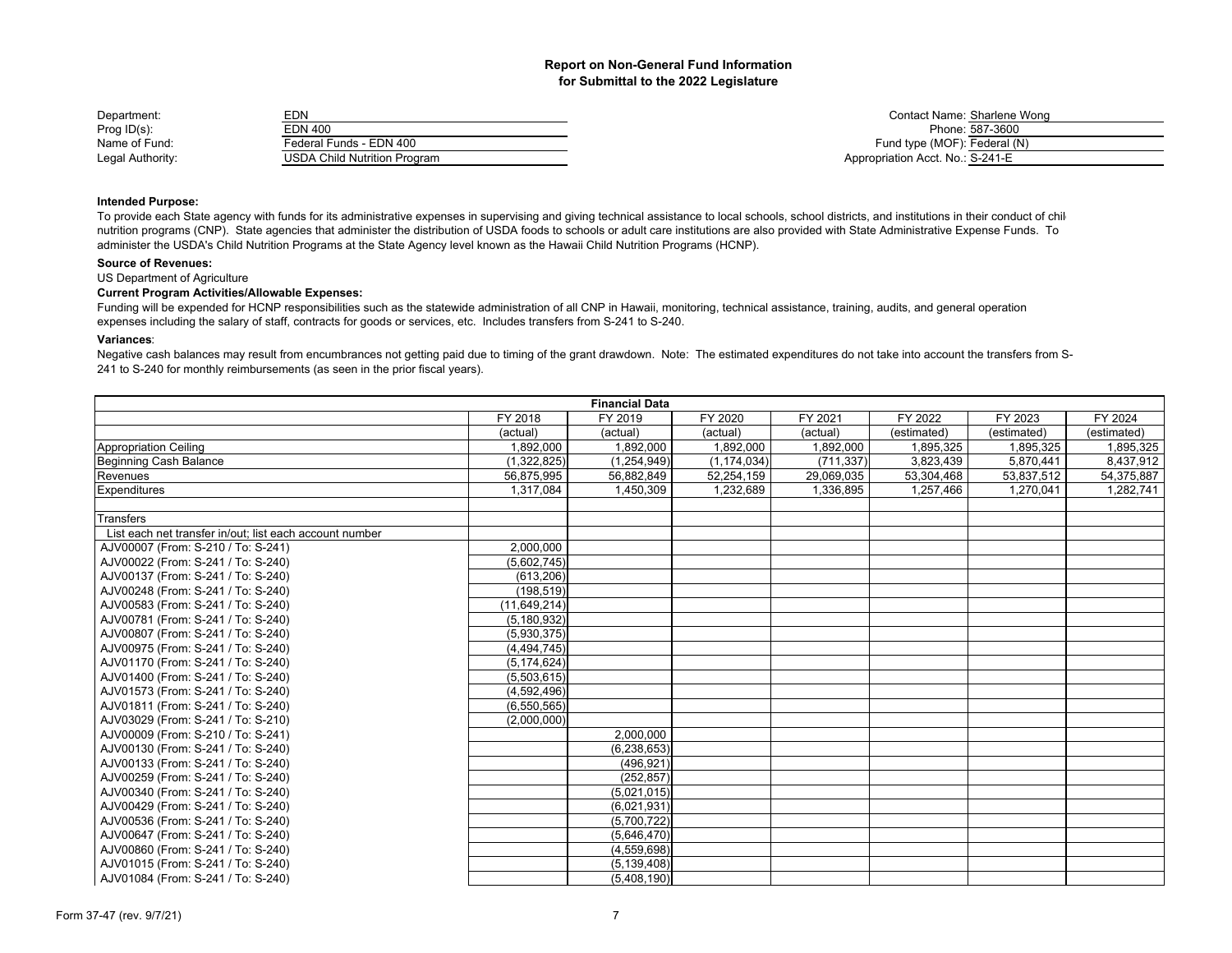| AJV01304 (From: S-241 / To: S-240)  |                | (4, 457, 173)  |                |                |              |              |              |
|-------------------------------------|----------------|----------------|----------------|----------------|--------------|--------------|--------------|
| AJV01498 (From: S-241 / To: S-240)  |                | (6,418,915)    |                |                |              |              |              |
| AJV03008 (From: S-241 / To: S-210)  |                | (2,000,000)    |                |                |              |              |              |
| AJV00040 (From: S-241 / To: S-240)  |                |                | (6, 214, 179)  |                |              |              |              |
| AJV00138 (From: S-241 / To: S-240)  |                |                | (508, 083)     |                |              |              |              |
| AJV00254 (From: S-241 / To: S-240)  |                |                | (306.449)      |                |              |              |              |
| AJV00436 (From: S-241 / To: S-240)  |                |                | (5,694,395)    |                |              |              |              |
| AJV00587 (From: S-241 / To: S-240)  |                |                | (6, 299, 352)  |                |              |              |              |
| AJV00796 (From: S-241 / To: S-240)  |                |                | (10, 869, 526) |                |              |              |              |
| AJV00904 (From: S-241 / To: S-240)  |                |                | (4,420,026)    |                |              |              |              |
| AJV01070 (From: S-241 / To: S-240)  |                |                | (5, 296, 573)  |                |              |              |              |
| AJV01208 (From: S-241 / To: S-240)  |                |                | (5,424,490)    |                |              |              |              |
| AJV01306 (From: S-241 / To: S-240)  |                |                | (3,321,337)    |                |              |              |              |
| AJV01535 (From: S-241 / To: S-240)  |                |                | (2, 204, 365)  |                |              |              |              |
| Estimated (From: S-241 / To: S-240) |                |                |                | (1,849,277)    | (50,000,000) | (50,000,000) | (50,000,000) |
| AJV00037 (From: S-241 / To: S-240)  |                |                |                | (1,029,559)    |              |              |              |
| AJV00203 (From: S-241 / To: S-240)  |                |                |                | (590, 849)     |              |              |              |
| AJV00231 (From: S-241 / To: S-240)  |                |                |                | (409.512)      |              |              |              |
| AJV00521 (From: S-241 / To: S-240)  |                |                |                | (954, 661)     |              |              |              |
| AJV00680 (From: S-241 / To: S-240)  |                |                |                | (5,766,483)    |              |              |              |
| AJV00882 (From: S-241 / To: S-240)  |                |                |                | (2,530,033)    |              |              |              |
| AJV01010 (From: S-241 / To: S-240)  |                |                |                | (3,030,300)    |              |              |              |
| AJV01136 (From: S-241 / To: S-240)  |                |                |                | (3,505,841)    |              |              |              |
| AJV01248 (From: S-241 / To: S-240)  |                |                |                | (3,530,849)    |              |              |              |
| AJV01426 (From: S-241 / To: S-240)  |                |                |                |                |              |              |              |
|                                     |                |                |                |                |              |              |              |
| Rounding/misc adjustment            |                | 10.329         | 2              |                |              |              |              |
| <b>Net Total Transfers</b>          | (55, 491, 036) | (55, 351, 625) | (50, 558, 773) | (23, 197, 364) | (50,000,000) | (50,000,000) | (50,000,000) |
| <b>Ending Cash Balance</b>          | (1,254,949)    | (1, 174, 034)  | (711, 337)     | 3,823,439      | 5,870,441    | 8,437,912    | 11,531,058   |
| Encumbrances                        | 45.647         | 67,039         | 101,364        | 88,500         | 535,507      | 513,007      | 234,000      |
| Unencumbered Cash Balance           | (1,300,596)    | (1,241,073)    | (812, 701)     | 3,734,939      | 5,334,934    | 7,924,905    | 11,297,058   |

| Amount Req. by Bond Covenants  |  |  |  |  |
|--------------------------------|--|--|--|--|
|                                |  |  |  |  |
| Amount from Bond Proceeds      |  |  |  |  |
|                                |  |  |  |  |
| Amount Held in CODs, Escrow    |  |  |  |  |
| Accounts, or Other Investments |  |  |  |  |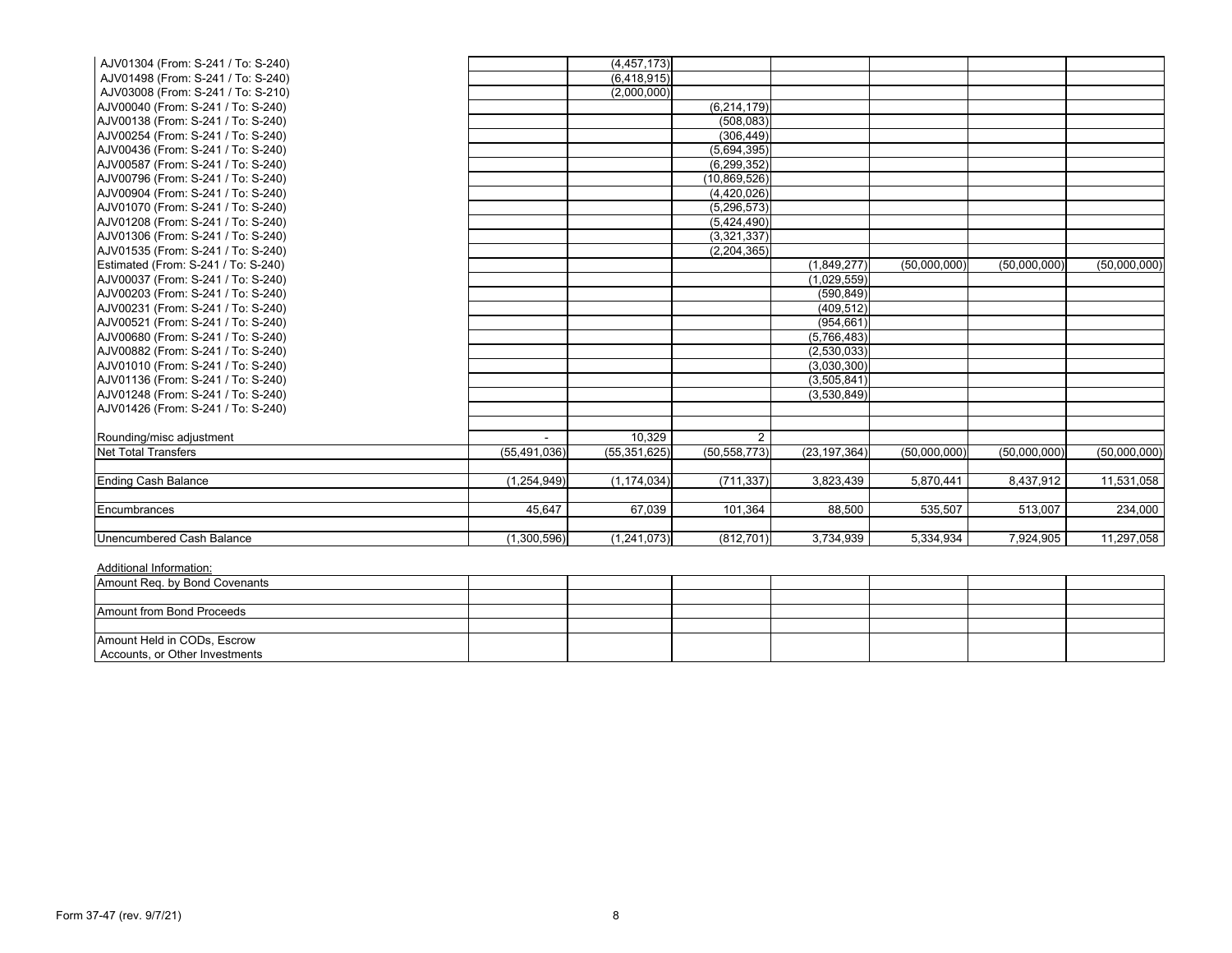| Department:      | EDN                                                                           | Contact Name: Sylvia Ca          |
|------------------|-------------------------------------------------------------------------------|----------------------------------|
| Prog $ID(s)$ :   | EDN 500                                                                       | Phone: 305-9777                  |
| Name of Fund:    | Federal Funds - EDN 500                                                       | Fund type (MOF): Federal (       |
| Legal Authority: | Public Law 113-128 Workforce Innovation and Opportunity Act (Adult Education) | Appropriation Acct. No.: S-250-E |

Contact Name: Sylvia Carter<br>Phone: 305-9777 Fund type (MOF): Federal (N) Legal Authority: *Authorition Acct. No.*: S-250-E

## **Intended Purpose:**

Reimbursement for allowable expenditures for adult education.

**Source of Revenues:**US Department of Education

## **Current Program Activities/Allowable Expenses:**

Adult education and literacy activities means programs, activities, and services that include adult education, literacy, workplace adult education and literacy activities, family literacy activities, English language acquisition activities, integrated English literacy and civics education, workforce preparation activities, or integrated education and training. An eligible individual for these activities means an individual:

(A) Who has attained 16 years of age;

(B) Who is not enrolled or required to be enrolled in secondary school under State law; and

(C) Who: (A) is basic skills deficient; (B) does not have a secondary school diploma or its recognized equivalent, and has not achieved an equivalent level of education; or (C) is an English language learner.

Allowable expenses: A minimum of 82.5% of funds to enable eligible providers to develop, implement, and improve adult education and literacy activities within the State. A maximum of 12.5% for leadership activities and 5% of funds for administration.

#### **Variances**:

|                                                         |           | <b>Financial Data</b> |                          |                          |                          |                          |             |
|---------------------------------------------------------|-----------|-----------------------|--------------------------|--------------------------|--------------------------|--------------------------|-------------|
|                                                         | FY 2018   | FY 2019               | FY 2020                  | FY 2021                  | FY 2022                  | FY 2023                  | FY 2024     |
|                                                         | (actual)  | (actual)              | (actual)                 | (actual)                 | (estimated)              | (estimated)              | (estimated) |
| <b>Appropriation Ceiling</b>                            | 3,266,757 | 3,266,757             | 3,266,757                | 3,266,757                | 3,266,757                | 3,266,757                | 3,266,757   |
| <b>Beginning Cash Balance</b>                           | 188,514   | 140,621               | 69.445                   | 99,344                   | 182,430                  | 182,430                  | 182,430     |
| Revenues                                                | 1,922,142 | 2,077,669             | 1,741,524                | 2,135,000                | 2,336,051                | 2,336,051                | 2,336,051   |
| Expenditures                                            | 1,970,036 | 2,148,844             | 1,711,625                | 2,051,914                | 2,336,051                | 2,336,051                | 2,336,051   |
| Transfers                                               |           |                       |                          |                          |                          |                          |             |
| List each net transfer in/out; list each account number |           |                       |                          |                          |                          |                          |             |
|                                                         |           |                       |                          |                          |                          |                          |             |
| Rounding/misc adjustment                                |           |                       |                          |                          |                          |                          |             |
| <b>Net Total Transfers</b>                              |           |                       | $\overline{\phantom{a}}$ | $\overline{\phantom{a}}$ | $\overline{\phantom{a}}$ | $\overline{\phantom{a}}$ | $\sim$      |
| <b>Ending Cash Balance</b>                              | 140,621   | 69,445                | 99,344                   | 182,430                  | 182,430                  | 182,430                  | 182,430     |
| Encumbrances                                            | 126,031   | 64,274                | 87,327                   | 69,121                   | 53,852                   | $\overline{\phantom{a}}$ | $\sim$      |
| Unencumbered Cash Balance                               | 14,590    | 5,171                 | 12,017                   | 113,309                  | 128,578                  | 182,430                  | 182,430     |

| Amount Reg. by Bond Covenants                                 |  |  |  |  |
|---------------------------------------------------------------|--|--|--|--|
|                                                               |  |  |  |  |
| Amount from Bond Proceeds                                     |  |  |  |  |
|                                                               |  |  |  |  |
| Amount Held in CODs, Escrow<br>Accounts, or Other Investments |  |  |  |  |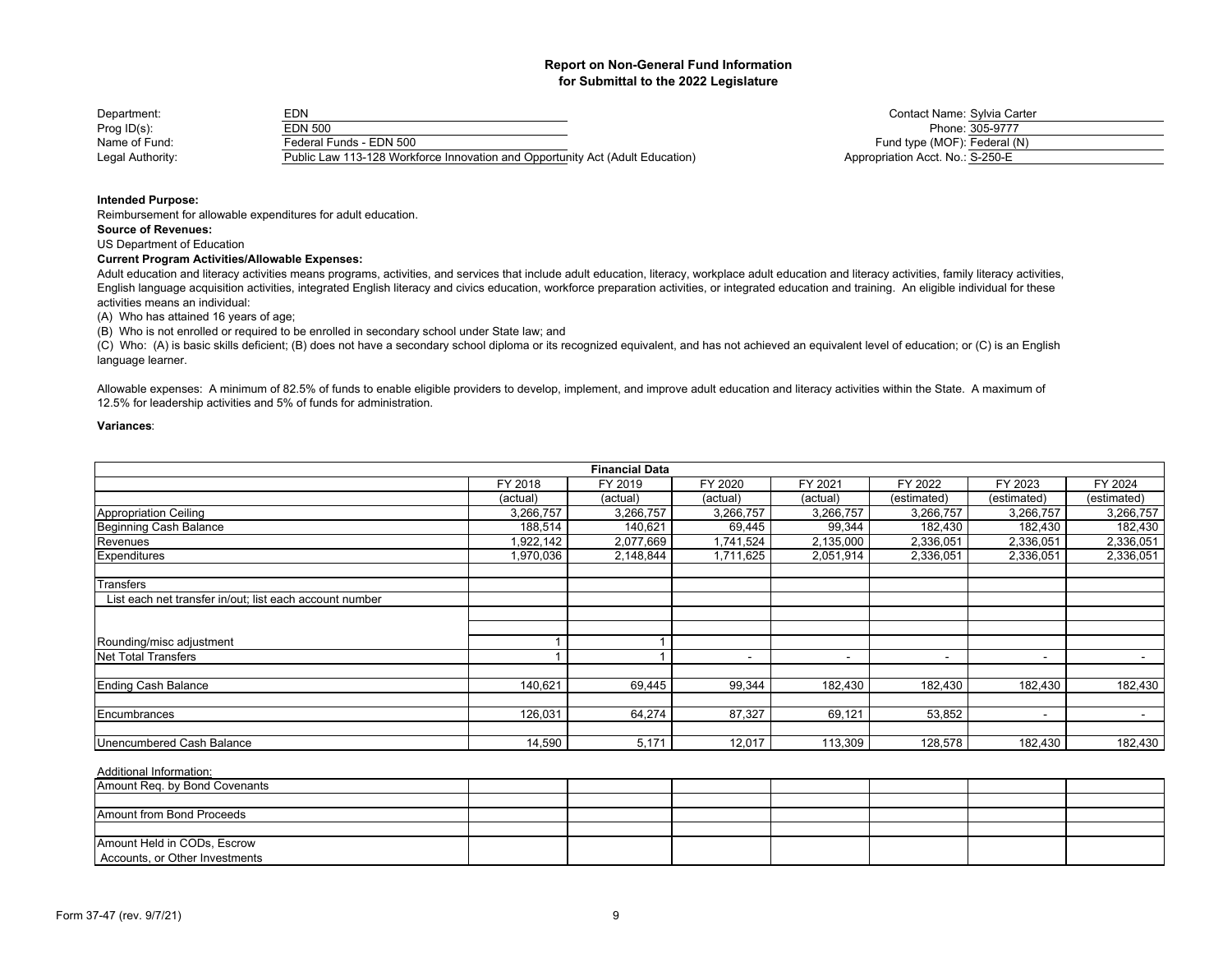| Department:      | EDN                     | Contact Name: Christine Jackson  |
|------------------|-------------------------|----------------------------------|
| Prog $ID(s)$ :   | EDN 700                 | Phone: 784-5354                  |
| Name of Fund:    | Federal Funds - EDN 700 | Fund type (MOF): Federal (N)     |
| Legal Authority: | Head Start Act          | Appropriation Acct. No.: S-270-E |

## **Intended Purpose:**

The purpose of the Hawaii Head Start State Collaboration grant is to facilitate collaboration between Head Start agencies and entities that serve low-income children (birth to school entry) an their families.

## **Source of Revenues:**

Office of Head Start, DHHS

## **Current Program Activities/Allowable Expenses:**

To provide information, convene or attend meetings, and establish connections on behalf of the Head Start and Early Head Start grantees with State entities and child care partners.

#### **Variances**:

Negative cash balances may result from encumbrances not getting paid due to timing of the grant drawdown.

|                                                         |                          | <b>Financial Data</b> |           |           |                          |                |             |
|---------------------------------------------------------|--------------------------|-----------------------|-----------|-----------|--------------------------|----------------|-------------|
|                                                         | FY 2018                  | FY 2019               | FY 2020   | FY 2021   | FY 2022                  | FY 2023        | FY 2024     |
|                                                         | (actual)                 | (actual)              | (actual)  | (actual)  | (estimated)              | (estimated)    | (estimated) |
| Appropriation Ceiling                                   | 125,628                  | 125,628               | 125,628   | 125,628   | 125,628                  | 125,628        | 125,628     |
| Beginning Cash Balance                                  | (4, 382)                 | (13, 546)             | (15, 105) | (10, 377) | (8,668)                  | 1,332          | 11,332      |
| Revenues                                                | 97,204                   | 118,744               | 119,288   | 133,285   | 125,000                  | 125,000        | 125,000     |
| Expenditures                                            | 106,368                  | 120,303               | 114,560   | 131,576   | 115,000                  | 115,000        | 115,000     |
| Transfers                                               |                          |                       |           |           |                          |                |             |
| List each net transfer in/out; list each account number |                          |                       |           |           |                          |                |             |
|                                                         |                          |                       |           |           |                          |                |             |
| Rounding/misc adjustment                                |                          |                       |           |           |                          |                |             |
| Net Total Transfers                                     | $\overline{\phantom{a}}$ |                       | -         | $\,$      | $\overline{\phantom{a}}$ | $\blacksquare$ | $\sim$      |
| Ending Cash Balance                                     | (13, 546)                | (15, 105)             | (10, 377) | (8,668)   | 1,332                    | 11,332         | 21,332      |
| Encumbrances                                            | 6,751                    | (3,823)               | 254       | 127       | 100                      | 100            | 100         |
| Unencumbered Cash Balance                               | (20, 297)                | (11, 282)             | (10, 631) | (8, 795)  | 1,232                    | 11,232         | 21,232      |

| Amount Req. by Bond Covenants                                 |  |  |  |  |
|---------------------------------------------------------------|--|--|--|--|
|                                                               |  |  |  |  |
| Amount from Bond Proceeds                                     |  |  |  |  |
|                                                               |  |  |  |  |
| Amount Held in CODs, Escrow<br>Accounts, or Other Investments |  |  |  |  |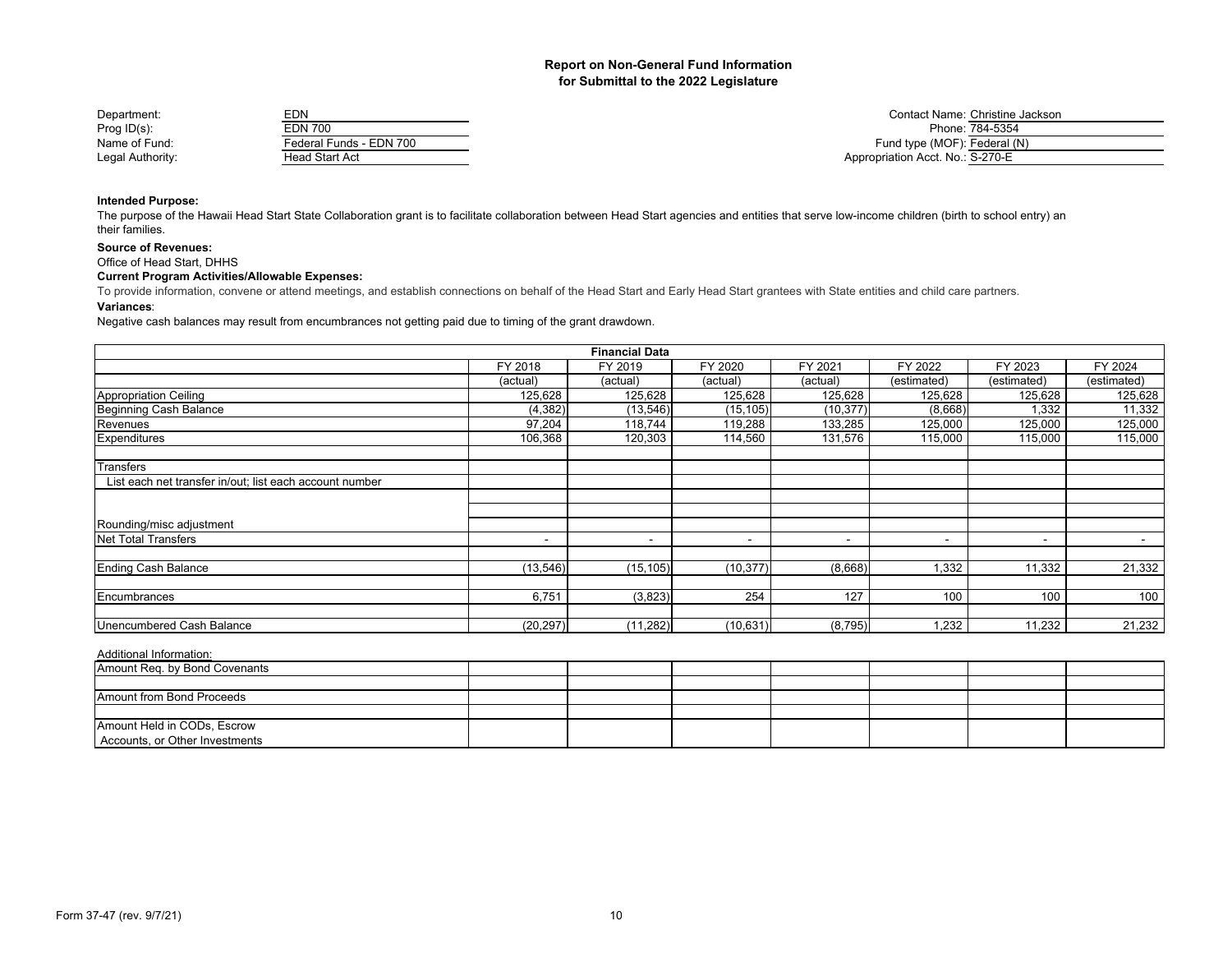| Department:      | EDN                                   |                                  | Contact Name: Dan Mivamoto |
|------------------|---------------------------------------|----------------------------------|----------------------------|
| Prog ID(s):      | EDN 100                               |                                  | Phone: 305-9777            |
| Name of Fund:    | School Level Ag & Industrial Pursuits | Fund type (MOF): Special         |                            |
| Legal Authority: | Section 302A-420. HRS                 | Appropriation Acct. No.: S-301-E |                            |

| Contact Name: Dan Miyamoto       |                 |
|----------------------------------|-----------------|
|                                  | Phone: 305-9777 |
| Fund type (MOF): Special         |                 |
| Appropriation Acct. No.: S-301-E |                 |

## **Intended Purpose:**

The fund was established to hold revenues collected by any school arising from agricultural and industrial pursuits. The fund provides a dedicated vehicle for supporting students in their development of agricultural and industrial skills via career and technical education opportunities. Originally the Lahainaluna Boarding Special Fund.

The Department takes seriously its responsibility as a fund manager to ensure the longevity and sustainability of funds. Maintaining a positive cash balance through prudent, effective management ensures that we may continue to serve the needs of our target and often vulnerable populations. The fund is important as it provides a dedicated source of predictable and stable funding necessary to address these needs.

### **Source of Revenues:**

Revenues are from the sale of agricultural products and investment pool earnings.

## **Current Program Activities/Allowable Expenses:**

Allowable expenses include the purchase of equipment and material not otherwise in a school's budget.

#### **Variances**:

Revenues and expenditures are expected to increase as more schools start and develop their commercial enterprises. To align, the Department is proposing legislation for the 2022 session to increase the ceiling by \$500,000 for FY23.

|                                                         |           | <b>Financial Data</b> |                          |                          |                          |             |                          |
|---------------------------------------------------------|-----------|-----------------------|--------------------------|--------------------------|--------------------------|-------------|--------------------------|
|                                                         | FY 2018   | FY 2019               | FY 2020                  | FY 2021                  | FY 2022                  | FY 2023     | FY 2024                  |
|                                                         | (actual)  | (actual)              | (actual)                 | (actual)                 | (estimated)              | (estimated) | (estimated)              |
| <b>Appropriation Ceiling</b>                            | 30,000    | 30,000                | 30,000                   | 30,000                   | 30,000                   | 530,000     | 530,000                  |
| Beginning Cash Balance                                  | 31,819    | 31,927                | 32,305                   | 79                       | 227                      | 227         | 25,227                   |
| Revenues                                                | 114       | 395                   | 1,084                    | 156                      | 30,000                   | 80,000      | 130,000                  |
| Expenditures                                            | ⇁         | 19                    | 33,310                   | 8                        | 30,000                   | 55,000      | 80,000                   |
| Transfers                                               |           |                       |                          |                          |                          |             |                          |
| List each net transfer in/out; list each account number |           |                       |                          |                          |                          |             |                          |
|                                                         |           |                       |                          |                          |                          |             |                          |
|                                                         |           |                       |                          |                          |                          |             |                          |
| Rounding/misc adjustment                                |           |                       |                          |                          |                          |             |                          |
| <b>Net Total Transfers</b>                              |           |                       | $\overline{\phantom{0}}$ | $\overline{\phantom{0}}$ | $\overline{\phantom{0}}$ | $\sim$      | $\overline{\phantom{0}}$ |
| <b>Ending Cash Balance</b>                              | 31,927    | 32,305                | 79                       | 227                      | 227                      | 25,227      | 75,227                   |
| Encumbrances                                            | $\,$ $\,$ | $\sim$                | $\overline{\phantom{a}}$ | $\overline{\phantom{a}}$ | $\overline{\phantom{a}}$ | $\sim$      | $\overline{\phantom{a}}$ |
|                                                         |           |                       |                          |                          |                          |             |                          |
| Unencumbered Cash Balance                               | 31,927    | 32,303                | 79                       | 227                      | 227                      | 25,227      | 75,227                   |

| Amount Req. by Bond Covenants  |  |  |  |  |
|--------------------------------|--|--|--|--|
|                                |  |  |  |  |
| Amount from Bond Proceeds      |  |  |  |  |
|                                |  |  |  |  |
| Amount Held in CODs, Escrow    |  |  |  |  |
| Accounts, or Other Investments |  |  |  |  |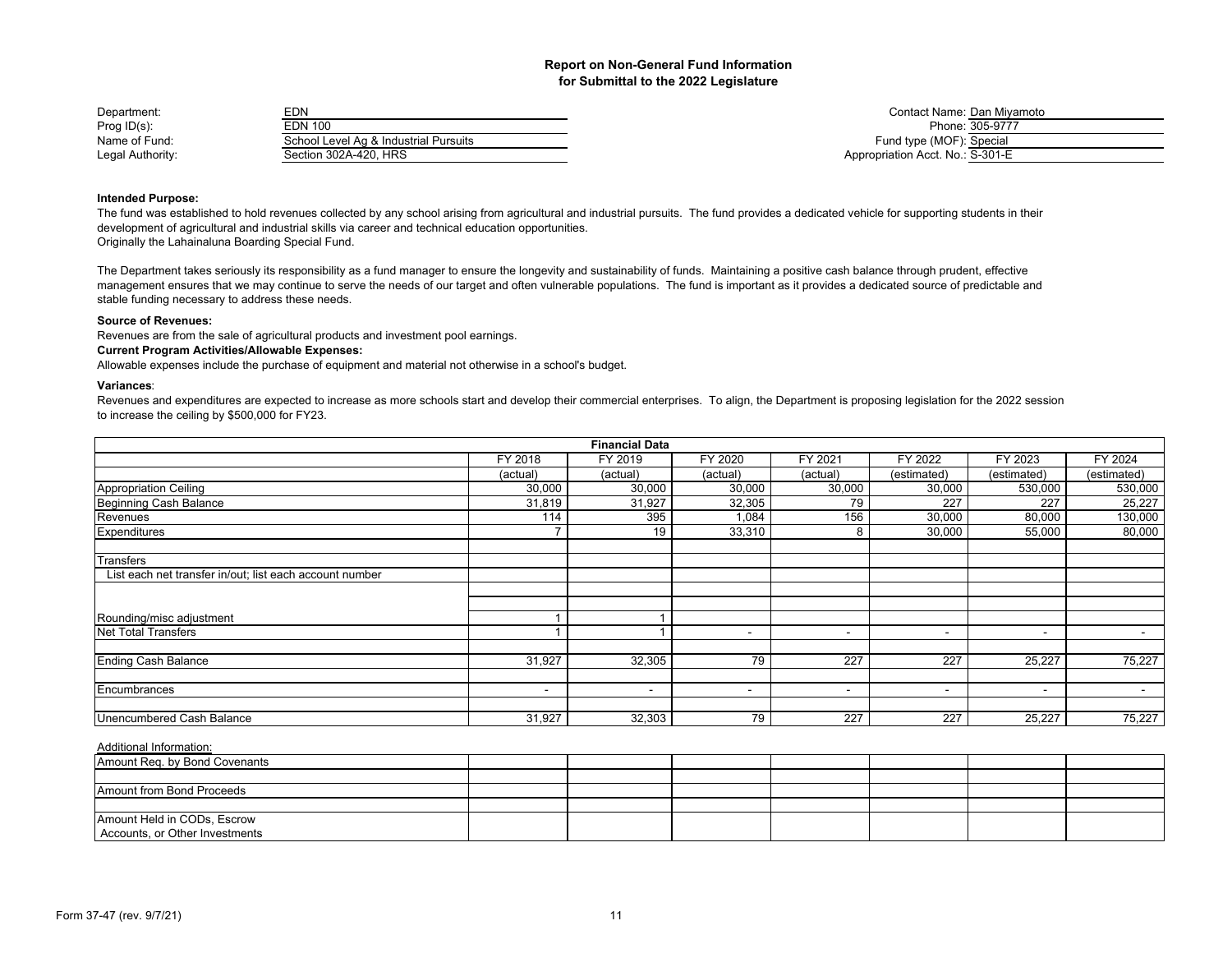| Department:      | EDN                          | Contact Name: Dan Mivamoto       |
|------------------|------------------------------|----------------------------------|
| Prog ID(s):      | EDN 500                      | Phone: 305-9777                  |
| Name of Fund:    | Adult Education Special Fund | Fund type (MOF): Special         |
| Legal Authority: | Section 302A-435. HRS        | Appropriation Acct. No.: S-302-E |

| Contact Name: Dan Miyamoto       |                 |
|----------------------------------|-----------------|
|                                  | Phone: 305-9777 |
| Fund type (MOF): Special         |                 |
| Appropriation Acct. No.: S-302-E |                 |

#### **Intended Purpose:**

To finance the adult and community education program in part through fees collected from students enrolled.

The community schools for adults are critical to address the needs of students to pursue skills and programs to obtain financial stability and reduce dependence on public assistance, all of which have an overall positive impact on the state. When these schools were reorganized in 2013, general funds were significantly reduced. At that time, the Legislature and Department allowed these schools to generate revenue to cover operational costs by allowing the collection of enrollment fees. Funds from the non-general funds for adult education support administration of the high school equivalency testing program, equipment and other learning supports, office operations, and other expenses not covered by federal funds or provided for through the State budget.

The Department takes seriously its responsibility as a fund manager to ensure the longevity and sustainability of funds. Maintaining a positive cash balance through prudent, effective management ensures that we may continue to serve the needs of our target and often vulnerable populations. The fund is important as it provides a dedicated source of predictable and stable funding necessary to address these needs.

#### **Source of Revenues:**

Revenues are from the Adult Education student tuition for special interest classes, GED test fees, and investment pool earnings.

## **Current Program Activities/Allowable Expenses:**

Allowable expenses include the salaries of part-time teachers, administrative costs, and all other expenses.

#### **Variances**:

Variances are attributed to the changes in student enrollment numbers.

|                                                         |           | <b>Financial Data</b> |           |           |                |                          |             |
|---------------------------------------------------------|-----------|-----------------------|-----------|-----------|----------------|--------------------------|-------------|
|                                                         | FY 2018   | FY 2019               | FY 2020   | FY 2021   | FY 2022        | FY 2023                  | FY 2024     |
|                                                         | (actual)  | (actual)              | (actual)  | (actual)  | (estimated)    | (estimated)              | (estimated) |
| <b>Appropriation Ceiling</b>                            | 1,631,000 | 1,631,000             | 1,631,000 | 1,631,000 | 1,626,908      | 1,626,908                | 1,626,908   |
| Beginning Cash Balance                                  | 720,103   | 728,857               | 572,504   | 601,578   | 593,583        | 589,583                  | 585,583     |
| Revenues                                                | 148,341   | (37, 369)             | 133,111   | 40,529    | 45,000         | 45,000                   | 45,000      |
| Expenditures                                            | 139,527   | 119,342               | 104,090   | 48,586    | 49,000         | 49,000                   | 49,000      |
| Transfers                                               |           |                       |           |           |                |                          |             |
| List each net transfer in/out; list each account number |           |                       |           |           |                |                          |             |
| AJV00704 (From: S-322 / To: S-302)                      |           |                       | 53        |           |                |                          |             |
| Rounding/misc adjustment                                | (60)      | 359                   | -         | 62        |                |                          |             |
| <b>Net Total Transfers</b>                              | (60)      | 359                   | 53        | 62        | $\blacksquare$ | $\overline{\phantom{a}}$ | $\,$ $\,$   |
| Ending Cash Balance                                     | 728,857   | 572,504               | 601,578   | 593,583   | 589,583        | 585,583                  | 581,583     |
| Encumbrances                                            | 5,196     | 1,372                 | 1,362     | 1390      | 1,400          | 1,400                    | 1,400       |
| Unencumbered Cash Balance                               | 723,661   | 571,132               | 600,216   | 592,193   | 588,183        | 584,183                  | 580,183     |

| Amount Req. by Bond Covenants  |  |  |  |  |
|--------------------------------|--|--|--|--|
|                                |  |  |  |  |
| Amount from Bond Proceeds      |  |  |  |  |
|                                |  |  |  |  |
| Amount Held in CODs, Escrow    |  |  |  |  |
| Accounts, or Other Investments |  |  |  |  |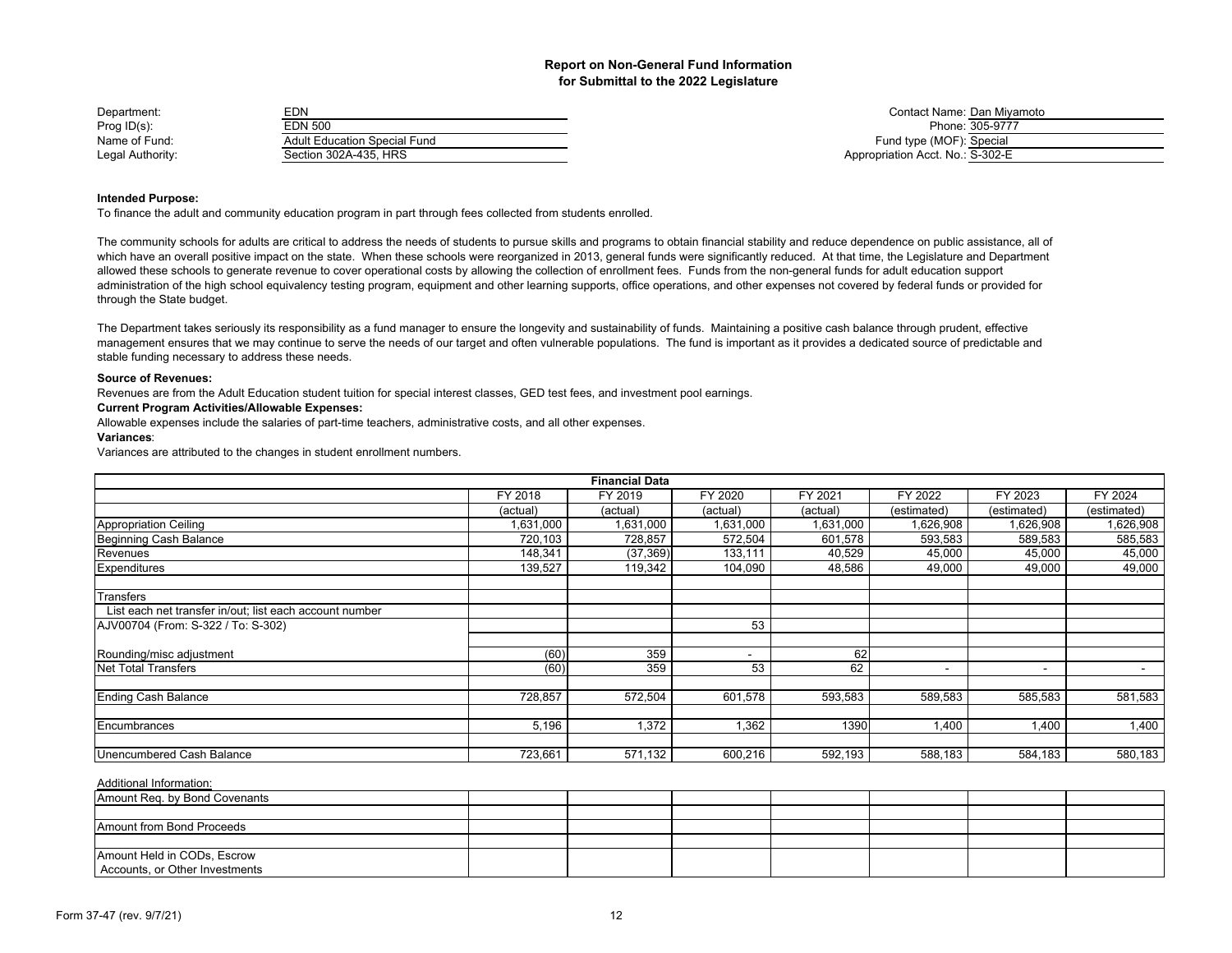| Department:      | EDN                   | Contact Name: Jeremy K           |
|------------------|-----------------------|----------------------------------|
| Prog $ID(s)$ :   | EDN 400               | Phone: 784-5500                  |
| Name of Fund:    | School Food Service   | Fund type (MOF): Special         |
| Legal Authority: | Section 302A-405, HRS | Appropriation Acct. No.: S-304-E |

Contact Name: Jeremy Koki Fund type (MOF): Special Appropriation Acct. No.: S-304-E

## **Intended Purpose:**

Created in 1960, this fund supports the expense of operating public school cafeterias for the benefit of students and school faculty. Pursuant to Title 7 CFR 210.14, "School food authorities shall remain a nonprofit school food service. Revenues received ... are to be used only for the operation or improvement of such food service ..."

The Department takes seriously its responsibility as a fund manager to ensure the longevity and sustainability of funds. Maintaining a positive cash balance through prudent, effective management ensures that we may continue to serve the needs of our target and often vulnerable populations. The fund is important as it provides a dedicated source of predictable and stable funding necessary to address these needs.

#### **Source of Revenues:**

Revenues are from the sale of lunch, breakfast, and snacks primarily to students who pay either regular or reduced prices. Meal sales to others, such as teachers, are also deposited into this fund.

## **Current Program Activities/Allowable Expenses:**

Allowable expenses are those that support the school lunch program. Though the program is also supported by general and federal funds, the fund has been essential to addressing program costs, especially food and supply costs.

#### **Variances**:

Meals served in FY20 and FY21 were 30-35% (significantly) lower than a typical year, directly impacting both revenues and expenditures for FY20 and FY21, respectively. The shutdown of schools due to the COVID-19 pandemic resulted in a significant decrease in meals and revenues in FY21, and the USDA waiver during SY21-22 which provided for free meals for all students, has negatively impacted revenue for FY22.

|                                                         |                          | <b>Financial Data</b> |            |            |                |             |             |
|---------------------------------------------------------|--------------------------|-----------------------|------------|------------|----------------|-------------|-------------|
|                                                         | FY 2018                  | FY 2019               | FY 2020    | FY 2021    | FY 2022        | FY 2023     | FY 2024     |
|                                                         | (actual)                 | (actual)              | (actual)   | (actual)   | (estimated)    | (estimated) | (estimated) |
| Appropriation Ceiling                                   | 39,342,703               | 39,656,831            | 40,881,817 | 40,881,817 | 40,950,566     | 40,950,566  | 40,950,566  |
| Beginning Cash Balance                                  | 9,206,047                | 5,401,497             | 5,201,721  | 4,390,100  | 1,377,284      | 1,377,284   | 977,284     |
| Revenues                                                | 23,443,649               | 23,640,097            | 18,692,752 | 2,814,983  |                | 23,500,000  | 23,500,000  |
| Expenditures                                            | 27,250,523               | 23,839,886            | 19,505,554 | 5,827,749  |                | 23,900,000  | 23,900,000  |
| Transfers                                               |                          |                       |            |            |                |             |             |
| List each net transfer in/out; list each account number |                          |                       |            |            |                |             |             |
|                                                         |                          |                       |            |            |                |             |             |
| Rounding/misc adjustment                                | 2,324                    | 13                    | ,181       | (50)       |                |             |             |
| <b>Net Total Transfers</b>                              | 2,324                    | 13                    | .181       | (50)       | ٠              | $\,$ $\,$   |             |
| <b>Ending Cash Balance</b>                              | 5,401,497                | 5,201,721             | 4,390,100  | 1,377,284  | 1,377,284      | 977,284     | 577,284     |
| Encumbrances                                            | $\overline{\phantom{a}}$ | 1,197                 | 262        | 180,106    | $\blacksquare$ | $\sim$      | $\,$ $\,$   |
| Unencumbered Cash Balance                               | 5,401,497                | 5,200,524             | 4,389,838  | 1,197,178  | 1,377,284      | 977,284     | 577,284     |

| Amount Req. by Bond Covenants  |  |  |  |  |
|--------------------------------|--|--|--|--|
|                                |  |  |  |  |
| Amount from Bond Proceeds      |  |  |  |  |
|                                |  |  |  |  |
| Amount Held in CODs, Escrow    |  |  |  |  |
| Accounts, or Other Investments |  |  |  |  |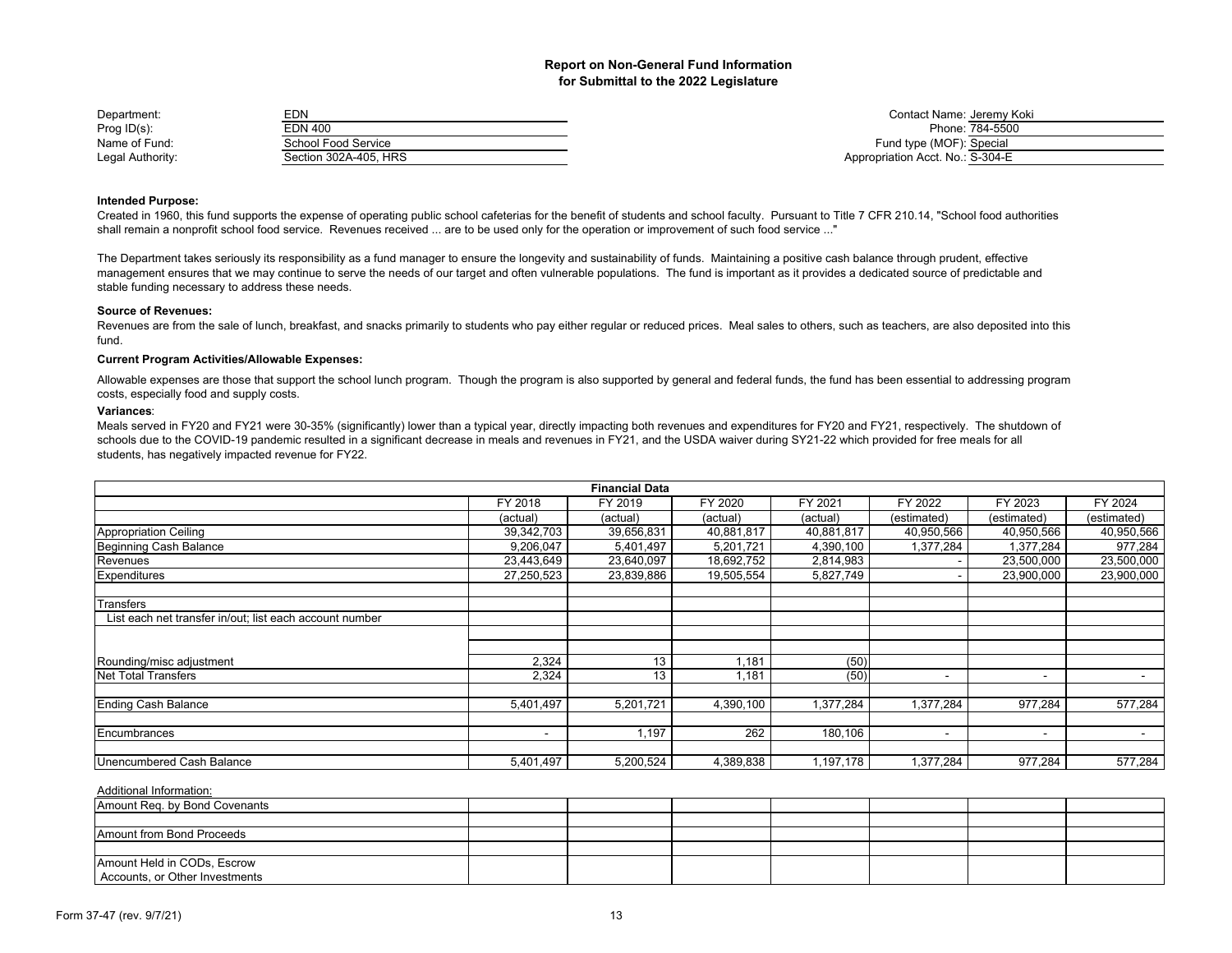| Department:      | EDN                                                                    | Contact Name: Sean Ara           |
|------------------|------------------------------------------------------------------------|----------------------------------|
| Prog $ID(s)$ :   | EDN 150                                                                | Phone: 441-8344                  |
| Name of Fund:    | Comprehensive Student Support Services Human Resources Stipend Program | Fund type (MOF): Special         |
| Legal Authority: | Section 302A-707, HRS                                                  | Appropriation Acct. No.: S-305-E |

Contact Name: Sean Arai<br>Phone: 441-8344 Fund type (MOF): Special Appropriation Acct. No.: S-305-E

## **Intended Purpose:**

This special fund was established for the purpose of depositing moneys received as repayment from students who have breached their contractual agreements under the Felix stipend program to work as special education teachers in a public school.

The Department takes seriously its responsibility as a fund manager to ensure the longevity and sustainability of funds. Maintaining a positive cash balance through prudent, effective management ensures that we may continue to serve the needs of our target and often vulnerable populations. The fund is important as it provides a dedicated source of predictable and stable funding necessary to address these needs.

### **Source of Revenues:**

Revenues are from moneys received as repayment from students who have breached their contractual agreements under the Felix stipend program.

## **Current Program Activities/Allowable Expenses:**

To help improve the Department's special education services by supporting further tuition stipends for teacher candidates for the Felix consent decree recruitment and retention program, and any successor programs, and to provide for related costs.

## **Variances**:

|                                                         |          | <b>Financial Data</b> |          |                          |                          |             |                          |
|---------------------------------------------------------|----------|-----------------------|----------|--------------------------|--------------------------|-------------|--------------------------|
|                                                         | FY 2018  | FY 2019               | FY 2020  | FY 2021                  | FY 2022                  | FY 2023     | FY 2024                  |
|                                                         | (actual) | (actual)              | (actual) | (actual)                 | (estimated)              | (estimated) | (estimated)              |
| <b>Appropriation Ceiling</b>                            | 100,000  | 100,000               | 250,000  | 250,000                  | 250,000                  | 250,000     | 250,000                  |
| <b>Beginning Cash Balance</b>                           | 495,605  | 639,008               | 752,815  | 859,843                  | 700,923                  | 530,923     | 360,923                  |
| Revenues                                                | 205,147  | 120,725               | 122,489  | 75,686                   | 80,000                   | 80,000      | 80,000                   |
| Expenditures                                            | 61,744   | 6,918                 | 15,461   | 234,606                  | 250,000                  | 250,000     | 250,000                  |
| Transfers                                               |          |                       |          |                          |                          |             |                          |
| List each net transfer in/out; list each account number |          |                       |          |                          |                          |             |                          |
|                                                         |          |                       |          |                          |                          |             |                          |
| Rounding/misc adjustment                                |          |                       |          |                          |                          |             |                          |
| Net Total Transfers                                     |          |                       |          | $\overline{\phantom{a}}$ |                          | $\,$ $\,$   | $\overline{\phantom{a}}$ |
| <b>Ending Cash Balance</b>                              | 639,008  | 752,815               | 859,843  | 700,923                  | 530,923                  | 360,923     | 190,923                  |
| Encumbrances                                            | 50,000   | 50,000                | 165,000  | 165,000                  | $\overline{\phantom{a}}$ | $\sim$      | $\overline{\phantom{a}}$ |
|                                                         |          |                       |          |                          |                          |             |                          |
| Unencumbered Cash Balance                               | 589,008  | 702,815               | 694,843  | 535,923                  | 530,923                  | 360,923     | 190,923                  |

| Amount Reg. by Bond Covenants  |  |  |  |  |
|--------------------------------|--|--|--|--|
|                                |  |  |  |  |
| Amount from Bond Proceeds      |  |  |  |  |
|                                |  |  |  |  |
| Amount Held in CODs, Escrow    |  |  |  |  |
| Accounts, or Other Investments |  |  |  |  |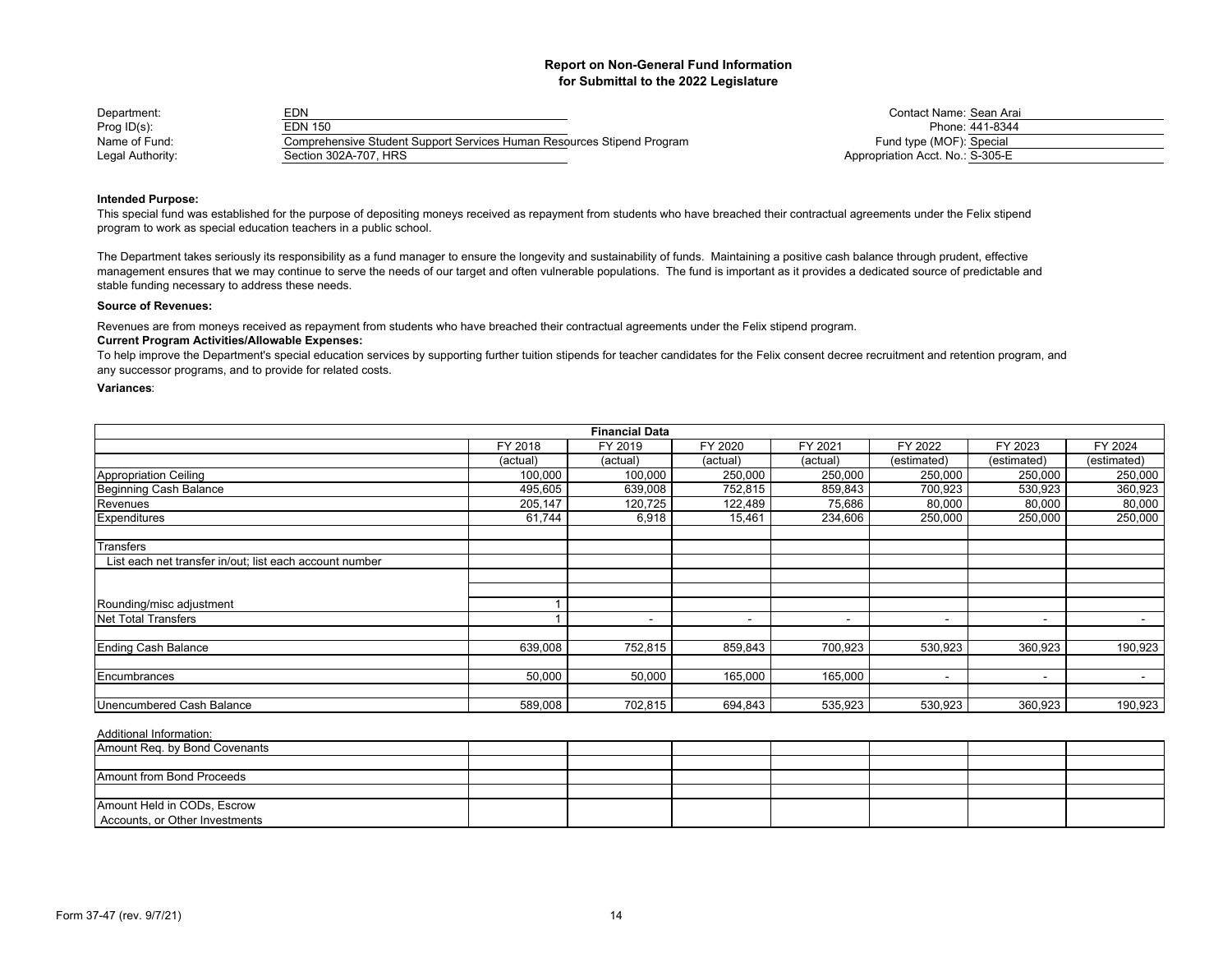| Department:      | EDN                   | <b>Contact Name: Christian</b>   |
|------------------|-----------------------|----------------------------------|
| Prog $ID(s)$ :   | EDN 400               | Phone: 784-5012                  |
| Name of Fund:    | Teacher Housing       | Fund type (MOF): Revolving       |
| Legal Authority: | Section 302A-833, HRS | Appropriation Acct. No.: S-310-E |

Contact Name: Christian Butt<br>Phone: 784-5012 Fund type (MOF): Revolving Appropriation Acct. No.: S-310-E

#### **Intended Purpose:**

The fund was established to fund the activities of the Department's Teacher Housing Program.

The Department takes seriously its responsibility as a fund manager to ensure the longevity and sustainability of funds. Maintaining a positive cash balance through prudent, effective management ensures that we may continue to serve the needs of our target and often vulnerable populations. The fund is important as it provides a dedicated source of predictable and stable funding necessary to address these needs.

#### **Source of Revenues:**

Revenues are from the monthly rents collected from the teacher cottage occupants.

## **Current Program Activities/Allowable Expenses:**

Allowable expenses are for any and all of the purposes of teachers' housing, including the planning, construction, maintenance, and operation of teachers' housing, as well as for the salaries of the necessary personnel in charge thereof.

## **Variances**:

|                                                         |          | <b>Financial Data</b> |          |          |                          |                          |             |
|---------------------------------------------------------|----------|-----------------------|----------|----------|--------------------------|--------------------------|-------------|
|                                                         | FY 2018  | FY 2019               | FY 2020  | FY 2021  | FY 2022                  | FY 2023                  | FY 2024     |
|                                                         | (actual) | (actual)              | (actual) | (actual) | (estimated)              | (estimated)              | (estimated) |
| <b>Appropriation Ceiling</b>                            | 504,189  | 504,189               | 511,017  | 511,017  | 519,476                  | 519,476                  | 519,476     |
| Beginning Cash Balance                                  | 340,367  | 500,613               | 598,246  | 838,148  | 962,720                  | ,103,720                 | 1,143,720   |
| Revenues                                                | 395,934  | 358,637               | 486,358  | 403,383  | 420,000                  | 435,000                  | 435,000     |
| Expenditures                                            | 235,688  | 261,005               | 246,456  | 278,811  | 279,000                  | 395,000                  | 395,000     |
| Transfers                                               |          |                       |          |          |                          |                          |             |
| List each net transfer in/out; list each account number |          |                       |          |          |                          |                          |             |
|                                                         |          |                       |          |          |                          |                          |             |
| Rounding/misc adjustment                                | (1)      | $\sim$                |          |          |                          |                          |             |
| <b>Net Total Transfers</b>                              | (1)      |                       |          | $\,$     | $\overline{\phantom{a}}$ | $\overline{\phantom{a}}$ |             |
| Ending Cash Balance                                     | 500,613  | 598,246               | 838,148  | 962,720  | 1,103,720                | 1,143,720                | 1,183,720   |
| Encumbrances                                            | 14,755   | 16,177                | 17,473   | 13,216   | 14,000.00                | 14,000.00                | 14,000.00   |
|                                                         |          |                       |          |          |                          |                          |             |
| Unencumbered Cash Balance                               | 485,858  | 582,069               | 820,675  | 949,504  | 1,089,720                | 1,129,720                | 1,169,720   |

| Amount Reg. by Bond Covenants  |  |  |  |  |
|--------------------------------|--|--|--|--|
|                                |  |  |  |  |
| Amount from Bond Proceeds      |  |  |  |  |
|                                |  |  |  |  |
| Amount Held in CODs, Escrow    |  |  |  |  |
| Accounts, or Other Investments |  |  |  |  |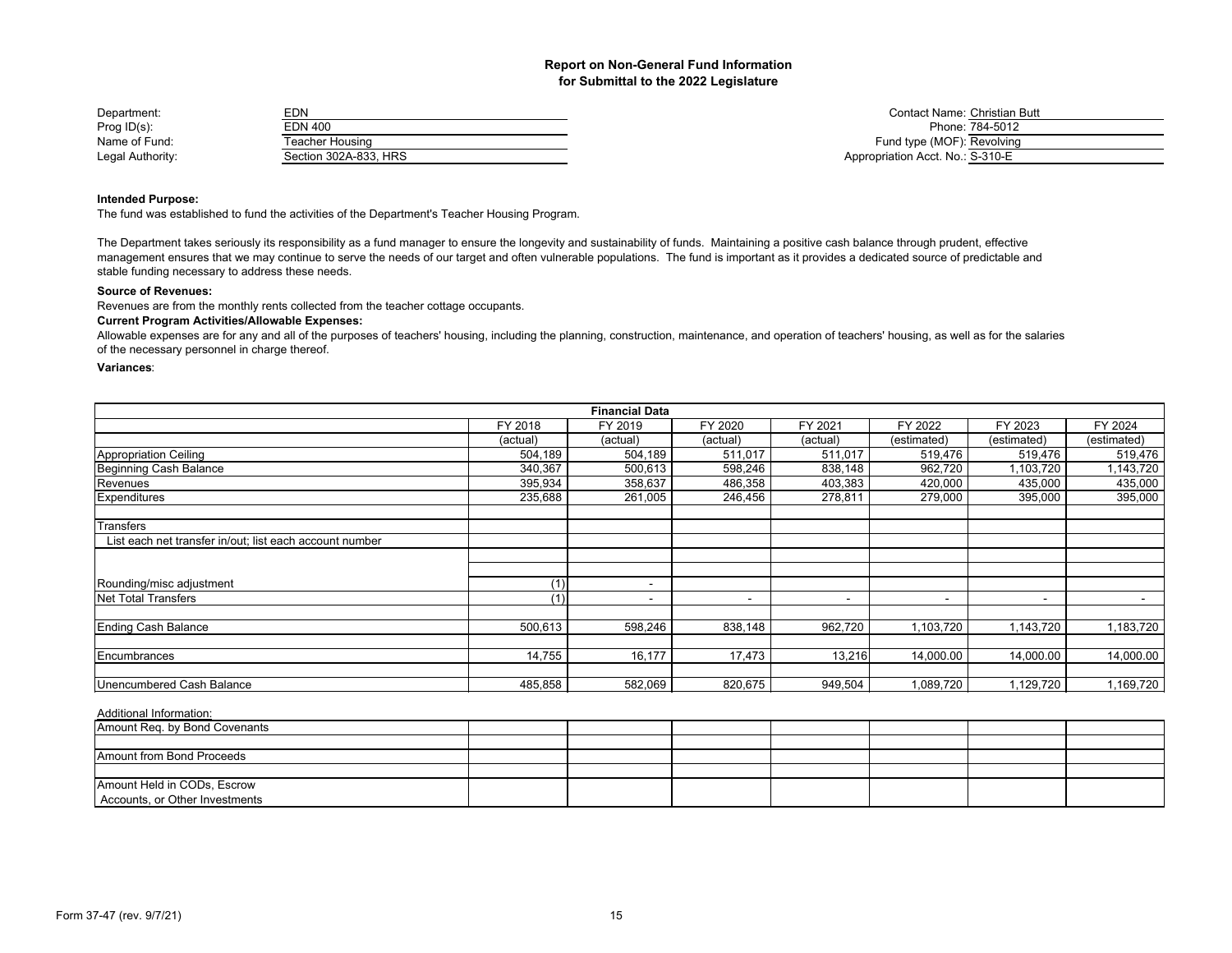| Department:      | EDN                                                                                  | Contact Name: Felicia Vi         |
|------------------|--------------------------------------------------------------------------------------|----------------------------------|
| Prog $ID(s)$ :   | EDN 200                                                                              | Phone: 586-2602                  |
| Name of Fund:    | Hawaii Teacher Standards Board                                                       | Fund type (MOF): Special         |
| Legal Authority: | Section 302A-806, HRS; repealed via Act 161, SLH 2019; abolished via Act 9, SLH 2021 | Appropriation Acct. No.: S-321-E |

act Name: <u>Felicia Villalobos.</u><br>Phone: 586-2602 Acct. No.: S-321-E

## **Intended Purpose:**

This fund was created in 1998 to support the Hawaii Teacher Standards Board. The Board establishes standards governing teacher licensing and credentialing within the Department, conducts cyclical review of standards, and suggests revisions for their improvement.

#### **Source of Revenues:**

Revenues are primarily from teacher licensing fees.

## **Current Program Activities/Allowable Expenses:**

Allowable expenses are to finance the Board's operational and personnel costs, and any reimbursement for members' travel expenses incurred while on official board business.

#### **Variances**:

Fund was repealed with any balances reverting to the Treasury, effective 7/1/19, pursuant to Act 161/SLH 2019. Act 9/SSLH 2021 abolished the HTSB Special Fund with any unencumbered balance lapsing to the credit of the general fund, effective 7/1/21. However, ceiling remains in the general appropriations act.

|                                                         |           | <b>Financial Data</b> |                          |                          |             |             |             |
|---------------------------------------------------------|-----------|-----------------------|--------------------------|--------------------------|-------------|-------------|-------------|
|                                                         | FY 2018   | FY 2019               | FY 2020                  | FY 2021                  | FY 2022     | FY 2023     | FY 2024     |
|                                                         | (actual)  | (actual)              | (actual)                 | (actual)                 | (estimated) | (estimated) | (estimated) |
| <b>Appropriation Ceiling</b>                            | 2,337,333 | 2,321,746             | 2,369,088                | 2,382,128                | 2,396,308   | 2,396,308   | 2,396,308   |
| Beginning Cash Balance                                  | 889,826   | 892,878               | 1,211,450                | O                        | n/a         | n/a         | n/a         |
| Revenues                                                | 1,063,539 | 988,986               |                          | 1,096                    | n/a         | n/a         | n/a         |
| Expenditures                                            | 1,060,488 | 670,413               | 55,179                   | $\overline{\phantom{a}}$ | n/a         | n/a         | n/a         |
| Transfers                                               |           |                       |                          |                          |             |             |             |
| List each net transfer in/out; list each account number |           |                       |                          |                          |             |             |             |
| AJV00571 (From: S-321 / To: G-000)                      |           |                       | (1, 140, 967)            |                          |             |             |             |
| AJV00812 (From: G-000 / To: S-321)                      |           |                       | 7,028                    |                          |             |             |             |
| AJV01410 (From: S-321 / To: G-000)                      |           | (1)                   | (22, 332)                |                          |             |             |             |
| JM7756 (From: S-321 / To: G-000)                        |           |                       |                          | (1,096)                  |             |             |             |
| Rounding/misc adjustment                                |           |                       |                          |                          |             |             |             |
| Net Total Transfers                                     |           | (1)                   | (1, 156, 271)            | (1,096)                  | n/a         | n/a         | n/a         |
| <b>Ending Cash Balance</b>                              | 892,878   | 1,211,450             | 0                        | $\Omega$                 | n/a         | n/a         | n/a         |
| Encumbrances                                            | 53,085    | 77,511                | $\overline{\phantom{a}}$ | $\overline{\phantom{a}}$ | n/a         | n/a         | n/a         |
|                                                         |           |                       |                          |                          |             |             |             |
| Unencumbered Cash Balance                               | 839,794   | 1,133,939             | 0                        | 0                        | n/a         | n/a         | n/a         |

| Amount Reg. by Bond Covenants  |  |  |  |  |
|--------------------------------|--|--|--|--|
|                                |  |  |  |  |
| Amount from Bond Proceeds      |  |  |  |  |
|                                |  |  |  |  |
| Amount Held in CODs, Escrow    |  |  |  |  |
| Accounts, or Other Investments |  |  |  |  |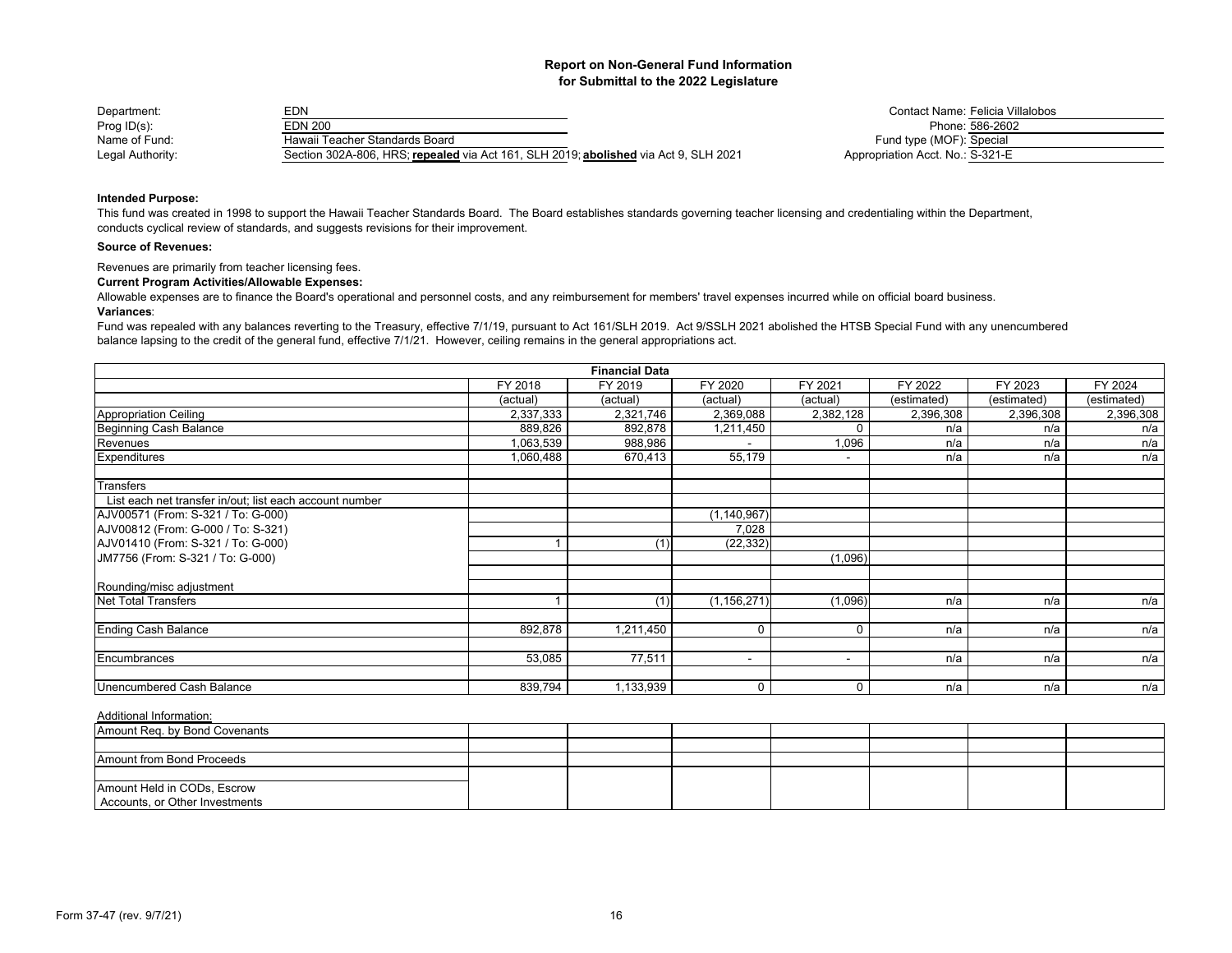| Department:      | EDN                            | Contact Name: Dan Miva           |
|------------------|--------------------------------|----------------------------------|
| Prog $ID(s)$ :   | EDN 500                        | Phone: 305-9777                  |
| Name of Fund:    | Adult Education Revolving Fund | Fund type (MOF): Revolving       |
| Legal Authority: | Section 302A-435, HRS          | Appropriation Acct. No.: S-322-E |

Contact Name: Dan Miyamoto<br>Phone: 305-9777 Fund type (MOF): Revolving Appropriation Acct. No.: S-322-E

## **Intended Purpose:**

This fund was established in 1970 to receive fees assessed for Adult Education courses.

The community schools for adults are critical to address the needs of students to pursue skills and programs to obtain financial stability and reduce dependence on public assistance, all of which have an overall positive impact on the state. When these schools were reorganized in 2013, general funds were significantly reduced. At that time, the Legislature and Department allowed these schools to generate revenue to cover operational costs by allowing the collection of enrollment fees. Funds from the non-general funds for adult education support administration of the high school equivalency testing program, equipment and other learning supports, office operations, and other expenses not covered by federal funds or provided for through the State budget.

The Department takes seriously its responsibility as a fund manager to ensure the longevity and sustainability of funds. Maintaining a positive cash balance through prudent, effective management ensures that we may continue to serve the needs of our target and often vulnerable populations. The fund is important as it provides a dedicated source of predictable and stable funding necessary to address these needs

## **Source of Revenues:**

Revenues are from the sale of books and supplies to Adult Education students.

## **Current Program Activities/Allowable Expenses:**

Allowable expenses include the purchase of supplies and books for the Adult and Community Education Program.

#### **Variances**:

Variances are attributed to the changes in student enrollment numbers.

| <b>Financial Data</b>                                   |          |          |          |                          |                          |                          |             |  |  |
|---------------------------------------------------------|----------|----------|----------|--------------------------|--------------------------|--------------------------|-------------|--|--|
|                                                         | FY 2018  | FY 2019  | FY 2020  | FY 2021                  | FY 2022                  | FY 2023                  | FY 2024     |  |  |
|                                                         | (actual) | (actual) | (actual) | (actual)                 | (estimated)              | (estimated)              | (estimated) |  |  |
| <b>Appropriation Ceiling</b>                            |          | 500,000  | 500,000  | 500,000                  | 500,000                  | 500,000                  | 500,000     |  |  |
| Beginning Cash Balance                                  | 488,568  | 506,123  | 567,985  | 604,804                  | 617,057                  | 608,057                  | 599,057     |  |  |
| Revenues                                                | 137,306  | 97,812   | 80,084   | 33,643                   | 34,000                   | 34,000                   | 34,000      |  |  |
| <b>Expenditures</b>                                     | 119,752  | 35,950   | 43,210   | 21,390                   | 43,000                   | 43,000                   | 43,000      |  |  |
| Transfers                                               |          |          |          |                          |                          |                          |             |  |  |
| List each net transfer in/out; list each account number |          |          |          |                          |                          |                          |             |  |  |
| AJV00704 (From: S-322 / To: S-302)                      |          |          | (53)     |                          |                          |                          |             |  |  |
| Rounding/misc adjustment                                |          |          | (2)      |                          |                          |                          |             |  |  |
| <b>Net Total Transfers</b>                              |          |          | (55)     | $\overline{\phantom{a}}$ | $\overline{\phantom{a}}$ | $\overline{\phantom{a}}$ | $\sim$      |  |  |
| <b>Ending Cash Balance</b>                              | 506,123  | 567,985  | 604.804  | 617.057                  | 608,057                  | 599,057                  | 590,057     |  |  |
| Encumbrances                                            | 3,111    | 5,740    | 280      | 15,572.00                | 1,500.00                 | 1,500.00                 | 1,500.00    |  |  |
| Unencumbered Cash Balance                               | 503,012  | 562,245  | 604,524  | 601,485                  | 606,557                  | 597,557                  | 588,557     |  |  |

| Amount Reg. by Bond Covenants  |  |  |  |  |
|--------------------------------|--|--|--|--|
|                                |  |  |  |  |
| Amount from Bond Proceeds      |  |  |  |  |
|                                |  |  |  |  |
| Amount Held in CODs, Escrow    |  |  |  |  |
| Accounts, or Other Investments |  |  |  |  |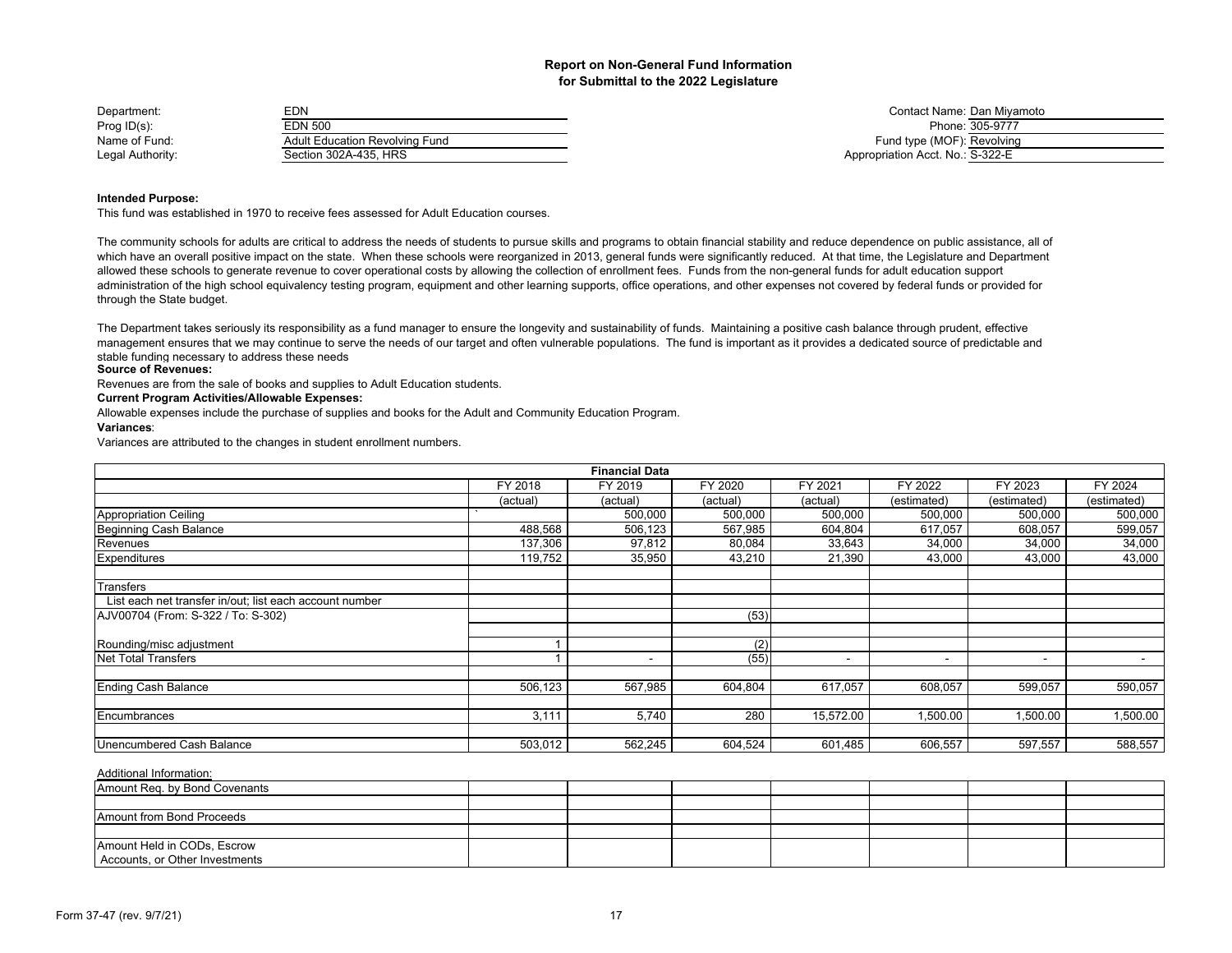| Department:      | EDN                                 | <b>Contact Name: Christy S</b>   |
|------------------|-------------------------------------|----------------------------------|
| Prog $ID(s)$ :   | EDN 100                             | Phone: 305-9762                  |
| Name of Fund:    | Summer School and Intersession Fund | Fund type (MOF): Special         |
| Legal Authority: | Section 302A-1310. HRS              | Appropriation Acct. No.: S-323-E |

Contact Name: Christy Sato<br>Phone: 305-9762 Fund type (MOF): Special Appropriation Acct. No.: S-323-E

#### **Intended Purpose:**

The summer school fund was originally established in 1971 to finance summer school programs for the benefit of students. Amended in 1996, the fund currently serves intersession programs for year-round school in addition to summer school programs.

Tuition is collected by the schools in accordance with chapter 30, HAR. Pursuant to section 302A-1310, HRS, all moneys received by and for the public out-of-school time instructional programs from tuition and other fees or from any other source shall be deposited in a special out-of-school time instructional program fund, and except as otherwise provided by the Legislature, all expenditures for the operation of public out-of-school time instructional programs shall be made from this fund. Schools rely on these funds for program planning and implementation, which includes the hiring of summer school staff.

The Department takes seriously its responsibility as a fund manager to ensure the longevity and sustainability of funds. Maintaining a positive cash balance through prudent, effective management ensures that we may continue to serve the needs of our target and often vulnerable populations. The fund is important as it provides schools who offer an intersession or summer program a stable source to address students' needs.

## **Source of Revenues:**

Revenues are from summer school and intersession program registration and tuition fees, as well as testing fees and investment pool earnings.

## **Current Program Activities/Allowable Expenses:**

Allowable expenses include summer school and intersession program support.

## **Variances**:

FY 2021 revenues were affected by the decision by the Hawaii State Board of Education to approve use of federal Elementary and Secondary School Emergency Relief (ESSER) II funds to cover summer programming, including the official summer school tuition fees for public school students. Therefore, FY 2021 revenue was significantly less than past years.

|                                                         |           | <b>Financial Data</b> |           |           |                          |                          |                |
|---------------------------------------------------------|-----------|-----------------------|-----------|-----------|--------------------------|--------------------------|----------------|
|                                                         | FY 2018   | FY 2019               | FY 2020   | FY 2021   | FY 2022                  | FY 2023                  | FY 2024        |
|                                                         | (actual)  | (actual)              | (actual)  | (actual)  | (estimated)              | (estimated)              | (estimated)    |
| <b>Appropriation Ceiling</b>                            | 5,500,347 | 4,000,000             | 4,014,829 | 4,015,466 | 4,021,693                | 4,021,693                | 4,021,693      |
| <b>Beginning Cash Balance</b>                           | .675,760  | 1,626,192             | 1,752,839 | 1,518,556 | 1,108,448                | 1,108,448                | 1,108,448      |
| Revenues                                                | ,724,066  | 1,873,175             | 1,366,586 | 384,609   | 1,250,000                | 1,250,000                | 1,250,000      |
| Expenditures                                            | ,775,540  | 1,746,892             | 1,600,472 | 795,668   | 1,250,000                | 1,250,000                | 1,250,000      |
| Transfers                                               |           |                       |           |           |                          |                          |                |
| List each net transfer in/out; list each account number |           |                       |           |           |                          |                          |                |
| AJV02026 (From: S-325 / To: S-323                       | 1,146     |                       |           |           |                          |                          |                |
|                                                         |           |                       |           |           |                          |                          |                |
| Rounding/misc adjustment                                | 760       | 364                   | (397)     | 951       |                          |                          |                |
| <b>Net Total Transfers</b>                              | 1,906     | 364                   | (397)     | 951       | ٠                        | $\overline{\phantom{a}}$ |                |
| <b>Ending Cash Balance</b>                              | .626,192  | 1,752,839             | 1,518,556 | 1,108,448 | 1,108,448                | 1,108,448                | 1,108,448      |
| Encumbrances                                            | 87,121    | 89,408                | 7,575     | 41,679    | $\overline{\phantom{a}}$ | $\blacksquare$           | $\blacksquare$ |
| Unencumbered Cash Balance                               | .539,071  | .663,431              | 1,510,981 | 1,066,769 | 1,108,448                | ,108,448                 | 1,108,448      |

| Amount Reg. by Bond Covenants  |  |  |  |  |
|--------------------------------|--|--|--|--|
|                                |  |  |  |  |
| Amount from Bond Proceeds      |  |  |  |  |
|                                |  |  |  |  |
| Amount Held in CODs, Escrow    |  |  |  |  |
| Accounts, or Other Investments |  |  |  |  |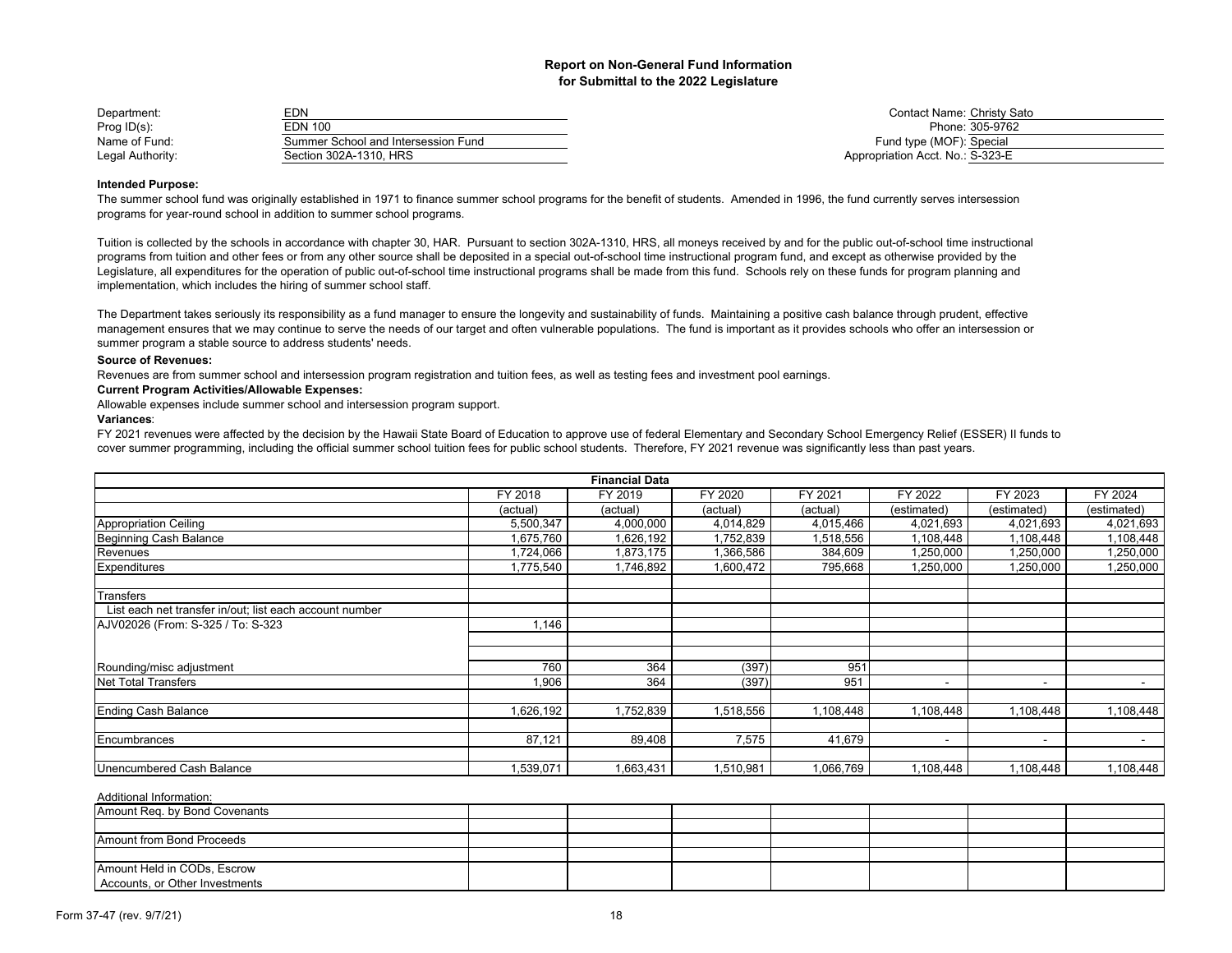| Department:      | EDN                                | Contact Name: Tracy Ok           |
|------------------|------------------------------------|----------------------------------|
| Prog $ID(s)$ :   | EDN 400                            | Phone: 784-5000                  |
| Name of Fund:    | Community Use of School Facilities | Fund type (MOF): Special         |
| Legal Authority: | Section 302A-1148. HRS             | Appropriation Acct. No.: S-325-E |

Contact Name: Tracy Okumura Fund type (MOF): Special Appropriation Acct. No.: S-325-E

## **Intended Purpose:**

The fund was established in 1982 to collect fees and charges from those who use school buildings, facilities, grounds, and equipment for recreational and community purposes. Funds collected by the school are also allocated to the same school. Funds are used to cover costs related to the general maintenance of school facilities used by the community, allowing for their continued use by both the community and students that attend the school.

The Department takes seriously its responsibility as a fund manager to ensure the longevity and sustainability of funds. Maintaining a positive cash balance through prudent, effective management ensures that we may continue to serve the needs of our target and often vulnerable populations. The fund is important as it provides a dedicated source of predictable and stable funding necessary to address these needs.

### **Source of Revenues:**

Revenues are from use of school facility charges.

## **Current Program Activities/Allowable Expenses:**

Allowable expenses include payment for custodial services; replacement of custodial and janitorial supplies; repair, maintenance, and replacement of equipment; clerical, security, office supplies, and equipment rental; and payment for union stage workers' operation of specialized equipment in association with school theaters, auditoriums, and studios where applicable.

### **Variances**:

March 16, 2020, through July 23, 2020: To mitigate COVID-19 spread, use of school facilities was closed to third parties.

July 24, 2020, through August 24, 2020: Use of school facilities was suspended with an exception for after-school programming at Molokai schools and Hana High and Elementary.

September 17, 2020, through May 2, 2021: Reopening quidelines permitted use limited to Hawaii State Department of Education sponsored activities specific to educational programming.

May 3, 2021, to present: Exceptions for community use were expanded to accommodate the following activities:

1. Non-profit and community organizations that support school programs;

2. County Summer Fun's use of classrooms, cafeterias, and outdoor facilities;

3. Private school and university requests;

4. School and third-party fundraising activities that support school functions; and

5. Community health and safety under the direction of the Department of Health for emergency operations and training.

|                                                         |           | <b>Financial Data</b> |           |           |             |                          |             |
|---------------------------------------------------------|-----------|-----------------------|-----------|-----------|-------------|--------------------------|-------------|
|                                                         | FY 2018   | FY 2019               | FY 2020   | FY 2021   | FY 2022     | FY 2023                  | FY 2024     |
|                                                         | (actual)  | (actual)              | (actual)  | (actual)  | (estimated) | (estimated)              | (estimated) |
| Appropriation Ceiling                                   | 2,000,000 | 2,000,000             | 3,000,000 | 3,000,000 | 3,000,000   | 3,000,000                | 3,000,000   |
| Beginning Cash Balance                                  | 5,828,506 | 6,399,380             | 6,613,096 | 6,922,233 | 5,978,588   | 5,028,588                | 5,028,588   |
| Revenues                                                | 2,370,007 | 2,113,928             | 2,070,050 | 471,644   | 50,000      | 1,500,000                | 1,500,000   |
| <b>Expenditures</b>                                     | 1,801,351 | 900,212               | 1,761,113 | 1,412,333 | 1,000,000   | 1,500,000                | 1,500,000   |
|                                                         |           |                       |           |           |             |                          |             |
| Transfers                                               |           |                       |           |           |             |                          |             |
| List each net transfer in/out; list each account number |           |                       |           |           |             |                          |             |
| AJV02026 (From: S-325 / To: S-323)                      | (1, 146)  |                       |           |           |             |                          |             |
|                                                         |           |                       |           |           |             |                          |             |
|                                                         |           |                       |           |           |             |                          |             |
| Rounding/misc adjustment                                | 3,364     | -                     | 200       | (2,956)   |             |                          |             |
| <b>Net Total Transfers</b>                              | 2,218     | -                     | 200       | (2,956)   | -           | $\overline{\phantom{a}}$ |             |
|                                                         |           |                       |           |           |             |                          |             |
| <b>Ending Cash Balance</b>                              | 6,399,380 | 6,613,096             | 6,922,233 | 5,978,588 | 5,028,588   | 5,028,588                | 5,028,588   |
|                                                         |           |                       |           |           |             |                          |             |
| Encumbrances                                            | 416,515   | 396,410               | 331,808   | 236,184   | 100,000     | 100,000                  | 100,000     |
|                                                         |           |                       |           |           |             |                          |             |
| Unencumbered Cash Balance                               | 5,982,865 | 6.216.686             | 6,590,425 | 5,742,404 | 4,928,588   | 4,928,588                | 4,928,588   |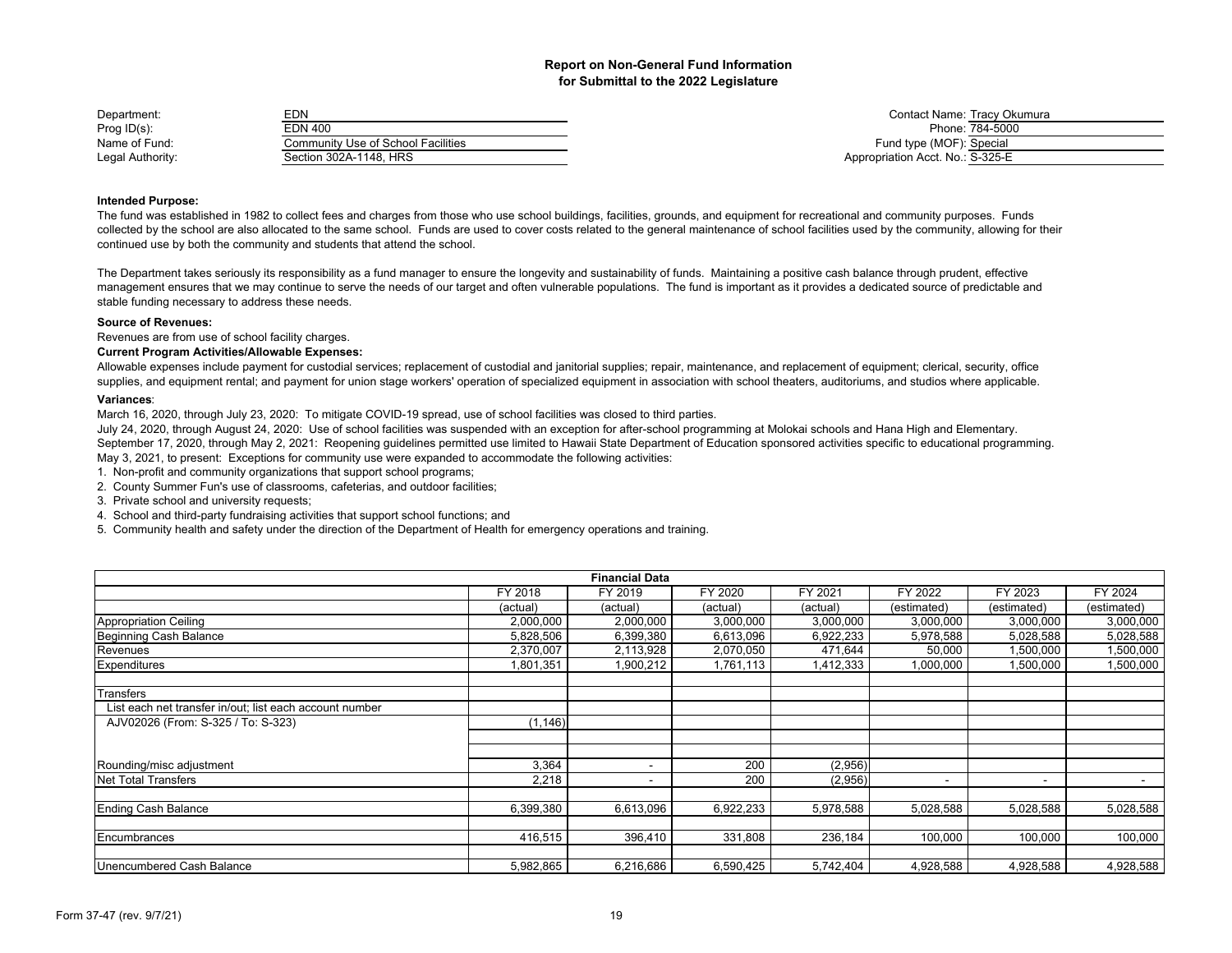| Amount Reg. by Bond Covenants                                 |  |  |  |  |
|---------------------------------------------------------------|--|--|--|--|
|                                                               |  |  |  |  |
| Amount from Bond Proceeds                                     |  |  |  |  |
|                                                               |  |  |  |  |
| Amount Held in CODs, Escrow<br>Accounts, or Other Investments |  |  |  |  |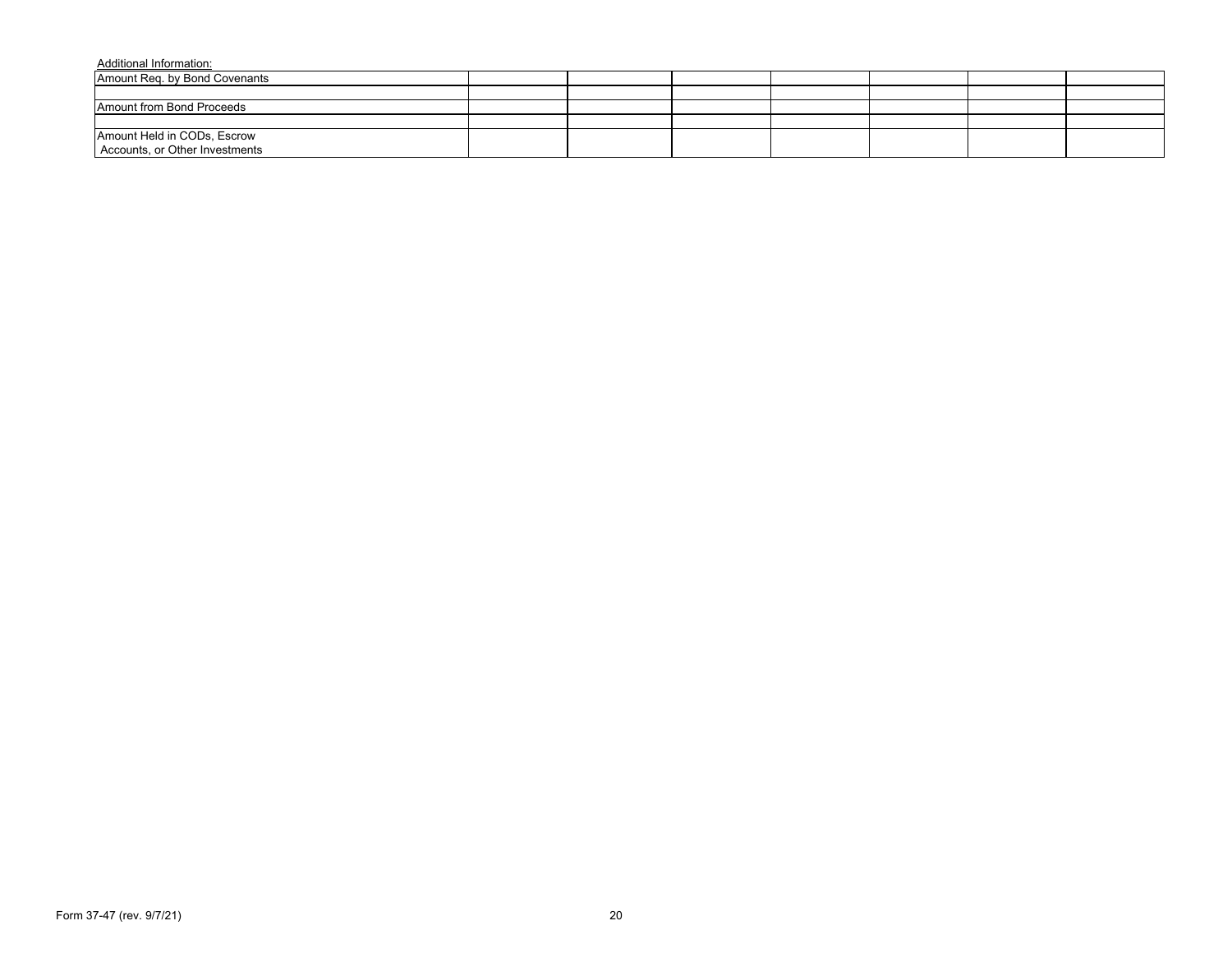| Department:      | EDN                            | <b>Contact Name: Emily Evans</b> |                 |
|------------------|--------------------------------|----------------------------------|-----------------|
| Prog $ID(s)$ :   | EDN 400                        |                                  | Phone: 784-6851 |
| Name of Fund:    | School Bus Fare Revolving Fund | Fund type (MOF): Revolving       |                 |
| Legal Authority: | Section 302A-407.5. HRS        | Appropriation Acct. No.: S-326-E |                 |

| Contact Name: Emily Evans        |                 |
|----------------------------------|-----------------|
|                                  | Phone: 784-6851 |
| Fund type (MOF): Revolving       |                 |
| Appropriation Acct. No.: S-326-E |                 |

## **Intended Purpose:**

This fund was created in FY2002-03 to deposit school bus fares collected from students, parents, or guardians for state-provided school busing services.

The Department takes seriously its responsibility as a fund manager to ensure the longevity and sustainability of funds. Maintaining a positive cash balance through prudent, effective management ensures that we may continue to serve the needs of our target and often vulnerable populations. The fund is important as it provides a dedicated source of predictable and stable funding necessary to address these needs.

## **Source of Revenues:**

Revenues are from bus fares received from students or student's parents/guardians.

## **Current Program Activities/Allowable Expenses:**

Allowable expenses include mileage reimbursements for families, city bus passes for students, and various operational costs.

#### **Variances**:

Variances in revenue and balance are due to schools shutting down in 2020, refunds processed for families during that time as well as roll-over credits for future quarters, which was not done in previous years. Additionally, due to driver shortages, STSB has had to reduce the number of routes, which equates to reduced revenue in bus passes.

|                                                         |            | <b>Financial Data</b> |           |           |             |                          |             |
|---------------------------------------------------------|------------|-----------------------|-----------|-----------|-------------|--------------------------|-------------|
|                                                         | FY 2018    | FY 2019               | FY 2020   | FY 2021   | FY 2022     | FY 2023                  | FY 2024     |
|                                                         | (actual)   | (actual)              | (actual)  | (actual)  | (estimated) | (estimated)              | (estimated) |
| <b>Appropriation Ceiling</b>                            | 3,007,033  | 3,000,000             | 3,020,664 | 3,020,664 | 3,035,187   | 3,035,187                | 3,035,187   |
| Beginning Cash Balance                                  | 2,173,461  | 2,629,577             | 3,018,029 | 3,843,727 | 2,751,851   | 2,906,651                | 3,406,651   |
| Revenues                                                | 2,336,110  | 2,718,809             | 2,412,124 | 242,756   | 2,300,000   | 2,300,000                | 2,300,000   |
| Expenditures                                            | 879,993. ا | 2,330,358             | 1,586,424 | 1,334,632 | 2,145,200   | 1,800,000                | 2,000,000   |
|                                                         |            |                       |           |           |             |                          |             |
| Transfers                                               |            |                       |           |           |             |                          |             |
| List each net transfer in/out; list each account number |            |                       |           |           |             |                          |             |
|                                                         |            |                       |           |           |             |                          |             |
|                                                         |            |                       |           |           |             |                          |             |
| Rounding/misc adjustment                                | (1)        |                       | (2)       |           |             |                          |             |
| Net Total Transfers                                     | (1)        |                       | (2)       |           | -           | $\overline{\phantom{a}}$ |             |
|                                                         |            |                       |           |           |             |                          |             |
| <b>Ending Cash Balance</b>                              | 2,629,577  | 3,018,029             | 3,843,727 | 2,751,851 | 2,906,651   | 3,406,651                | 3,706,651   |
|                                                         |            |                       |           |           |             |                          |             |
| Encumbrances                                            | 982,293    | 538,103               | 73,462    | 10,442    | 606,651     | 1,106,651                | 1,406,651   |
|                                                         |            |                       |           |           |             |                          |             |
| Unencumbered Cash Balance                               | 1,647,284  | 2,479,926             | 3,770,265 | 2,741,409 | 2,300,000   | 2,300,000                | 2,300,000   |

| Amount Req. by Bond Covenants  |  |  |  |  |
|--------------------------------|--|--|--|--|
|                                |  |  |  |  |
| Amount from Bond Proceeds      |  |  |  |  |
|                                |  |  |  |  |
| Amount Held in CODs, Escrow    |  |  |  |  |
| Accounts, or Other Investments |  |  |  |  |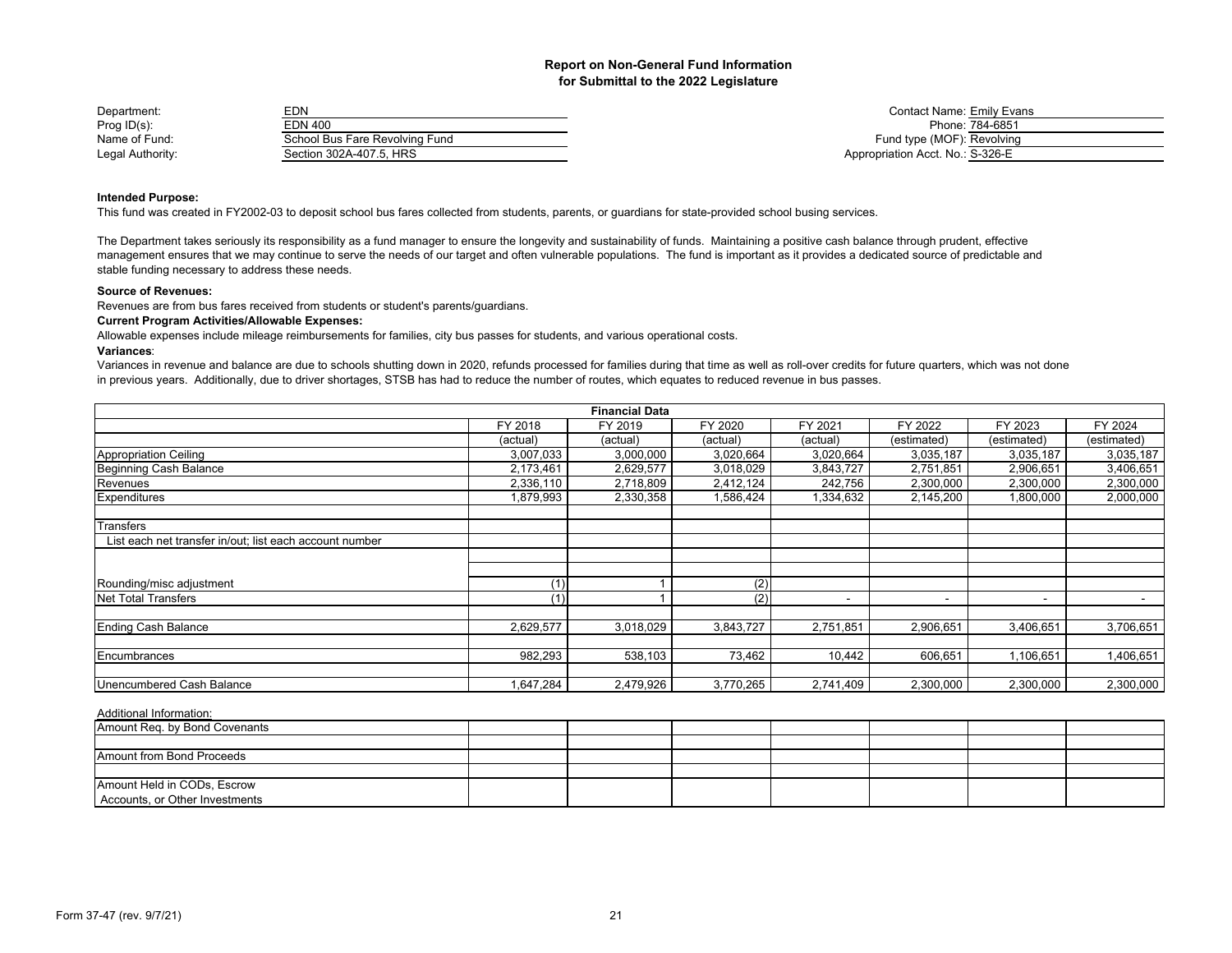| Department:      | EDN                                   |
|------------------|---------------------------------------|
| Prog $ID(s)$ :   | EDN 400                               |
| Name of Fund:    | Hawaii School-Level Minor R&M Spl Fnd |
| Legal Authority: | Section 302A-1504.5. HRS              |

Contact Name: Riki Fujitani Phone: 586-3452 Fund type (MOF): Special Appropriation Acct. No.: S-327-E

## **Intended Purpose:**

This fund was established in 2001 to deposit funds received for school-level minor repairs and maintenance, including credits authorized by taxpayers through the check-off box on State income tax returns. The fund supports a partnership founded by the late Senator Daniel K. Inouye to leverage sweat equity provided by volunteer help with cash donations to address the repair and maintenance backlog facing Hawaii's public schools.

The Department takes seriously its responsibility as a fund manager to ensure the longevity and sustainability of funds. Maintaining a positive cash balance through prudent, effective management ensures that we may continue to serve the needs of our target and often vulnerable populations. The fund is important as it provides a dedicated source of predictable and stable funding necessary to address these needs.

## **Source of Revenues:**

Revenues are from funds collected pursuant to section 235-102.5(b), HRS, and from grants and donations.

#### **Current Program Activities/Allowable Expenses:**

Allowable expenses include school-level minor repairs and maintenance.

## **Variances**:

|                                                         |          | <b>Financial Data</b> |                          |                          |                          |                          |                |
|---------------------------------------------------------|----------|-----------------------|--------------------------|--------------------------|--------------------------|--------------------------|----------------|
|                                                         | FY 2018  | FY 2019               | FY 2020                  | FY 2021                  | FY 2022                  | FY 2023                  | FY 2024        |
|                                                         | (actual) | (actual)              | (actual)                 | (actual)                 | (estimated)              | (estimated)              | (estimated)    |
| <b>Appropriation Ceiling</b>                            | 200,000  | 200,000               | 200,000                  | 200,000                  | 200,000                  | 200,000                  | 200,000        |
| Beginning Cash Balance                                  | 5,743    | 76,380                | 7,729                    | 123,322                  | 195,872                  | 196,976                  | 198,080        |
| Revenues                                                | 77,270   | 76,427                | 123,941                  | 76,002                   | 81,104                   | 81,104                   | 81,104         |
| Expenditures                                            | 6,633    | 145,078               | 8,348                    | 3,452                    | 80,000                   | 80,000                   | 80,000         |
| Transfers                                               |          |                       |                          |                          |                          |                          |                |
| List each net transfer in/out; list each account number |          |                       |                          |                          |                          |                          |                |
|                                                         |          |                       |                          |                          |                          |                          |                |
| Rounding/misc adjustment                                |          |                       |                          |                          |                          |                          |                |
| <b>Net Total Transfers</b>                              |          |                       |                          | $\overline{\phantom{a}}$ | $\overline{\phantom{a}}$ | $\overline{\phantom{a}}$ | $\blacksquare$ |
| <b>Ending Cash Balance</b>                              | 76,380   | 7,729                 | 123,322                  | 195,872                  | 196,976                  | 198,080                  | 199,184        |
|                                                         |          |                       |                          |                          |                          |                          |                |
| Encumbrances                                            |          | ۰                     | $\overline{\phantom{a}}$ | $\overline{\phantom{a}}$ | $\overline{\phantom{a}}$ | $\overline{\phantom{a}}$ | $\blacksquare$ |
| Unencumbered Cash Balance                               | 76,380   | 7,729                 | 123,322                  | 195,872                  | 196,976                  | 198,080                  | 199,184        |

| $\overline{\phantom{a}}$ , waited it is a finite that it is a |  |  |  |  |
|---------------------------------------------------------------|--|--|--|--|
| Amount Req. by Bond Covenants                                 |  |  |  |  |
|                                                               |  |  |  |  |
| Amount from Bond Proceeds                                     |  |  |  |  |
|                                                               |  |  |  |  |
| Amount Held in CODs, Escrow                                   |  |  |  |  |
| Accounts, or Other Investments                                |  |  |  |  |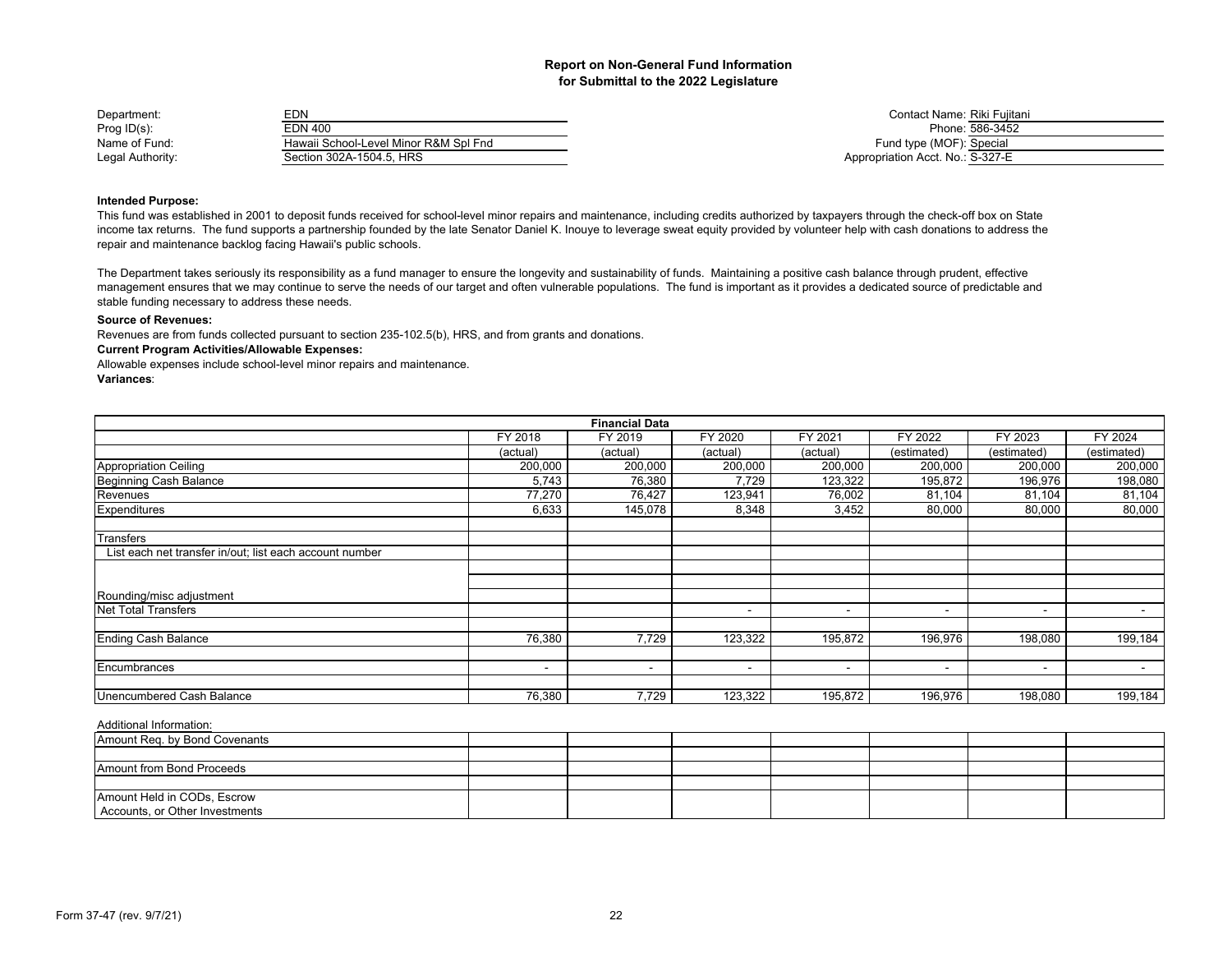| Department:      | EDN                                                                    | <b>Contact Name: Budget Execution</b> |
|------------------|------------------------------------------------------------------------|---------------------------------------|
| Prog ID(s):      | <b>EDN 100</b>                                                         | Phone: 784-6030                       |
| Name of Fund:    | School Special Fee Revolving Account (Reimb for Lost Textbook & Equip) | Fund type (MOF): Special              |
| Legal Authority: | Section 302A-1130.5-6. HRS                                             | Appropriation Acct. No.: S-330-E      |

|                                 | <b>Contact Name: Budget Execution</b> |
|---------------------------------|---------------------------------------|
|                                 | Phone: 784-6030                       |
| Fund type (MOF): Special        |                                       |
| ppropriation Acct. No.: S-330-E |                                       |

## **Intended Purpose:**

This fund was established to deposit fees and charges collected to replace damaged or lost school textbooks, instructional materials, library books, equipment, and supplies, for the benefit of schools and their students by providing for continued learning. Without the fund, there would be no means by which to charge students or their parents/guardians for the breakage, damage, loss, or destruction of the aforementioned items, and no means to replace critical learning tools without hindering other educational priorities.

The Department takes seriously its responsibility as a fund manager to ensure the longevity and sustainability of funds. Maintaining a positive cash balance through prudent, effective management ensures that we may continue to serve the needs of our target and often vulnerable populations. The fund is important as it provides a dedicated source of predictable and stable funding necessary to address these needs.

### **Source of Revenues:**

Revenues are from fees collected from students or their parents/guardians who negligently break, damage, lose, or destroy school textbooks, instructional materials, library books, equipment, and supplies.

## **Current Program Activities/Allowable Expenses:**

Allowable expenses include the replacement or repair of textbooks, library books, and supplies that are either broken, damaged, lost, or destroyed.

## **Variances**:

Revenues and expenditures are dependent on fees collected for lost, stolen, damaged or destroyed books, supplies, and equipment. Estimates are based on prior year receipts.

|                                                         |           | <b>Financial Data</b> |           |           |             |             |                          |
|---------------------------------------------------------|-----------|-----------------------|-----------|-----------|-------------|-------------|--------------------------|
|                                                         | FY 2018   | FY 2019               | FY 2020   | FY 2021   | FY 2022     | FY 2023     | FY 2024                  |
|                                                         | (actual)  | (actual)              | (actual)  | (actual)  | (estimated) | (estimated) | (estimated)              |
| Appropriation Ceiling                                   | 1,200,000 | 1,200,000             | 1,200,000 | 1,200,000 | 1,200,000   | 1,200,000   | 1,200,000                |
| Beginning Cash Balance                                  | ,492,365  | 1,504,876             | 1,505,024 | 1,575,563 | 1,612,636   | 1,612,636   | 1,612,636                |
| Revenues                                                | 150,395   | 143,190               | 144,221   | 90,951    | 100,000     | 100,000     | 100,000                  |
| Expenditures                                            | 138,144   | 143,265               | 73,865    | 53,917    | 100,000     | 100,000     | 100,000                  |
| Transfers                                               |           |                       |           |           |             |             |                          |
| List each net transfer in/out; list each account number |           |                       |           |           |             |             |                          |
|                                                         |           |                       |           |           |             |             |                          |
|                                                         |           |                       |           |           |             |             |                          |
| Rounding/misc adjustment                                | 260       | 223                   | 183       | 39        |             |             |                          |
| Net Total Transfers                                     | 260       | 223                   | 183       | 39        | <b>1</b>    | $\sim$      | $\overline{\phantom{0}}$ |
|                                                         |           |                       |           |           |             |             |                          |
| <b>Ending Cash Balance</b>                              | 1,504,876 | 1,505,024             | 1,575,563 | 1,612,636 | 1,612,636   | 1,612,636   | 1,612,636                |
|                                                         |           |                       |           |           |             |             |                          |
| Encumbrances                                            | 55,276    | 27,402                | 7,144     | 6,440     | -           | $\sim$      |                          |
| Unencumbered Cash Balance                               | ,449,600  | 1,477,622             | 1,568,419 | 1,606,196 | 1,612,636   | 1,612,636   | 1,612,636                |
|                                                         |           |                       |           |           |             |             |                          |

| Amount Req. by Bond Covenants    |  |  |  |  |
|----------------------------------|--|--|--|--|
|                                  |  |  |  |  |
| <b>Amount from Bond Proceeds</b> |  |  |  |  |
|                                  |  |  |  |  |
| Amount Held in CODs, Escrow      |  |  |  |  |
| Accounts, or Other Investments   |  |  |  |  |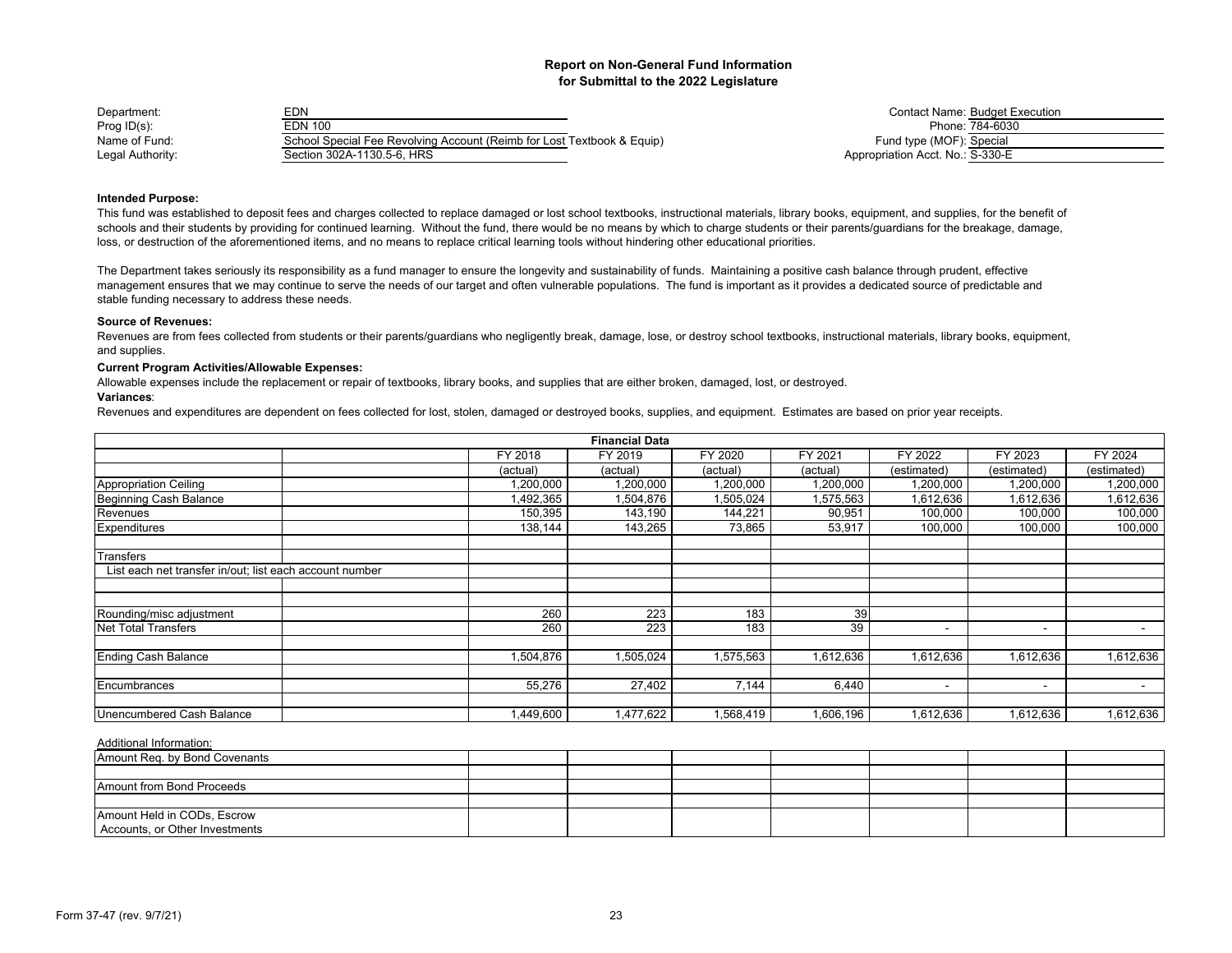| Department:      | EDN                                                                 | Contact Name: Christy Sato       |
|------------------|---------------------------------------------------------------------|----------------------------------|
| Prog ID(s):      | Specific Appropriations Act FY18 & 19; FY20 and beyond EDN 500      | Phone: 305-9762                  |
| Name of Fund:    | Private Trade, Vocational & Technical Licensing (PTVT) Special Fund | Fund type (MOF): Special         |
| Legal Authority: | Section 302A-425.5. HRS: repealed via Act 9. SSLH 2021              | Appropriation Acct. No.: S-333-E |

| Contact Name: Christy Sato       |                 |
|----------------------------------|-----------------|
|                                  | Phone: 305-9762 |
| Fund type (MOF): Special         |                 |
| Appropriation Acct. No.: S-333-E |                 |

#### **Intended Purpose:**

To protect consumers (students) from false, deceptive, misleading, and unfair practices and to ensure adequate educational quality of private trade, vocational, and technical (PTVT) schools through oversight of these schools, including by reviewing licensing requirements, conducting site visits, and maintaining educational records for school closures. The fund provides for administrative costs associated with the licensure of PTVT schools, including one permanent full-time equivalent (1.0 FTE) position within the Department.

When the 2021 Legislature abolished this fund, it was understood that it was doing so because the fund was not financially self-sustaining. However, due to an oversight, the Legislature did not provide general funds to support the statutorily mandated work.

#### **Source of Revenues:**

All revenues and fees collected by the Department pursuant to section 302A-425 and appropriations from the general fund of the State.

#### **Current Program Activities/Allowable Expenses:**

Moneys in the private trade, vocational, and technical school licensure special fund shall be used to fund activities related to the licensure requirements established under section 302425, HRS, including funding for permanent staff positions and administrative and operational costs. Applications for licensure are usually done in odd years.

#### **Variances**:

Fund was repealed, with any fees collected pursuant to section 302A-425, HRS, to be deposited into the general fund, effective 7/1/21, pursuant to Act 9, SSLH 2021. However, ceiling remains in the general appropriations act.

|                                                         |                          | <b>Financial Data</b> |          |          |             |             |             |
|---------------------------------------------------------|--------------------------|-----------------------|----------|----------|-------------|-------------|-------------|
|                                                         | FY 2018                  | FY 2019               | FY 2020  | FY 2021  | FY 2022     | FY 2023     | FY 2024     |
|                                                         | (actual)                 | (actual)              | (actual) | (actual) | (estimated) | (estimated) | (estimated) |
| Appropriation Ceiling                                   | 100,000                  | 100,000               | 100,000  | 100,000  | 104,092     | 104,092     | 104,092     |
| <b>Beginning Cash Balance</b>                           | (0)                      | 55,450                | 50,539   | 45,858   | n/a         | n/a         | n/a         |
| Revenues                                                | 55,450                   | 6,000                 | 37,828   | 505      | n/a         | n/a         | n/a         |
| Expenditures                                            |                          | 10,911                | 42,509   | 38,442   | n/a         | n/a         | n/a         |
| Transfers                                               |                          |                       |          |          |             |             |             |
| List each net transfer in/out; list each account number |                          |                       |          |          |             |             |             |
| JM7756 (From: S-333 / To: G-000)                        |                          |                       |          | (7, 921) |             |             |             |
| Rounding/misc adjustment                                |                          |                       |          |          |             |             |             |
| Net Total Transfers                                     |                          |                       | -        | (7, 921) | n/a         | n/a         | n/a         |
| <b>Ending Cash Balance</b>                              | 55,450                   | 50,539                | 45,858   | (0)      | n/a         | n/a         | n/a         |
| Encumbrances                                            | $\overline{\phantom{a}}$ | 2,692                 | -        |          | n/a         | n/a         | n/a         |
| Unencumbered Cash Balance                               | 55,450                   | 47,847                | 45,858   | (0)      | n/a         | n/a         | n/a         |

| Amount Req. by Bond Covenants  |  |  |  |  |
|--------------------------------|--|--|--|--|
|                                |  |  |  |  |
| Amount from Bond Proceeds      |  |  |  |  |
|                                |  |  |  |  |
| Amount Held in CODs, Escrow    |  |  |  |  |
| Accounts, or Other Investments |  |  |  |  |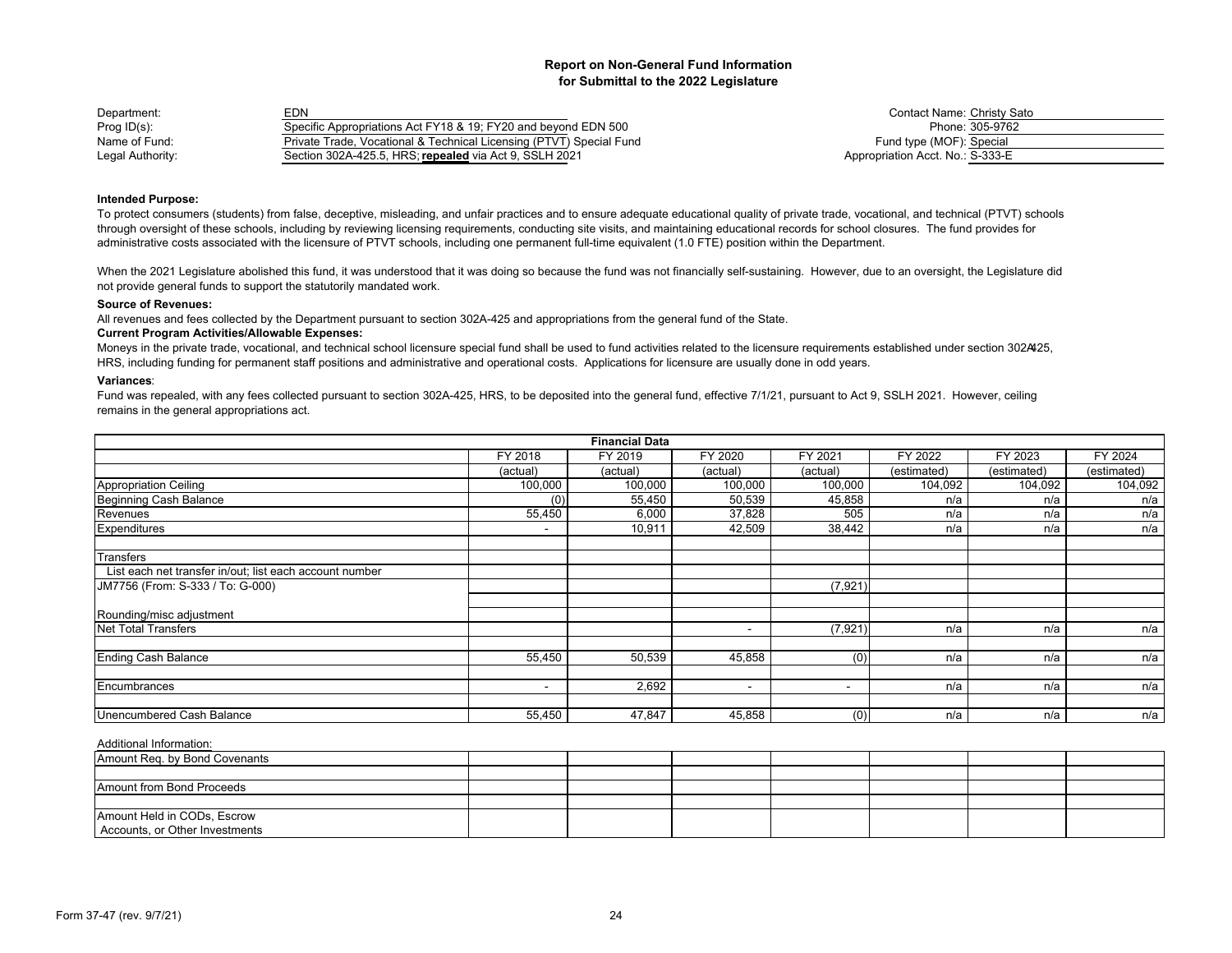| Department:      | EDN                                                              | <b>Contact Name: Derek Sh</b>    |
|------------------|------------------------------------------------------------------|----------------------------------|
| Prog $ID(s)$ :   | EDN 400                                                          | Phone: 784-5047                  |
| Name of Fund:    | <b>Education Design and Construction Project Assessment Fund</b> | Fund type (MOF): Revolving       |
| Legal Authority: | Section 302A-1508, HRS                                           | Appropriation Acct. No.: S-339-E |

Contact Name: Derek Shigano<br>Phone: 784-5047 Fund type (MOF): Revolving Appropriation Acct. No.: S-339-E

## **Intended Purpose:**

Pursuant to Act 51, SLH 2004, this fund was transferred from the Department of Accounting and General Services to the DOE effective July 1, 2005. The fund was established to defray the costs of carrying out construction projects.

The Department takes seriously its responsibility as a fund manager to ensure the longevity and sustainability of funds. Maintaining a positive cash balance through prudent, effective management ensures that we may continue to serve the needs of our target and often vulnerable populations. The fund is important as it provides a dedicated source of predictable and stable funding necessary to address these needs.

#### **Source of Revenues:**

Revenues are from assessed fees based on the Superintendent's evaluation of capital improvement, repair and maintenance, and alteration costs.

#### **Current Program Activities/Allowable Expenses:**

**Variances**:Allowable expenses are for the management, administration, and coordination of construction projects managed by the Department as authorized by section 302A-1508, HRS.

The variance between FY 2020 and FY 2021 is because the anticipated expenditures in FY 2020 did not meet expectations. Therefore, the carryover balance in FY 2021 was enough to cover expenditures in FY 2021. Also, expenditure and encumbrance estimates have increased due to the rising costs of implementing, operating, and maintaining new IT systems.

|                                                         |           | <b>Financial Data</b> |           |                          |                          |             |                |
|---------------------------------------------------------|-----------|-----------------------|-----------|--------------------------|--------------------------|-------------|----------------|
|                                                         | FY 2018   | FY 2019               | FY 2020   | FY 2021                  | FY 2022                  | FY 2023     | FY 2024        |
|                                                         | (actual)  | (actual)              | (actual)  | (actual)                 | (estimated)              | (estimated) | (estimated)    |
| Appropriation Ceiling                                   | 3,000,000 | 3,000,000             | 4,500,000 | 4,500,000                | 4,500,000                | 4,500,000   | 4,500,000      |
| Beginning Cash Balance                                  | 3,156,374 | 2,591,729             | 2,789,322 | 5,409,303                | 3,319,596                | 3,319,596   | 3,319,596      |
| Revenues                                                | 1,873,690 | 2,900,876             | 4,697,421 | 39,437                   | 4,500,000                | 4,500,000   | 4,500,000      |
| Expenditures                                            | 2,438,336 | 2,703,283             | 2,077,441 | 2,129,144                | 4,500,000                | 4,500,000   | 4,500,000      |
| Transfers                                               |           |                       |           |                          |                          |             |                |
| List each net transfer in/out; list each account number |           |                       |           |                          |                          |             |                |
|                                                         |           |                       |           |                          |                          |             |                |
|                                                         |           |                       |           |                          |                          |             |                |
| Rounding/misc adjustment                                | 2         |                       |           |                          |                          |             |                |
| Net Total Transfers                                     | 2         | -                     |           | $\overline{\phantom{a}}$ | $\overline{\phantom{a}}$ | $\sim$      | $\blacksquare$ |
|                                                         |           |                       |           |                          |                          |             |                |
| Ending Cash Balance                                     | 2,591,729 | 2,789,322             | 5,409,303 | 3,319,596                | 3,319,596                | 3,319,596   | 3,319,596      |
|                                                         |           |                       |           |                          |                          |             |                |
| Encumbrances                                            | 1,025,474 | 1,249,356             | 1,879,325 | 1,459,028                | 3,319,596                | 3,319,596   | 3,319,596      |
|                                                         |           |                       |           |                          |                          |             |                |
| Unencumbered Cash Balance                               | 566,255   | 1,539,966             | 3,529,978 | 1,860,568                | 0                        | $\Omega$    | 0              |

| Amount Req. by Bond Covenants  |  |  |  |  |
|--------------------------------|--|--|--|--|
|                                |  |  |  |  |
| Amount from Bond Proceeds      |  |  |  |  |
|                                |  |  |  |  |
| Amount Held in CODs, Escrow    |  |  |  |  |
| Accounts, or Other Investments |  |  |  |  |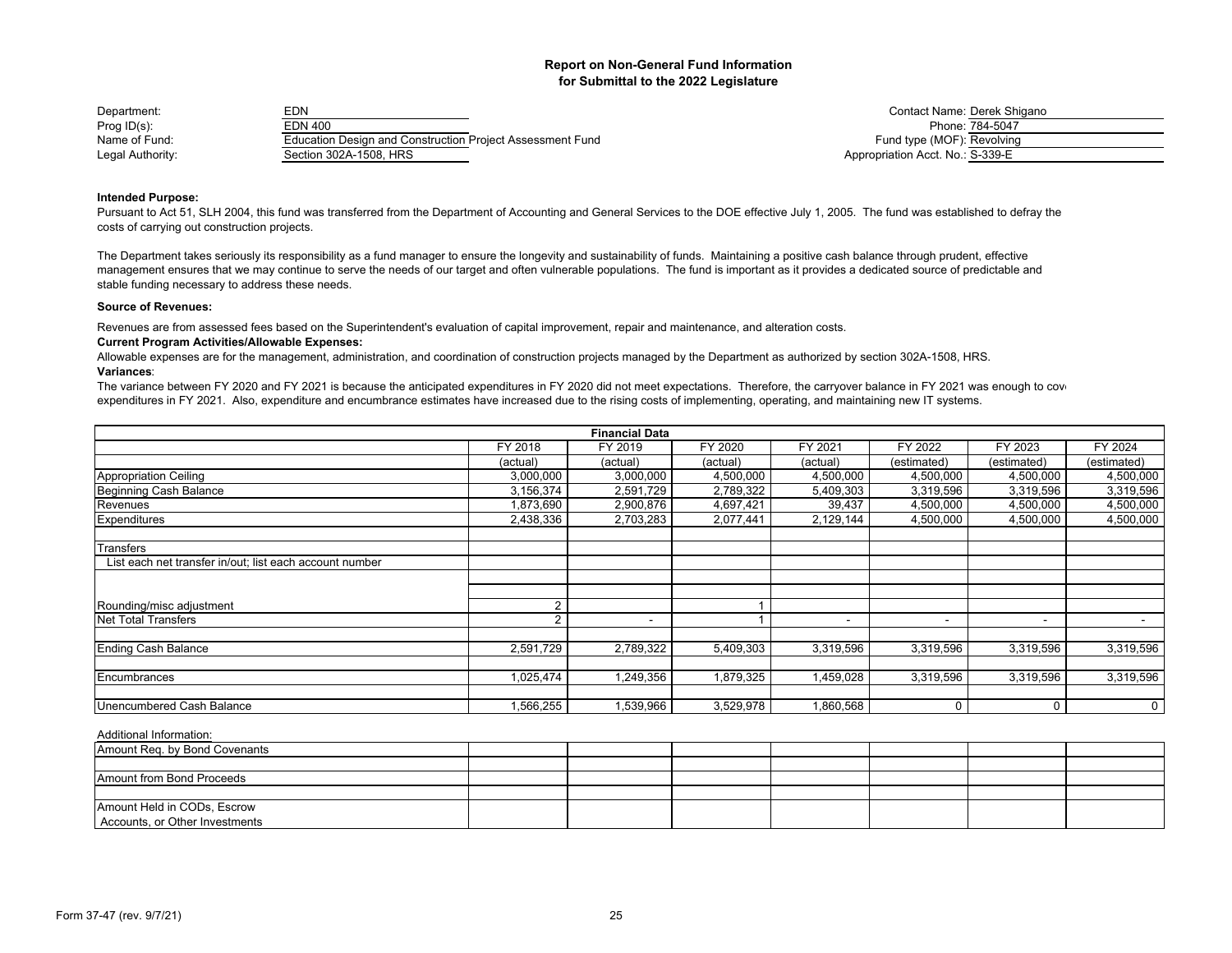| Department:      | EDN                                                   | <b>Contact Name: Tracy Ok</b>    |
|------------------|-------------------------------------------------------|----------------------------------|
| Prog ID(s):      | EDN 100                                               | Phone: 784-5000                  |
| Name of Fund:    | State Educational Facilities Improvement Special Fund | Fund type (MOF): Special         |
| Legal Authority: | Section 36-32. HRS                                    | Appropriation Acct. No.: S-340-E |

Contact Name: Tracy Okumura<br>Phone: 784-5000 name of Fund type (MOF): Special Fund type (MOF): Special Fund type (MOF): Special Fund type (MOF): Special Special Special Special Special Special Special Special Special Special Special Special Special Special Special Sp Appropriation Acct. No.: S-340-E

## **Intended Purpose:**

The State Educational Facilities Improvement (SEFI) Special Fund is used solely to plan, design, acquire lands for, and to construct public school facilities and to provide equipment and technology infrastructure to improve public schools and other facilities under the jurisdiction of the DOE, except public libraries. In addition, activities of the Department intended to eliminate the gap between the facilities needs of schools and available resources shall be eligible for funding from the special fund.

Section 36-32, HRS, was repealed by Act 72, SLH 2020 (section 4).

#### **Source of Revenues:**

Revenues are from the deposit of State funds, either general funds or general obligation bond funds.

## **Current Program Activities/Allowable Expenses:**

The State Educational Facilities Improvement (SEFI) Special Fund is used solely to plan, design, acquire lands for, and to construct public school facilities and to provide equipment and technology infrastructure to improve public schools and other facilities under the jurisdiction of the DOE, except public libraries.

#### **Variances**:

Anticipated expenditures in FY22 and FY23 have increased due to the expected completion of SEFI-funded projects over the next two years. Remaining funds will be transferred to the School Facilities Authority established pursuant to Act 72, SLH 2020.

|                                                         |                | <b>Financial Data</b> |             |                          |             |                |                          |
|---------------------------------------------------------|----------------|-----------------------|-------------|--------------------------|-------------|----------------|--------------------------|
|                                                         | FY 2018        | FY 2019               | FY 2020     | FY 2021                  | FY 2022     | FY 2023        | FY 2024                  |
|                                                         | (actual)       | (actual)              | (actual)    | (actual)                 | (estimated) | (estimated)    | (estimated)              |
| <b>Appropriation Ceiling</b>                            | n/a            | n/a                   | n/a         | n/a                      | n/a         | n/a            | n/a                      |
| Beginning Cash Balance                                  | 87,317,295     | 34,433,334            | 21,207,870  | 17,210,776               | 16,256,341  | 14,256,341     | $\blacksquare$           |
| Revenues                                                | (26, 914, 870) | (2,309,898)           |             |                          |             |                | $\overline{\phantom{a}}$ |
| <b>Expenditures</b>                                     |                |                       | -           | $\overline{\phantom{0}}$ | 2,000,000   | 1,500,000      | $\sim$                   |
|                                                         |                |                       |             |                          |             |                |                          |
| Transfers                                               |                |                       |             |                          |             |                |                          |
| List each net transfer in/out; list each account number |                |                       |             |                          |             |                |                          |
| SEFI - Cash Out                                         | (25,969,091)   |                       |             |                          |             | (12, 756, 341) |                          |
| SEFI - Cash Out                                         |                | (10, 915, 566)        |             |                          |             |                |                          |
| SEFI - Cash Out                                         |                |                       | (3,997,094) |                          |             |                |                          |
| SEFI - Cash Out                                         |                |                       |             | (954, 435)               |             |                |                          |
| Rounding/misc adjustment                                |                | ۰.                    |             |                          |             |                |                          |
| <b>Net Total Transfers</b>                              | (25,969,091)   | (10, 915, 566)        | (3,997,094) | (954, 435)               |             | (12,756,341)   |                          |
|                                                         |                |                       |             |                          |             |                |                          |
| <b>Ending Cash Balance</b>                              | 34,433,334     | 21,207,870            | 17,210,776  | 16,256,341               | 14,256,341  | $\sim$         | $\blacksquare$           |
|                                                         |                |                       |             |                          |             |                |                          |
| Encumbrances                                            | $\overline{a}$ |                       |             | $\overline{\phantom{a}}$ | 6,256,341   | $\sim$         | $\blacksquare$           |
|                                                         |                |                       |             |                          |             |                |                          |
| Unencumbered Cash Balance                               | 34,433,334     | 21,207,870            | 17,210,776  | 16,256,341               | 8,000,000   | $\sim$         | $\blacksquare$           |

| Amount Req. by Bond Covenants  |  |  |  |  |
|--------------------------------|--|--|--|--|
|                                |  |  |  |  |
| Amount from Bond Proceeds      |  |  |  |  |
|                                |  |  |  |  |
| Amount Held in CODs, Escrow    |  |  |  |  |
| Accounts, or Other Investments |  |  |  |  |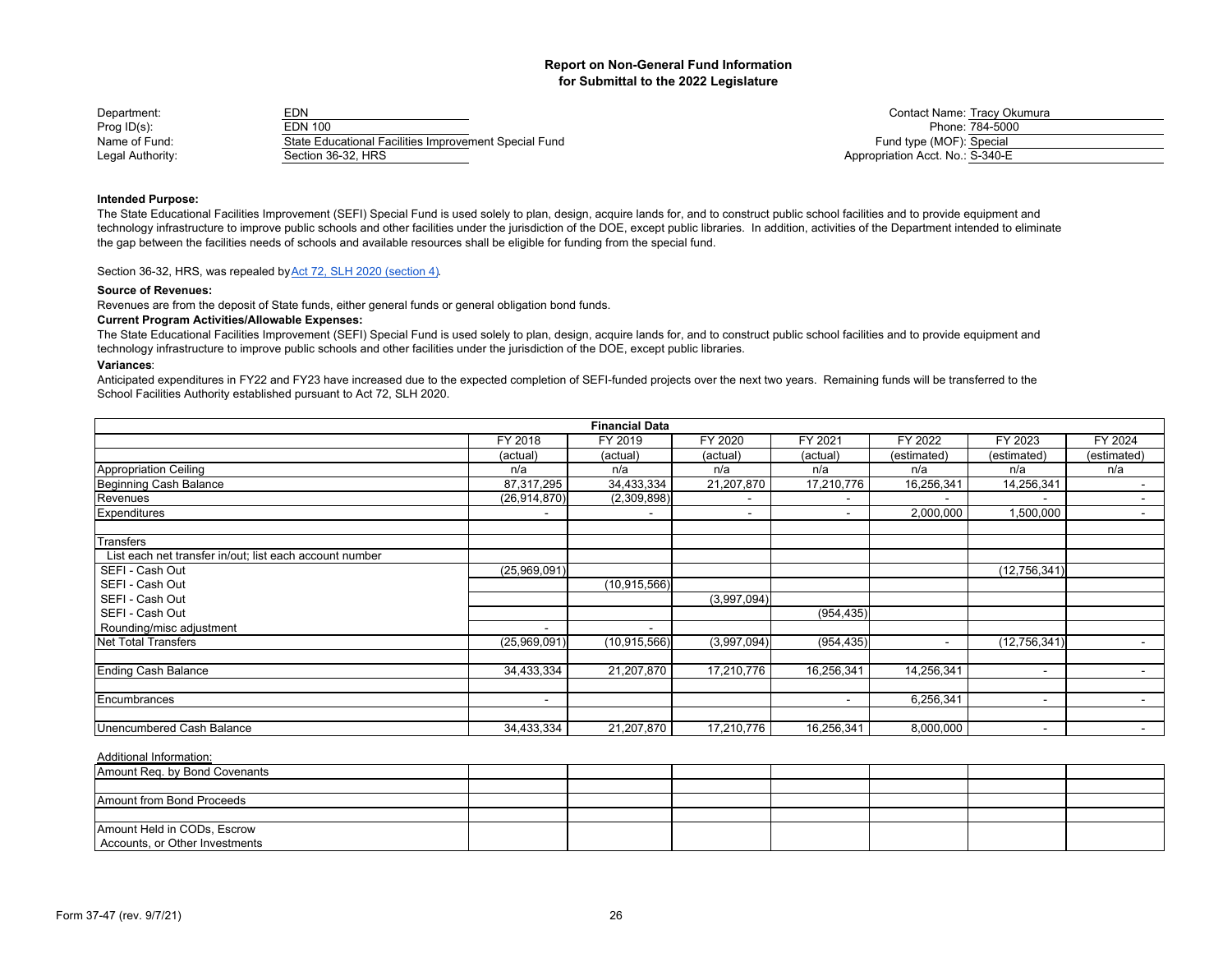| Department:      | <b>EDN</b>                        | <b>Contact Name: Mikeal Stansbury</b> |
|------------------|-----------------------------------|---------------------------------------|
| Prog ID(s):      | EDN 150                           | Phone: 305-9750                       |
| Name of Fund:    | Recovery of Federal Reimbursement | Fund type (MOF): Revolving            |
| Legal Authority: | Section 302A-1406, HRS            | Appropriation Acct. No.: S-345-E      |

## **Intended Purpose:**

The fund was established in 2006 to enhance the health and welfare of Hawaii's public school children by supporting the implementation and operation of a school-based claiming program to pursue Medicaid reimbursement for the costs of qualifying health care services provided by or paid for by the Department for its students with disabilities.

The Department takes seriously its responsibility as a fund manager to ensure the longevity and sustainability of funds. Maintaining a positive cash balance through prudent, effective management ensures that we may continue to serve the needs of our target and often vulnerable populations. The fund is important as it provides a dedicated source of predictable and stable funding necessary to address these needs.

#### **Source of Revenues:**

Revenues are from Federal reimbursements received by the Department relating to the Medicaid Program.

#### **Current Program Activities/Allowable Expenses:**

Moneys from the revolving fund shall be expended by the Department for Medicaid-eligible services provided by the Department and administrative costs related to the Department's federal revenue maximization program.

#### **Variances**:

The moneys in the fund have increased year over year as the program has increased the capacity to seek reimbursement for Medicaid-eligible services.

|                                                         |           | <b>Financial Data</b> |                          |                          |                          |             |                |
|---------------------------------------------------------|-----------|-----------------------|--------------------------|--------------------------|--------------------------|-------------|----------------|
|                                                         | FY 2018   | FY 2019               | FY 2020                  | FY 2021                  | FY 2022                  | FY 2023     | FY 2024        |
|                                                         | (actual)  | (actual)              | (actual)                 | (actual)                 | (estimated)              | (estimated) | (estimated)    |
| Appropriation Ceiling                                   | 3,505,104 | 3,500,000             | 3,534,956                | 3,536,708                | 3,487,465                | 3,487,465   | 3,487,465      |
| Beginning Cash Balance                                  | 1,107,529 | 1,150,578             | 1,380,625                | 1,407,405                | 1,296,154                | 1,296,154   | 1,296,154      |
| Revenues                                                | 727,559   | 346,393               | 877,398                  | 1,193,887                | 2,500,000                | 3,250,000   | 5,000,000      |
| Expenditures                                            | 684,509   | 116,346               | 850,618                  | 1,305,138                | 2,500,000                | 3,250,000   | 5,000,000      |
| Transfers                                               |           |                       |                          |                          |                          |             |                |
| List each net transfer in/out; list each account number |           |                       |                          |                          |                          |             |                |
|                                                         |           |                       |                          |                          |                          |             |                |
|                                                         |           |                       |                          |                          |                          |             |                |
| Rounding/misc adjustment                                | (1)       |                       |                          |                          |                          |             |                |
| Net Total Transfers                                     | (1)       | -                     | $\overline{\phantom{a}}$ | $\overline{\phantom{a}}$ | $\overline{\phantom{a}}$ | $\sim$      | $\blacksquare$ |
|                                                         |           |                       |                          |                          |                          |             |                |
| Ending Cash Balance                                     | 1,150,578 | 1,380,625             | 1,407,405                | 1,296,154                | 1,296,154                | 1,296,154   | 1,296,154      |
| Encumbrances                                            |           | 2,510                 | 51,922                   | 6,664                    | $\overline{\phantom{a}}$ | $\,$ $\,$   | $\blacksquare$ |
| Unencumbered Cash Balance                               | 1,150,578 | 1,378,115             | 1,355,483                | 1,289,490                | 1,296,154                | 1,296,154   | 1,296,154      |

| Amount Req. by Bond Covenants  |  |  |  |  |
|--------------------------------|--|--|--|--|
|                                |  |  |  |  |
| Amount from Bond Proceeds      |  |  |  |  |
|                                |  |  |  |  |
| Amount Held in CODs, Escrow    |  |  |  |  |
| Accounts, or Other Investments |  |  |  |  |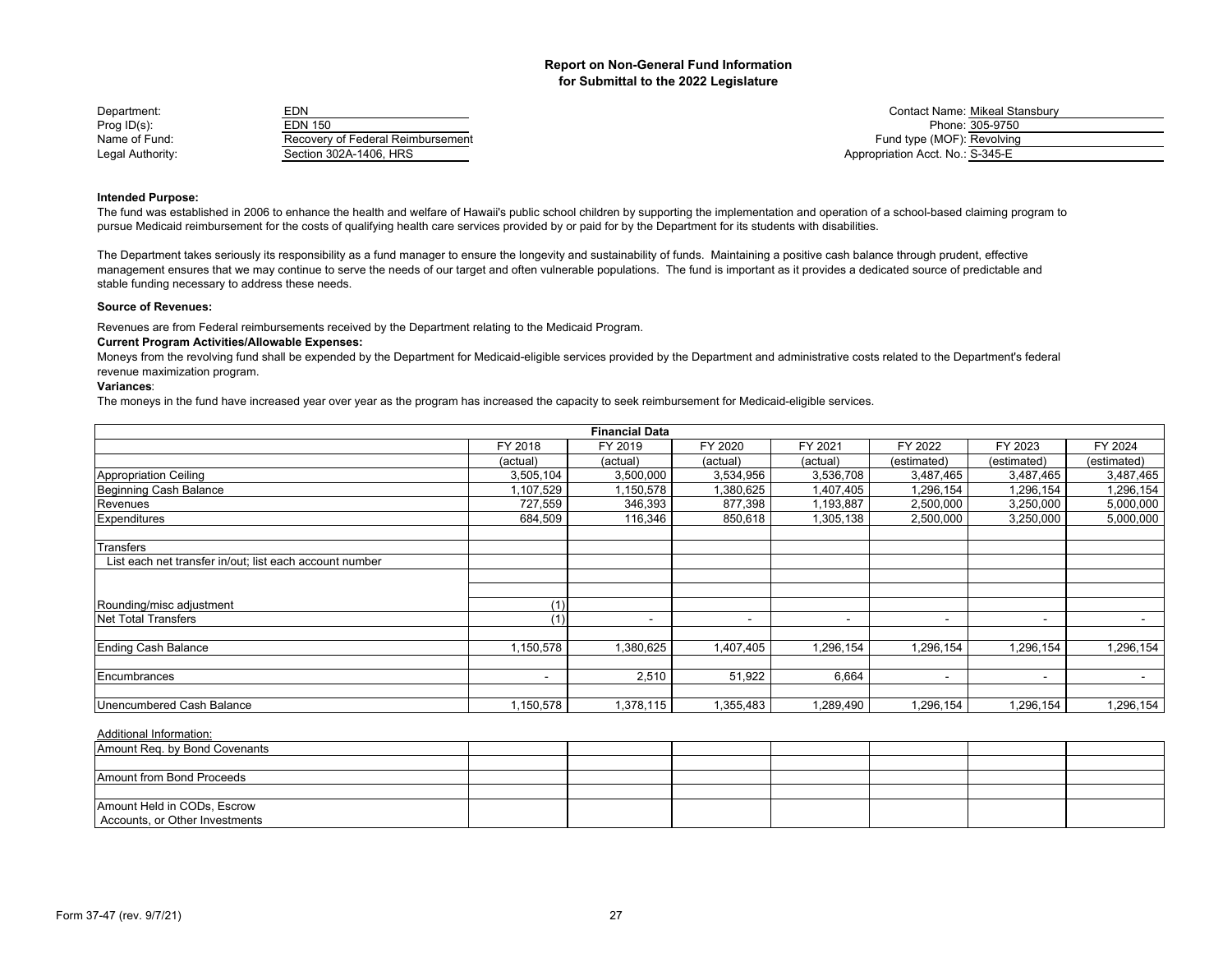| Department:      | EDN                                      | <b>Contact Name: Marissa</b>     |
|------------------|------------------------------------------|----------------------------------|
| Prog $ID(s)$ :   | EDN 500                                  | Phone: 305-069                   |
| Name of Fund:    | After-School Plus Program Revolving Fund | Fund type (MOF): Revolvir        |
| Legal Authority: | Section 302A-1149.5. HRS                 | Appropriation Acct. No.: S-346-E |

Marissa Akui Phone: 305-0692 Fund type (MOF): Revolving / Interdepartmental Xfer

## **Intended Purpose:**

The fund was established in 2004 to deposit fees collected to support the after-school program for the benefit of children who have no adult present in their homes to provide after-school supervision.

The Department takes seriously its responsibility as a fund manager to ensure the longevity and sustainability of funds. Maintaining a positive cash balance through prudent, effective management ensures that we may continue to serve the needs of our target and often vulnerable populations. The fund is important as it provides a dedicated source of predictable and stable funding necessary to address these needs.

#### **Source of Revenues:**

Revenues are from fees for after-school program participants and from Hawaii Department of Human Services reimbursements.

#### **Current Program Activities/Allowable Expenses:**

Allowable expenses include supporting A+ Program operations at DOE-run A+ Program schools, including personnel and operating costs associated with Federal grant reporting requirements.

## **Variances**:

Due to distance learning and the transition to in-person schooling during Quarter 1 and 2 amidst the COVID-19 pandemic, FY 20 revenues and expenditures estimates are significantly different from past years.

| <b>Financial Data</b>                                   |                          |            |            |            |             |                |             |  |  |
|---------------------------------------------------------|--------------------------|------------|------------|------------|-------------|----------------|-------------|--|--|
|                                                         | FY 2018                  | FY 2019    | FY 2020    | FY 2021    | FY 2022     | FY 2023        | FY 2024     |  |  |
|                                                         | (actual)                 | (actual)   | (actual)   | (actual)   | (estimated) | (estimated)    | (estimated) |  |  |
| <b>Appropriation Ceiling</b>                            | 11,200,000               | 11,200,000 | 11,200,000 | 11,200,000 | 11,224,665  | 11,224,665     | 11,224,665  |  |  |
| Beginning Cash Balance                                  | 6,702,839                | 7,627,439  | 8,686,179  | 8,213,773  | 8,516,908   | 9,016,908      | 9,516,908   |  |  |
| Revenues                                                | 9,010,594                | 10,001,208 | 7,365,622  | 3,399,227  | 8,500,000   | 9,000,000      | 9,000,000   |  |  |
| <b>Expenditures</b>                                     | 8,085,993                | 8,942,469  | 7,838,027  | 3,092,837  | 8,000,000   | 8,500,000      | 8,500,000   |  |  |
| Transfers                                               |                          |            |            |            |             |                |             |  |  |
| List each net transfer in/out; list each account number |                          |            |            |            |             |                |             |  |  |
|                                                         | $\overline{\phantom{0}}$ |            |            |            |             |                |             |  |  |
|                                                         |                          |            |            |            |             |                |             |  |  |
| Rounding/misc adjustment                                | (1)                      |            | (1)        | (3,255)    |             |                |             |  |  |
| <b>Net Total Transfers</b>                              | (1)                      |            | (1)        | (3,255)    | ۰           | $\blacksquare$ |             |  |  |
| <b>Ending Cash Balance</b>                              | 7,627,439                | 8,686,179  | 8,213,773  | 8,516,908  | 9,016,908   | 9,516,908      | 10,016,908  |  |  |
| Encumbrances                                            | 1,557,177                | 2,311,040  | 1,836,473  | 1,367,513  | 2,000,000   | 2,000,000      | 2,000,000   |  |  |
| Unencumbered Cash Balance                               | 6,070,261                | 6,375,139  | 6,377,300  | 7,149,395  | 7,016,908   | 7,516,908      | 8,016,908   |  |  |

| Amount Reg. by Bond Covenants  |  |  |  |  |
|--------------------------------|--|--|--|--|
|                                |  |  |  |  |
| Amount from Bond Proceeds      |  |  |  |  |
|                                |  |  |  |  |
| Amount Held in CODs, Escrow    |  |  |  |  |
| Accounts, or Other Investments |  |  |  |  |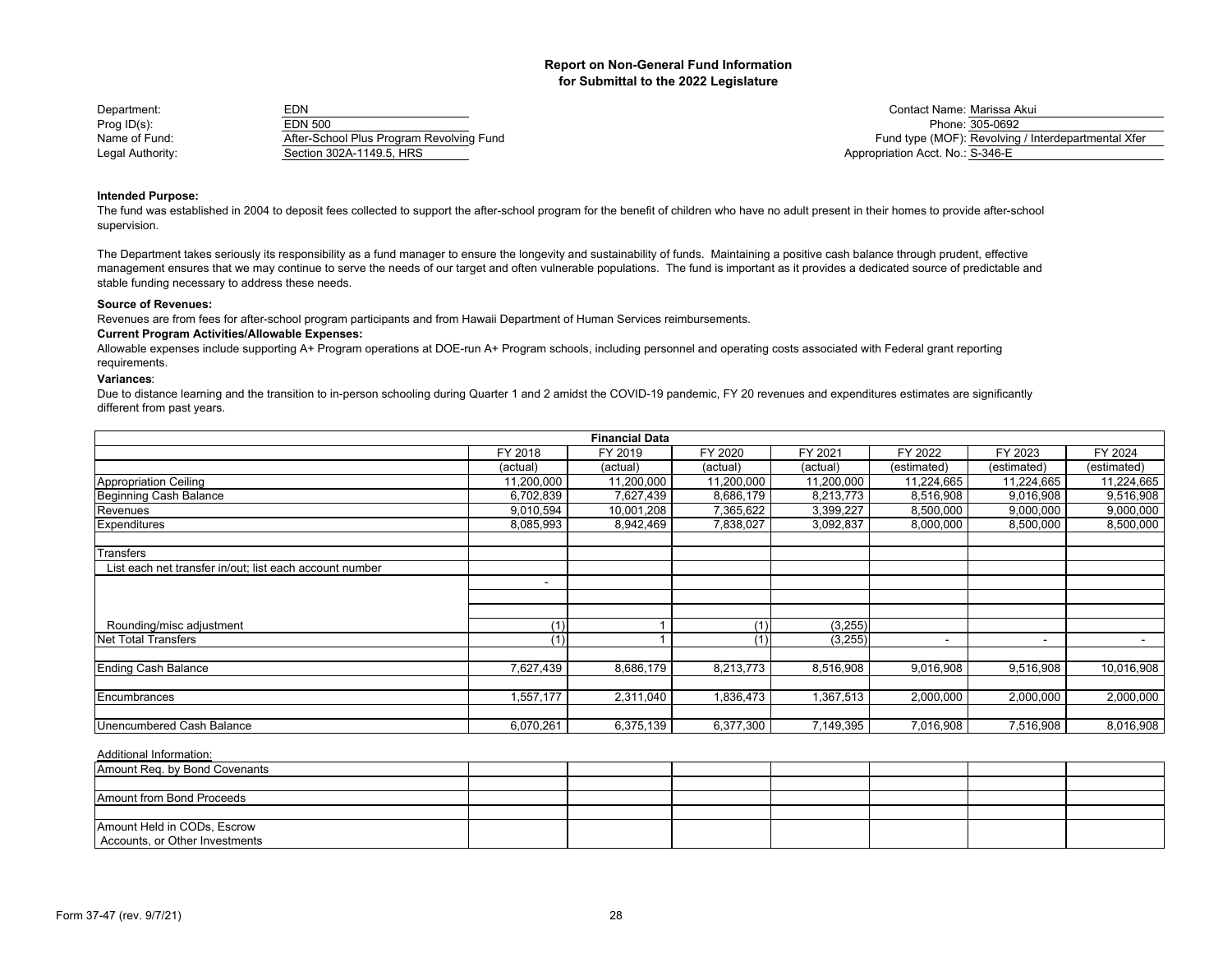| Department:      | EDN                                                                | Contact Name: Ken Kake           |
|------------------|--------------------------------------------------------------------|----------------------------------|
| Prog $ID(s)$ :   | EDN 100                                                            | Phone: 282-3430                  |
| Name of Fund:    | Federal Grants Search, Development, and Application Revolving Fund | Fund type (MOF): Revolving       |
| Legal Authority: | Section 302A-1405. HRS                                             | Appropriation Acct. No.: S-347-E |

Contact Name: Ken Kakesako name of Fund type (MOF): Revolving Search, Development, Application Revolving Fund type (MOF): Revolving Appropriation Acct. No.: S-347-E

## **Intended Purpose:**

This fund was established in FY 2000-01 to deposit the recovery of administrative or central service costs incurred to carry out Federal grant awards through an indirect cost assessment authorized by the Federal government.

Beneficiaries of the fund are schools and complex areas, through the financial support for grantwriting in particular, but also the Department, its students and their families, and the larger community through the additional capacity to both secure additional non-State fund opportunities and ensure compliance with grant requirements.

The Department may expend funds in the Federal Grants Revolving Fund to search for discretionary grants, develop program applications to secure additional revenues for the Department, monitor grant execution, ensure compliance with grant requirements, and audit grant expenditures. Funds are used to establish and maintain an infrastructure to effectively seek, develop, administer, monitor, organize, and evaluate resource development activities.

The Department takes seriously its responsibility as a fund manager to ensure the longevity and sustainability of funds. Maintaining a positive cash balance through prudent, effective management ensures that we may continue to serve the needs of our target and often vulnerable populations. The fund is important as it provides a dedicated source of predictable and stable funding necessary to address these needs.

#### **Source of Revenues:**

Revenues are from indirect costs assessed on discretionary competitive Federal grants awarded to the Department. Revenues are derived from the difference between the indirect cost rate for discretionary, competitive Federal grants and non-discretionary Federal grants.

#### **Current Program Activities/Allowable Expenses:**

The Department may expend funds in the Federal Grants Revolving Fund to search for additional discretionary grants, develop program applications to secure additional revenues for the Department, provide technical assistance, monitor grant execution, ensure compliance with grant requirements, and audit grant expenditures. Moneys in the revolving fund may be expended for consultant services and operational expenses, including the creation and hiring of temporary staff.

#### **Variances**:

A significant increase in expenditures is expected for FY 2022 due to a contract through our Monitoring and Compliance Branch for a platform which will help streamline the grant monitoring and tracking process. This platform would be able to be used across all of the Department's federal grants to improve efficiency, accountability, and transparency. The contract is expected t cost \$605,0000.

Also, the Department is proposing legislation for the 2022 session that may bring in an estimated \$2,000,000 in revenues starting FY23.

|                                                         | <b>Financial Data</b> |           |           |           |             |             |             |  |  |  |
|---------------------------------------------------------|-----------------------|-----------|-----------|-----------|-------------|-------------|-------------|--|--|--|
|                                                         | FY 2018               | FY 2019   | FY 2020   | FY 2021   | FY 2022     | FY 2023     | FY 2024     |  |  |  |
|                                                         | (actual)              | (actual)  | (actual)  | (actual)  | (estimated) | (estimated) | (estimated) |  |  |  |
| <b>Appropriation Ceiling</b>                            | 2,385,864             | 2,379,491 | 2,402,454 | 2,413,937 | 2,421,333   | 2,421,233   | 2,421,233   |  |  |  |
| Beginning Cash Balance                                  | 591,538               | 557,929   | 679,760   | 825,241   | 871,097     | 273,836     | 281,575     |  |  |  |
| Revenues                                                | 2,931                 | 7,129     | 20,766    | 6,050     | 7,739       | 2,007,739   | 2,007,739   |  |  |  |
| Expenditures                                            | 108,492               | 70,453    | 41,925    | 73,025    | 720,000     | 2,115,000   | 2,115,000   |  |  |  |
|                                                         |                       |           |           |           |             |             |             |  |  |  |
| Transfers                                               |                       |           |           |           |             |             |             |  |  |  |
| List each net transfer in/out; list each account number |                       |           |           |           |             |             |             |  |  |  |
| AJV00228 (Federal indirect cost assessments)            | 978                   |           |           |           |             |             |             |  |  |  |
| AJV00303 (Federal indirect cost assessments)            | 69,375                |           |           |           |             |             |             |  |  |  |
| AJV01276 (Federal indirect cost assessments)            | 978                   |           |           |           |             |             |             |  |  |  |
| AJV01559 (Federal indirect cost assessments)            | 621                   |           |           |           |             |             |             |  |  |  |
| AJV00161 (Federal indirect cost assessments)            |                       | 570       |           |           |             |             |             |  |  |  |
| AJV01251 (Federal indirect cost assessments)            |                       | 105,934   |           |           |             |             |             |  |  |  |
| AJV01584 (Federal indirect cost assessments)            |                       | 78,650    |           |           |             |             |             |  |  |  |
| AJV00028 (Federal indirect cost assessments)            |                       |           | 5,764     |           |             |             |             |  |  |  |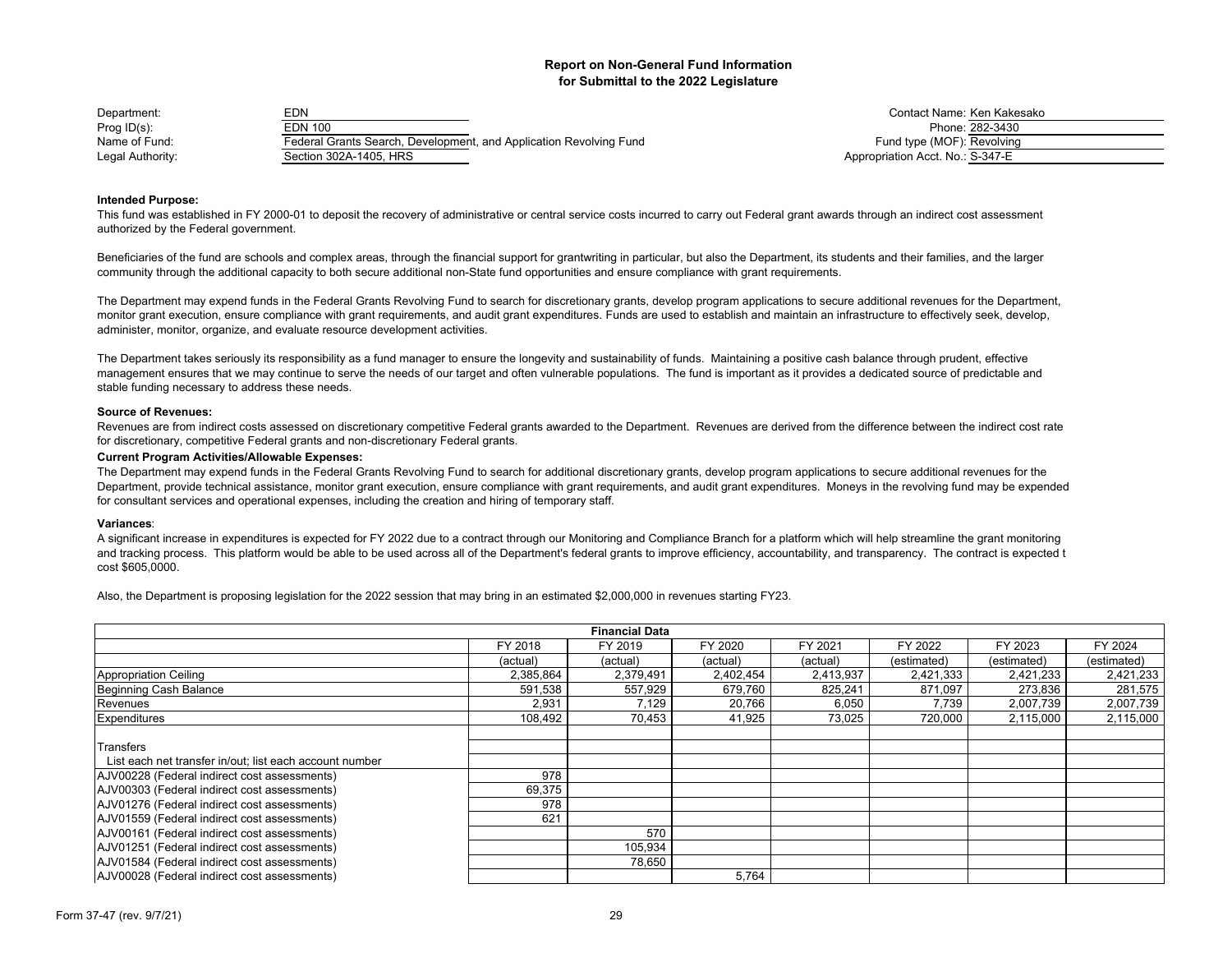| AJV00381 (Federal indirect cost assessments) |         |         | 61,711  |         |         |         |         |
|----------------------------------------------|---------|---------|---------|---------|---------|---------|---------|
| AJV01373 (Federal indirect cost assessments) |         |         | 94,546  |         |         |         |         |
| AJV01376 (Federal indirect cost assessments) |         |         | 4,619   |         |         |         |         |
| AJV00027 (Federal indirect cost assessments) |         |         |         | 1,415   |         |         |         |
| AJV00256 (Federal indirect cost assessments) |         |         |         | 78,776  |         |         |         |
| AJV00659 (Federal indirect cost assessments) |         |         |         | 28,755  |         |         |         |
| AJV00693 (Federal indirect cost assessments) |         |         |         | (3,614) |         |         |         |
| AJV00871 (Federal indirect cost assessments) |         |         |         | 2,592   |         |         |         |
| AJV01486 (Federal indirect cost assessments) |         |         |         | 4,907   |         |         |         |
|                                              |         |         |         |         |         |         |         |
| Rounding/misc adjustment                     |         |         |         |         |         |         |         |
| Net Total Transfers                          | 71,952  | 185,155 | 166,640 | 112,831 | 115,000 | 115,000 | 115,000 |
|                                              |         |         |         |         |         |         |         |
| <b>Ending Cash Balance</b>                   | 557,929 | 679,760 | 825,241 | 871,097 | 273,836 | 281,575 | 289,314 |
|                                              |         |         |         |         |         |         |         |
| <b>IEncumbrances</b>                         | 39,321  | 50,000  | 93,075  | 124,897 | 90,000  | 90,000  | 90,000  |
|                                              |         |         |         |         |         |         |         |
| Unencumbered Cash Balance                    | 518,608 | 629,760 | 732,166 | 746,200 | 183,836 | 191,575 | 199,314 |

| Amount Req. by Bond Covenants                                 |  |  |  |  |
|---------------------------------------------------------------|--|--|--|--|
|                                                               |  |  |  |  |
| Amount from Bond Proceeds                                     |  |  |  |  |
|                                                               |  |  |  |  |
| Amount Held in CODs, Escrow<br>Accounts, or Other Investments |  |  |  |  |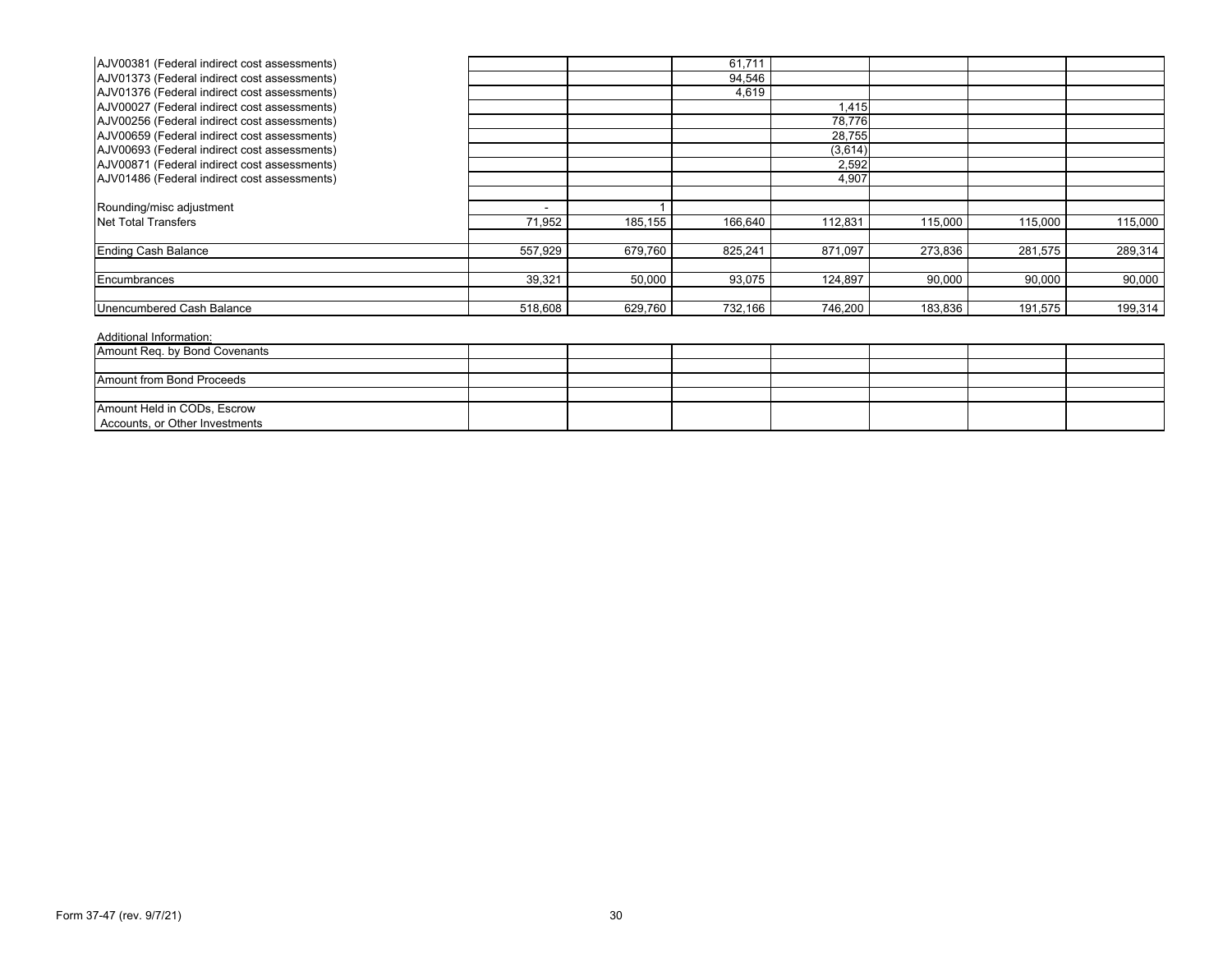| Department:      | EDN                                      | Contact Name: Jan Meel           |
|------------------|------------------------------------------|----------------------------------|
| Prog $ID(s)$ :   | EDN 100                                  | Phone: 305-9773                  |
| Name of Fund:    | Driver Education Fund                    | Fund type (MOF): Interdepa       |
| Legal Authority: | Section 431:10C-115 and 431:10G-107, HRS | Appropriation Acct. No.: S-350-E |

Contact Name: Jan Meeker-Sevilla<br>Phone: 305-9773 Fund type (MOF): Interdepartmental Transfer Appropriation Acct. No.: S-350-E

## **Intended Purpose:**

This fund was established in 1987 by the Department to deposit fees collected by the Insurance Commissioner from motor vehicle insurers under Section 431:10C-115, HRS (was not created by statute).

The Department takes seriously its responsibility as a fund manager to ensure the longevity and sustainability of funds. Maintaining a positive cash balance through prudent, effective management ensures that we may continue to serve the needs of our target and often vulnerable populations. The fund is important as it provides a dedicated source of predictable and stable funding necessary to address these needs.

#### **Source of Revenues:**

**Current Program Activities/Allowable Expenses:** Revenues are primarily received from the Department of Commerce and Consumer Affairs in accordance with Section 431:10C-115 and 431:10G-107, HRS.

The program provides support and resources to all schools to help promote traffic safety education prevention to students in grades K-12.

The fund supports mandatory driver education for teen drivers by providing a driver education program that includes classroom equipment, supplies, instructor fees, training, maintenance and fuel expenses for vehicles, as well as vehicle purchases/replacements to conduct the program. After-school driver education programs are offered at 40 high schools, benefiting between 2,000 students and their families.

The fund also provides traffic safety prevention education materials and training for students grades K-12, traffic safety education materials and training for parents, faculty, staff, and parent volunteers (such as underage drinking and Project Prom/Graduation), traffic safety training conferences for teens and driver education instructors at state, regional and national events, and an annual traffic safety fair and driving courses open to the all interested teens and parents. The Department conducts various efforts and campaigns in partnership with the State Department of Transportation, county transportation departments, county police departments, and community stakeholders to promote traffic safety. Efforts have been successful at keeping students safe from endangering themselves and others in traffic-related incidents.

## **Variances**:

The increase in estimated expenditures starting FY 2022 reflects the program's enrollment of more students, increase in fuel costs, increase in the purchase price of replacement vehicles and number of vehicles in the fleet, increase in the number of instructors employed, and anticipated travel expenses for student and instructor training and attendance at conferences on the mainland.

| <b>Financial Data</b>        |           |           |           |           |             |             |             |
|------------------------------|-----------|-----------|-----------|-----------|-------------|-------------|-------------|
|                              | FY 2018   | FY 2019   | FY 2020   | FY 2021   | FY 2022     | FY 2023     | FY 2024     |
|                              | (actual)  | (actual)  | (actual)  | (actual)  | (estimated) | (estimated) | (estimated) |
| <b>Appropriation Ceiling</b> | 3.995.605 | 3,995,605 | 3.995.605 | 3.995.605 | 3.995.605   | 3,995,605   | 3,995,605   |
| Beginning Cash Balance       | 3,872,924 | 4,078,925 | 4,670,257 | 5,249,570 | 4,427,355   | 4,327,355   | 4,227,355   |
| Revenues                     | 2.381.740 | 2.402.250 | 2.376.514 | 2.187.894 | 2.300.000   | 2.300.000   | 2,300,000   |
| Expenditures                 | 2,175,739 | .810,917  | .797,201  | 1,010,109 | 2,400,000   | 2,400,000   | 2,400,000   |
|                              |           |           |           |           |             |             |             |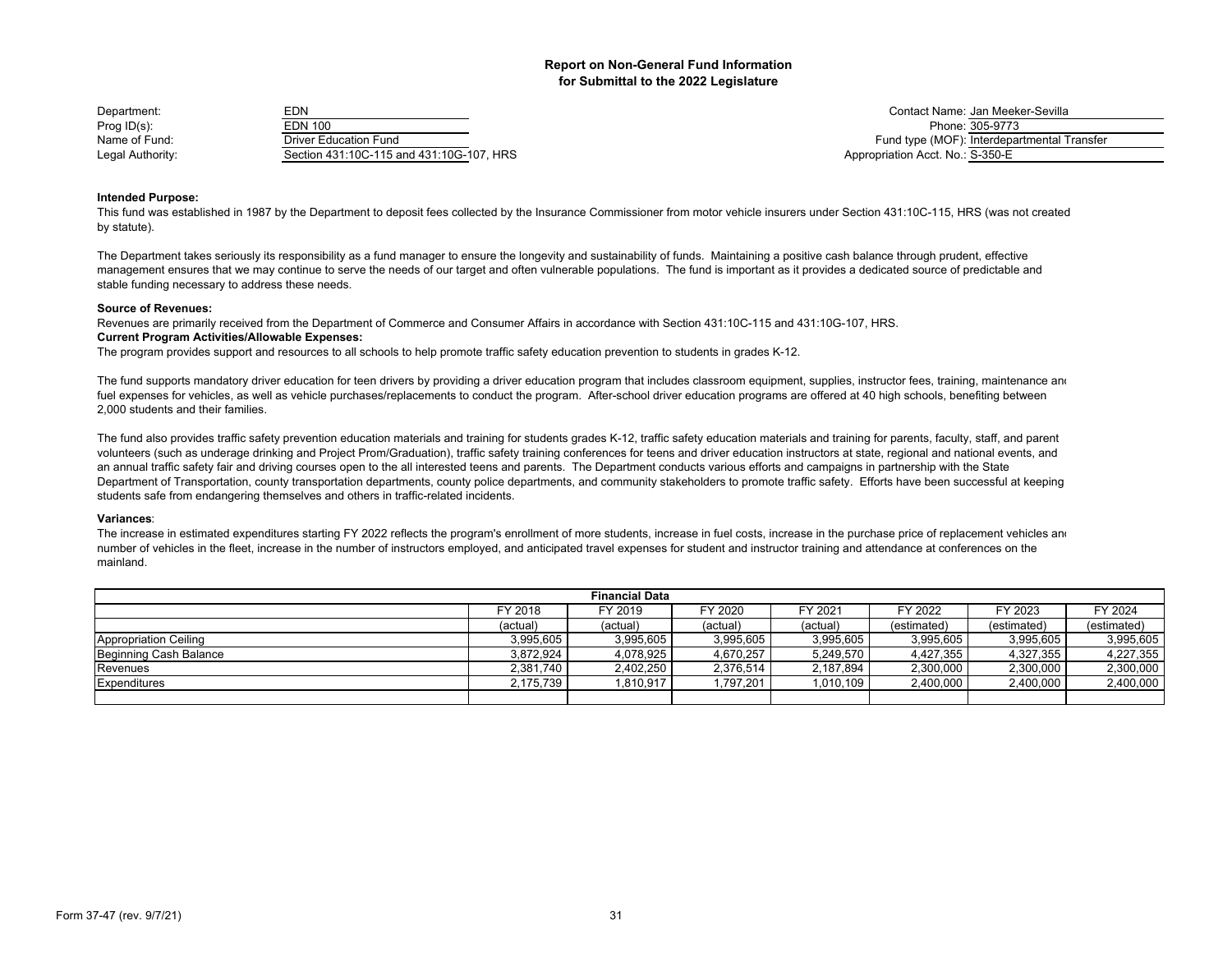| <b>Transfers</b>                                        |           |           |           |             |           |                          |           |
|---------------------------------------------------------|-----------|-----------|-----------|-------------|-----------|--------------------------|-----------|
| List each net transfer in/out; list each account number |           |           |           |             |           |                          |           |
| JM7756 (From: S-350 / To: G-000)                        |           |           |           | (2,000,000) |           |                          |           |
|                                                         |           |           |           |             |           |                          |           |
| Rounding/misc adjustment                                |           |           |           |             |           |                          |           |
| Net Total Transfers                                     |           |           |           | (2,000,000) |           |                          |           |
|                                                         |           |           |           |             |           |                          |           |
| <b>Ending Cash Balance</b>                              | 4,078,925 | 4,670,257 | 5,249,570 | 4,427,355   | 4,327,355 | 4,227,355                | 4,127,355 |
| Encumbrances                                            | 257,281   | 497,847   | 281,587   | 104,686     |           | $\overline{\phantom{0}}$ |           |
|                                                         |           |           |           |             |           |                          |           |
| Unencumbered Cash Balance                               | 3,821,644 | 4,172,410 | 4,967,983 | 4,322,669   | 4,327,355 | 4,227,355                | 4,127,355 |
| Additional Information:                                 |           |           |           |             |           |                          |           |

| Amount Req. by Bond Covenants  |  |  |  |  |
|--------------------------------|--|--|--|--|
|                                |  |  |  |  |
| Amount from Bond Proceeds      |  |  |  |  |
|                                |  |  |  |  |
| Amount Held in CODs, Escrow    |  |  |  |  |
| Accounts, or Other Investments |  |  |  |  |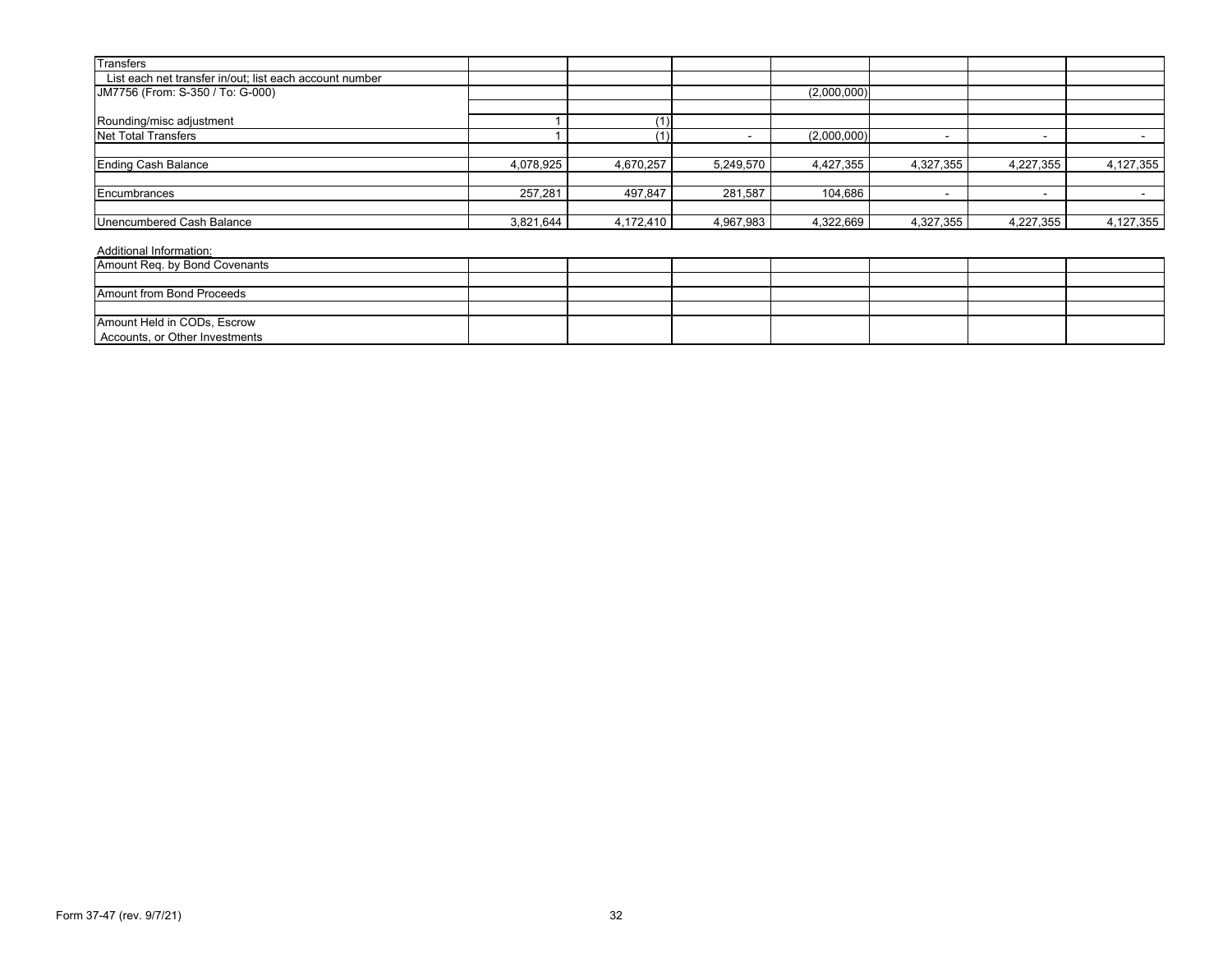| Department:      | EDN                   | Contact Name: Una Chan                      |
|------------------|-----------------------|---------------------------------------------|
| Prog $ID(s)$ :   | <b>EDN 200</b>        | Phone: 305-9709                             |
| Name of Fund:    | Arts in Public Places | Fund type (MOF): Interdepartmental Transfer |
| Legal Authority: | Section 302A-420, HRS | Appropriation Acct. No.: S-353-E            |

#### **Intended Purpose:**

This fund was established to deposit funds received from the Works of Art Special Fund to implement an integrated visual arts in education program.

The Department takes seriously its responsibility as a fund manager to ensure the longevity and sustainability of funds. Maintaining a positive cash balance through prudent, effective management ensures that we may continue to serve the needs of our target and often vulnerable populations. The fund is important as it provides a dedicated source of predictable and stable funding necessary to address these needs.

#### **Source of Revenues:**

Revenues were from the Works of Art Special Fund. The State Foundation on Culture and the Arts ended its contract with the Department and will not produce a supplemental contract in the coming fiscal years. See LEG worksheets (Act 5/2019 Seq. #60-001 EDN 200), which eliminated expenditure ceiling.

## **Current Program Activities/Allowable Expenses:**

Allowable expenses include establishing and implementing an integrated visual arts in education program as joint collaboration between the Department, Artist-in-the-School Program, and State Foundation on Culture and the Arts.

#### **Variances**:

|                                                         |          | <b>Financial Data</b>    |                          |                          |                          |                          |             |
|---------------------------------------------------------|----------|--------------------------|--------------------------|--------------------------|--------------------------|--------------------------|-------------|
|                                                         | FY 2018  | FY 2019                  | FY 2020                  | FY 2021                  | FY 2022                  | FY 2023                  | FY 2024     |
|                                                         | (actual) | (actual)                 | (actual)                 | (actual)                 | (estimated)              | (estimated)              | (estimated) |
| <b>Appropriation Ceiling</b>                            | 270,031  | 270,031                  |                          | $\overline{\phantom{a}}$ | $\blacksquare$           | $\overline{\phantom{a}}$ |             |
| Beginning Cash Balance                                  | 19,155   | 36,621                   | 9,572                    | 10,224                   | 10,329                   | 10,329                   | 10,329      |
| Revenues                                                | 238,693  | (11, 775)                | 652                      | 105                      |                          | $\overline{\phantom{a}}$ | $\sim$      |
| Expenditures                                            | 221,227  | 15,274                   | $\overline{\phantom{0}}$ | $\,$                     | $\overline{\phantom{a}}$ | $\blacksquare$           | $\sim$      |
| Transfers                                               |          |                          |                          |                          |                          |                          |             |
| List each net transfer in/out; list each account number |          |                          |                          |                          |                          |                          |             |
|                                                         |          |                          |                          |                          |                          |                          |             |
| Rounding/misc adjustment                                |          |                          |                          |                          |                          |                          |             |
| <b>Net Total Transfers</b>                              |          | $\overline{\phantom{0}}$ | $\overline{\phantom{a}}$ | $\,$                     | $\overline{\phantom{a}}$ | $\overline{\phantom{a}}$ |             |
| <b>Ending Cash Balance</b>                              | 36,621   | 9,572                    | 10,224                   | 10,329                   | 10,329                   | 10,329                   | 10,329      |
| Encumbrances                                            | $\sim$   | $\sim$                   | $\overline{\phantom{a}}$ | $\overline{\phantom{a}}$ | $\blacksquare$           | $\blacksquare$           | $\sim$      |
| Unencumbered Cash Balance                               | 36,621   | 9,572                    | 10,224                   | 10,329                   | 10,329                   | 10,329                   | 10,329      |

| Amount Req. by Bond Covenants  |  |  |  |  |
|--------------------------------|--|--|--|--|
|                                |  |  |  |  |
| Amount from Bond Proceeds      |  |  |  |  |
|                                |  |  |  |  |
| Amount Held in CODs, Escrow    |  |  |  |  |
| Accounts, or Other Investments |  |  |  |  |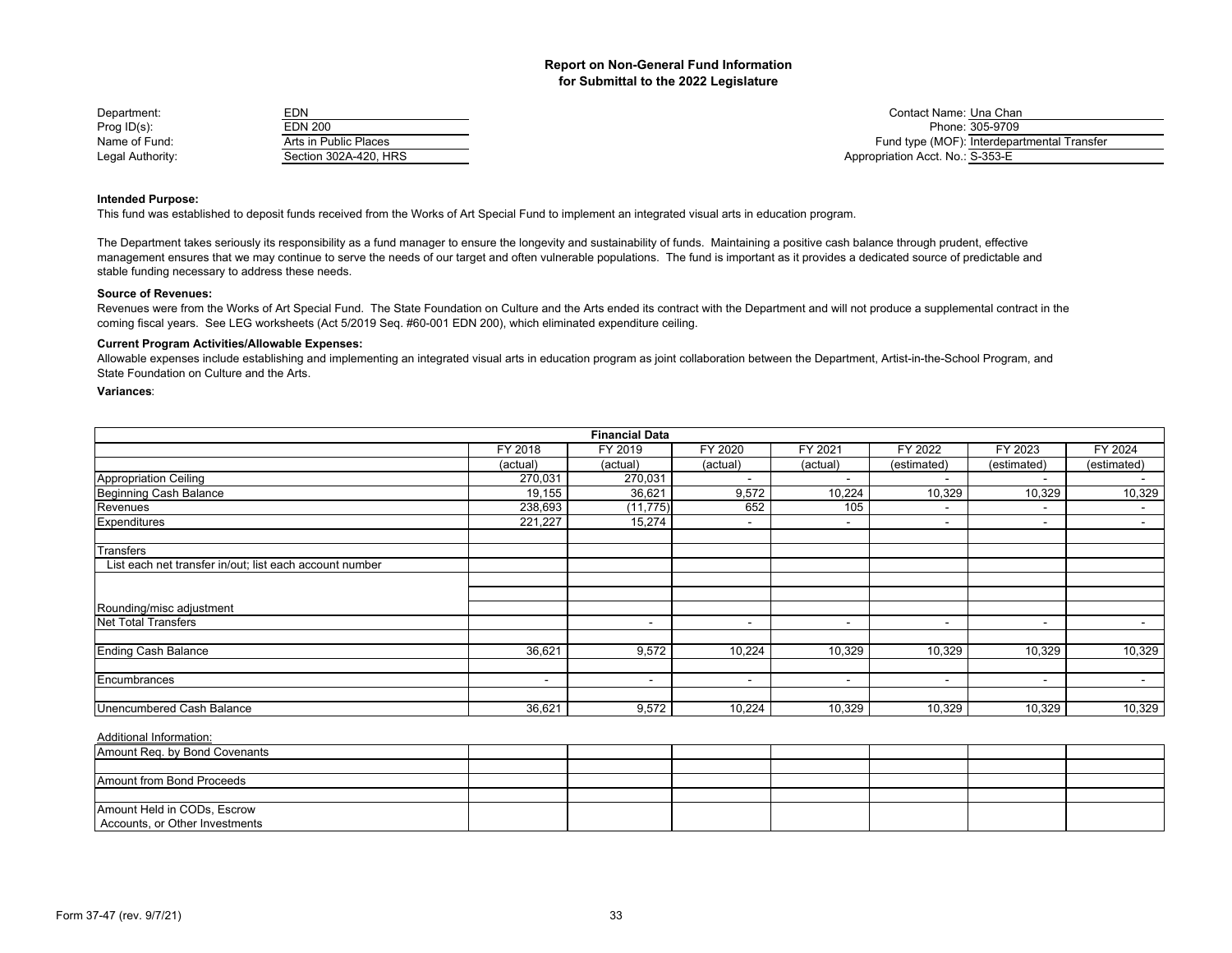| Department:      | EDN                                          | Contact Name: Coleen M         |
|------------------|----------------------------------------------|--------------------------------|
| Prog $ID(s)$ :   | <b>EDN 700</b>                               | Phone: 784-5350                |
| Name of Fund:    | Hawaii Early Childhood Educator Special Fund | Fund type (MOF): Special       |
| Legal Authority: | Act 210, SLH 2021                            | Appropriation Acct. No.: S-356 |

Contact Name: Coleen Momohara<br>Phone: 784-5350 Fund type (MOF): Special Appropriation Acct. No.: S-356

## **Intended Purpose:**

The purpose of this fund is to deposit repayments of stipend funds from stipend recipients who cannot fulfill their contractual agreements under the Hawaii Early Educator Stipend Program established pursuant to Act 210, Session Laws of Hawaii 2021. Moneys in this fund will be used to replenish the stipend program funds.

This fund was established pursuant to Act 210, Session Laws of Hawaii 2021. An appropriation ceiling has not yet been established.

#### **Source of Revenues:**

Repayment of stipends from recipients who cannot fulfill their contractual agreements under the Hawaii Early Educator Stipend Program.

## **Current Program Activities/Allowable Expenses:**

To provide tuition assistance, through stipends, for students enrolled in an early childhood program of study within the University of Hawaii system as set forth in Act 210, Session Laws of Hawaii 2021.

#### **Variances**:

|                                                         |          | <b>Financial Data</b> |          |          |                          |                          |                          |
|---------------------------------------------------------|----------|-----------------------|----------|----------|--------------------------|--------------------------|--------------------------|
|                                                         | FY 2018  | FY 2019               | FY 2020  | FY 2021  | FY 2022                  | FY 2023                  | FY 2024                  |
|                                                         | (actual) | (actual)              | (actual) | (actual) | (estimated)              | (estimated)              | (estimated)              |
| <b>Appropriation Ceiling</b>                            | n/a      | n/a                   | n/a      | n/a      | $\overline{\phantom{0}}$ | $\sim$                   | $\overline{\phantom{0}}$ |
| <b>Beginning Cash Balance</b>                           | n/a      | n/a                   | n/a      | n/a      | $\overline{\phantom{a}}$ | $\sim$                   | $\sim$                   |
| Revenues                                                | n/a      | n/a                   | n/a      | n/a      | $\overline{\phantom{0}}$ | $\sim$                   | $\overline{\phantom{0}}$ |
| Expenditures                                            | n/a      | n/a                   | n/a      | n/a      | $\overline{\phantom{0}}$ | $\sim$                   | $\sim$                   |
| Transfers                                               |          |                       |          |          |                          |                          |                          |
| List each net transfer in/out; list each account number |          |                       |          |          |                          |                          |                          |
|                                                         |          |                       |          |          |                          |                          |                          |
|                                                         |          |                       |          |          |                          |                          |                          |
| Rounding/misc adjustment                                |          |                       |          |          |                          |                          |                          |
| <b>Net Total Transfers</b>                              |          |                       |          |          | $\overline{\phantom{0}}$ | $\sim$                   | $\overline{\phantom{a}}$ |
|                                                         |          |                       |          |          |                          |                          |                          |
| <b>Ending Cash Balance</b>                              | n/a      | n/a                   | n/a      | n/a      | $\overline{\phantom{0}}$ | $\sim$                   | $\blacksquare$           |
|                                                         |          |                       |          |          |                          |                          |                          |
| Encumbrances                                            |          |                       |          |          | $\overline{\phantom{a}}$ | $\sim$                   | $\overline{\phantom{a}}$ |
|                                                         |          |                       |          |          |                          |                          |                          |
| Unencumbered Cash Balance                               | n/a      | n/a                   | n/a      | n/a      | ٠                        | $\overline{\phantom{a}}$ | $\sim$                   |

| Amount Req. by Bond Covenants  |  |  |  |  |
|--------------------------------|--|--|--|--|
|                                |  |  |  |  |
| Amount from Bond Proceeds      |  |  |  |  |
|                                |  |  |  |  |
| Amount Held in CODs, Escrow    |  |  |  |  |
| Accounts, or Other Investments |  |  |  |  |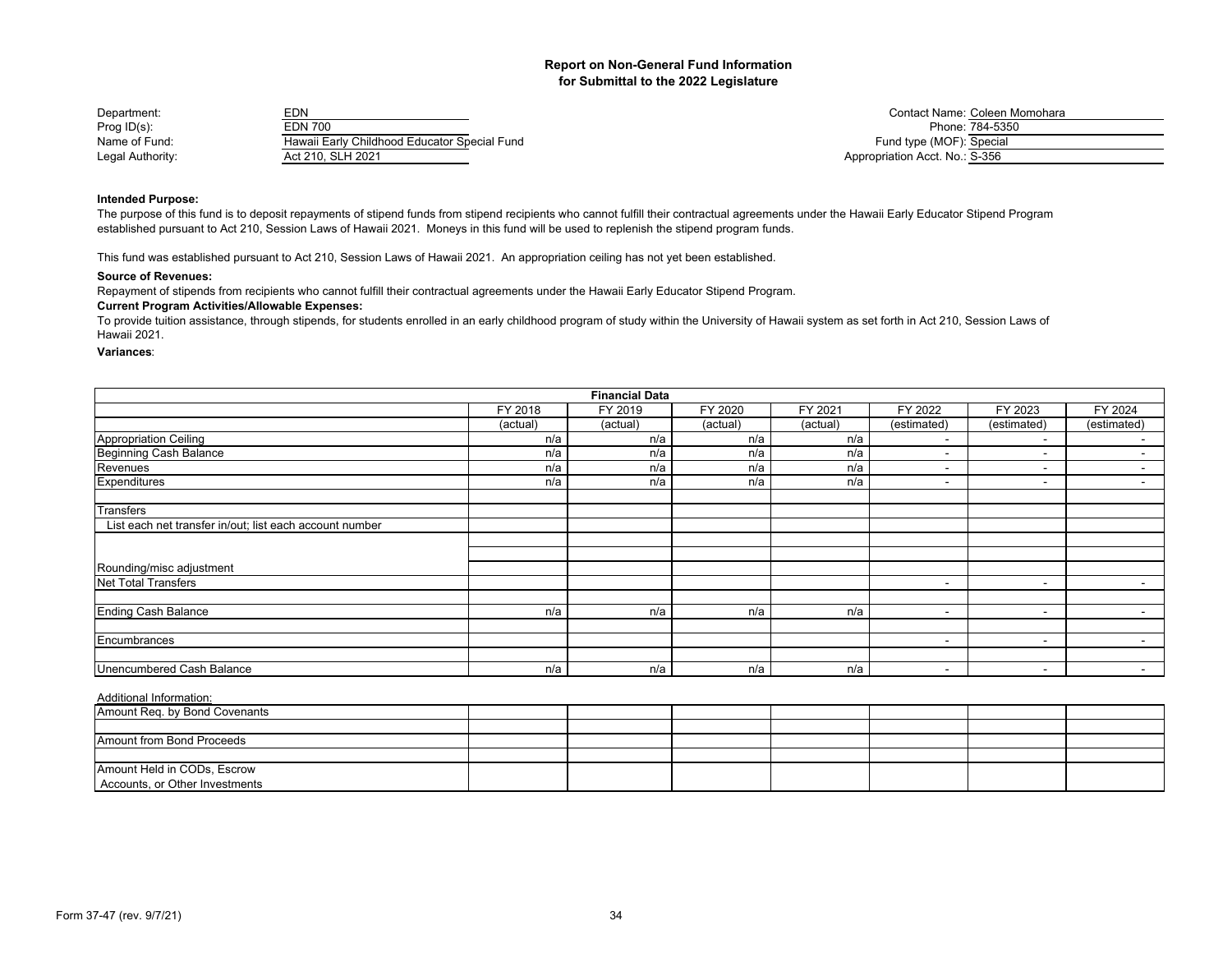| Department:      | EDN                         | Contact Name: Coleen M         |
|------------------|-----------------------------|--------------------------------|
| Prog $ID(s)$ :   | EDN 700                     | Phone: 784-5350                |
| Name of Fund:    | Early Learning Special Fund | Fund type (MOF): Special       |
| Legal Authority: | Section 302L-5. HRS         | Appropriation Acct. No.: S-357 |
|                  |                             |                                |

Contact Name: Coleen Momohara Fund type (MOF): Special Appropriation Acct. No.: S-357

## **Intended Purpose:**

Moneys will be used for the early learning system, pursuant to Act 46, Session Laws of Hawaii 2020.

An appropriation ceiling has not yet been established.

#### **Source of Revenues:**

Revenues include fees, grants, donations, appropriations from the Legislature, and revenues regardless of source.

## **Current Program Activities/Allowable Expenses:**

Moneys will be used for the early learning system.

**Variances**:

|                                                         | <b>Financial Data</b> |          |          |          |                          |                          |                          |
|---------------------------------------------------------|-----------------------|----------|----------|----------|--------------------------|--------------------------|--------------------------|
|                                                         | FY 2018               | FY 2019  | FY 2020  | FY 2021  | FY 2022                  | FY 2023                  | FY 2024                  |
|                                                         | (actual)              | (actual) | (actual) | (actual) | (estimated)              | (estimated)              | (estimated)              |
| <b>Appropriation Ceiling</b>                            | n/a                   | n/a      | n/a      | n/a      |                          | $\sim$                   |                          |
| Beginning Cash Balance                                  | n/a                   | n/a      | n/a      | n/a      | $\overline{\phantom{0}}$ | $\sim$                   | <b>NO DATA</b>           |
| Revenues                                                | n/a                   | n/a      | n/a      | n/a      |                          | NO DATA                  | <b>NO DATA</b>           |
| Expenditures                                            | n/a                   | n/a      | n/a      | n/a      |                          | NO DATA                  | <b>NO DATA</b>           |
| Transfers                                               |                       |          |          |          |                          |                          |                          |
| List each net transfer in/out; list each account number |                       |          |          |          |                          |                          |                          |
|                                                         |                       |          |          |          |                          |                          |                          |
|                                                         |                       |          |          |          |                          |                          |                          |
| Rounding/misc adjustment                                |                       |          |          |          |                          |                          |                          |
| <b>Net Total Transfers</b>                              |                       |          |          |          | $\overline{\phantom{0}}$ | $\overline{\phantom{a}}$ | $\overline{\phantom{0}}$ |
|                                                         |                       |          |          |          |                          |                          |                          |
| <b>Ending Cash Balance</b>                              | n/a                   | n/a      | n/a      | n/a      | $\overline{\phantom{0}}$ | <b>NO DATA</b>           | <b>NO DATA</b>           |
|                                                         |                       |          |          |          |                          |                          |                          |
| Encumbrances                                            |                       |          |          |          |                          | <b>NO DATA</b>           | <b>NO DATA</b>           |
|                                                         |                       |          |          |          |                          |                          |                          |
| Unencumbered Cash Balance                               | n/a                   | n/a      | n/a      | n/a      | $\overline{\phantom{a}}$ | NO DATA                  | <b>NO DATA</b>           |

| Amount Reg. by Bond Covenants  |  |  |  |  |
|--------------------------------|--|--|--|--|
|                                |  |  |  |  |
| Amount from Bond Proceeds      |  |  |  |  |
|                                |  |  |  |  |
| Amount Held in CODs, Escrow    |  |  |  |  |
| Accounts, or Other Investments |  |  |  |  |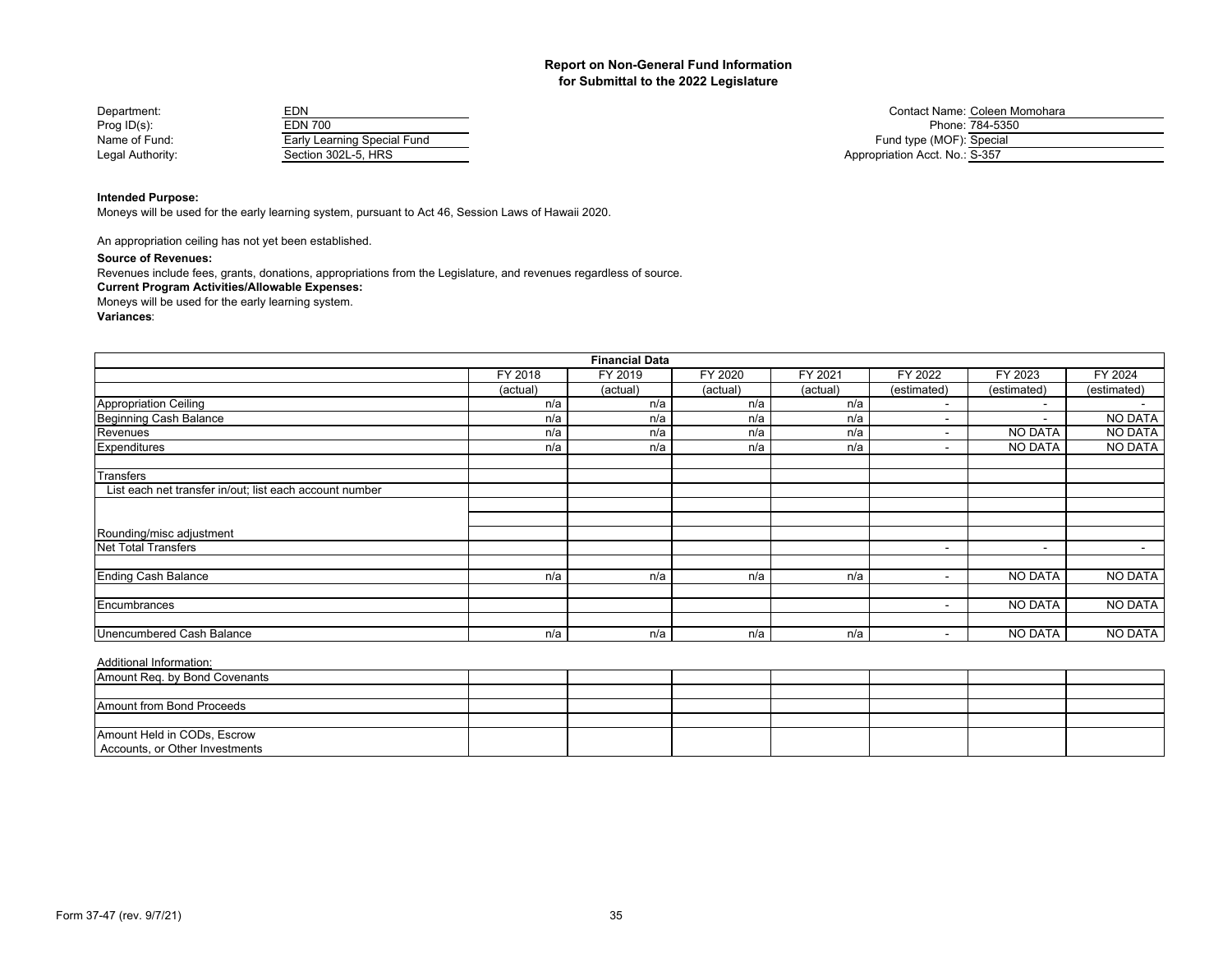| Department:      | EDN                                        | Contact Name: Tanya Ra           |
|------------------|--------------------------------------------|----------------------------------|
| Prog $ID(s)$ :   | EDN 100                                    | Phone: 441-8468                  |
| Name of Fund:    | Workers Compensation_                      | Fund type (MOF): Interdepa       |
| Legal Authority: | Appropriated Annually via Executive Budget | Appropriation Acct. No.: S-360-E |

Contact Name: Tanya Rasmussen-Kakalia<br>Phone: 441-8468 Fund type (MOF): Interdepartmental Transfer Legal Authority: Appropriation Acct. No.: S-360-E

## **Intended Purpose:**

To pay workers' compensation (WC) costs for federally funded employees.

The Department takes seriously its responsibility as a fund manager to ensure the longevity and sustainability of funds. Maintaining a positive cash balance through prudent, effective management ensures that we may continue to serve the needs of our target and often vulnerable populations. The fund is important as it provides a dedicated source of predictable and stable funding necessary to address these needs.

#### **Source of Revenues:**

Fringe benefit charges made against payroll for federally funded employees.

## **Current Program Activities/Allowable Expenses:**

To pay the WC benefits for eligible work-injured federally funded employees, pursuant to chapter 386, section 302A-430, and section 302A-440, Hawaii Revised Statutes; and Title 12, Hawaii Administrative Rules, Chapters 10, 14, and 15.

## **Variances**:

For FY 2022 and beyond, we expect an increase in WC costs due to additional exposure as a result of the COVID-19 pandemic and costly COVID-19 WC cases.

|                                                         |           | <b>Financial Data</b> |           |                          |                          |                          |                |
|---------------------------------------------------------|-----------|-----------------------|-----------|--------------------------|--------------------------|--------------------------|----------------|
|                                                         | FY 2018   | FY 2019               | FY 2020   | FY 2021                  | FY 2022                  | FY 2023                  | FY 2024        |
|                                                         | (actual)  | (actual)              | (actual)  | (actual)                 | (estimated)              | (estimated)              | (estimated)    |
| <b>Appropriation Ceiling</b>                            | ,700,000  | 1,700,000             | 1,700,000 | 1,700,000                | ,700,000                 | 1,700,000                | 1,700,000      |
| Beginning Cash Balance                                  | 1,002,149 | 195,664               | 732,309   | 1,081,026                | 1,241,551                | 1,241,551                | 1,241,551      |
| Revenues                                                | 1,024,558 | 1,354,862             | 1,367,068 | 990,383                  | 1,000,000                | 1,000,000                | 1,000,000      |
| Expenditures                                            | 1,831,043 | 818,218               | 1,018,351 | 829,858                  | 1,000,000                | 1,000,000                | 1,000,000      |
|                                                         |           |                       |           |                          |                          |                          |                |
| Transfers                                               |           |                       |           |                          |                          |                          |                |
| List each net transfer in/out; list each account number |           |                       |           |                          |                          |                          |                |
|                                                         |           |                       |           |                          |                          |                          |                |
|                                                         |           |                       |           |                          |                          |                          |                |
| Rounding/misc adjustment                                |           |                       |           |                          |                          |                          |                |
| <b>Net Total Transfers</b>                              |           |                       |           | $\overline{\phantom{0}}$ | $\overline{\phantom{0}}$ | ۰                        |                |
|                                                         |           |                       |           |                          |                          |                          |                |
| <b>Ending Cash Balance</b>                              | 195,664   | 732,309               | 1,081,026 | 1,241,551                | 1,241,551                | 1,241,551                | 1,241,551      |
|                                                         |           |                       |           |                          |                          |                          |                |
| Encumbrances                                            |           |                       |           | $\overline{\phantom{a}}$ | $\,$ $\,$                | $\overline{\phantom{a}}$ | $\blacksquare$ |
|                                                         |           |                       |           |                          |                          |                          |                |
| Unencumbered Cash Balance                               | 195,664   | 732,309               | 1,081,026 | 1,241,551                | ,241,551                 | 1,241,551                | 1,241,551      |

| Amount Req. by Bond Covenants    |  |  |  |  |
|----------------------------------|--|--|--|--|
|                                  |  |  |  |  |
| <b>Amount from Bond Proceeds</b> |  |  |  |  |
|                                  |  |  |  |  |
| Amount Held in CODs, Escrow      |  |  |  |  |
| Accounts, or Other Investments   |  |  |  |  |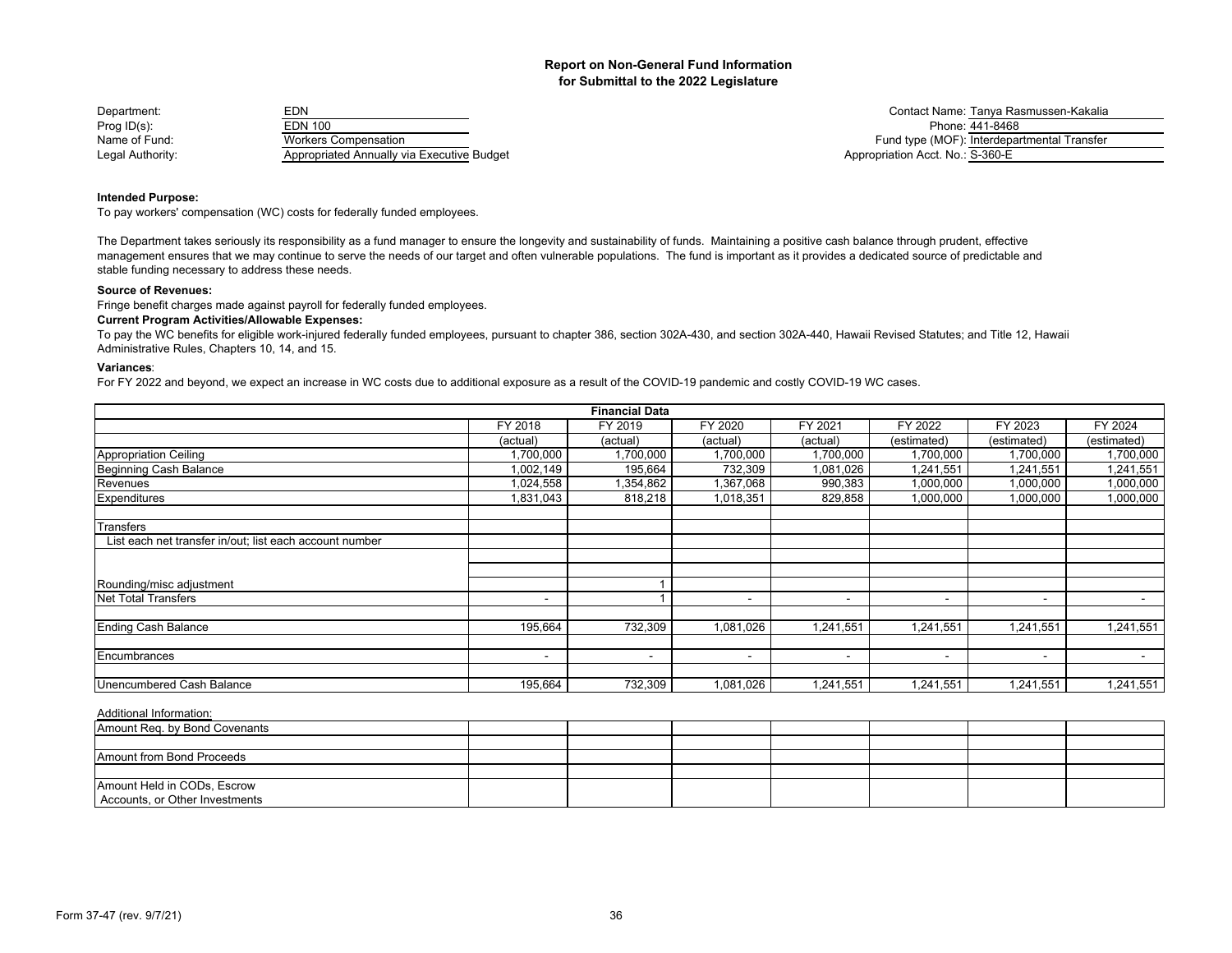| Department:      | EDN                                             | Contact Name: Glenn Ku           |
|------------------|-------------------------------------------------|----------------------------------|
| Prog $ID(s)$ :   | EDN 100                                         | Phone: 441-8345                  |
| Name of Fund:    | Unemployment Insurance - Interdepartmental Fund | Fund type (MOF): Interdepa       |
| Legal Authority: | Appropriated Annually via Executive Budget      | Appropriation Acct. No.: S-361-E |

Contact Name: Glenn Kunitake<br>Phone: 441-8345 Name of Tame of Tame of Tame of Tame of Tame - Interdepartmental Transfer - Interdepartmental Transfer Appropriation Acct. No.: S-361-E

## **Intended Purpose:**

To administer the Unemployment Insurance (UI) Benefit Program and pay unemployment benefit to eligible employees as determined by Department of Labor and Industrial Relations (DLIR)

The Department takes seriously its responsibility as a fund manager to ensure the longevity and sustainability of funds. Maintaining a positive cash balance through prudent, effective management ensures that we may continue to serve the needs of our target and often vulnerable populations. The fund is important as it provides a dedicated source of predictable and stable funding necessary to address these needs.

#### **Source of Revenues:**

Unemployment insurance portion of fringe benefit charges made against payroll for federally funded employees.

## **Current Program Activities/Allowable Expenses:**

Fund 2.00 FTE positions to administer program activities; and payment of unemployment benefits as unemployment insurance claims determined by DLIR.

## **Variances**:

|                                                         |                          | <b>Financial Data</b> |           |                          |                          |                          |                          |
|---------------------------------------------------------|--------------------------|-----------------------|-----------|--------------------------|--------------------------|--------------------------|--------------------------|
|                                                         | FY 2018                  | FY 2019               | FY 2020   | FY 2021                  | FY 2022                  | FY 2023                  | FY 2024                  |
|                                                         | (actual)                 | (actual)              | (actual)  | (actual)                 | (estimated)              | (estimated)              | (estimated)              |
| Appropriation Ceiling                                   | 1,800,000                | 1,800,000             | 1,800,000 | 1,800,000                | 1,800,000                | 1,800,000                | 1,800,000                |
| Beginning Cash Balance                                  | 1,114,655                | 1,110,914             | 1,087,677 | 1,043,922                | 965,461                  | 965,461                  | 965,461                  |
| Revenues                                                | 96,787                   | 63,892                | 42,259    | 43,682                   | 100,000                  | 100,000                  | 100,000                  |
| Expenditures                                            | 100,528                  | 87,129                | 86,014    | 122,143                  | 100,000                  | 100,000                  | 100,000                  |
| <b>Transfers</b>                                        |                          |                       |           |                          |                          |                          |                          |
| List each net transfer in/out; list each account number |                          |                       |           |                          |                          |                          |                          |
|                                                         |                          |                       |           |                          |                          |                          |                          |
| Rounding/misc adjustment                                |                          |                       |           |                          |                          |                          |                          |
| <b>Net Total Transfers</b>                              | $\overline{\phantom{0}}$ | -                     |           | $\overline{\phantom{a}}$ | $\overline{\phantom{a}}$ | $\overline{\phantom{a}}$ | $\overline{\phantom{a}}$ |
| <b>Ending Cash Balance</b>                              | 1,110,914                | 1,087,677             | 1,043,922 | 965,461                  | 965,461                  | 965,461                  | 965,461                  |
| Encumbrances                                            | $\overline{\phantom{0}}$ |                       |           | -                        | $\overline{\phantom{a}}$ | $\blacksquare$           |                          |
| Unencumbered Cash Balance                               | 1,110,914                | 1,087,677             | 1,043,922 | 965,461                  | 965,461                  | 965,461                  | 965,461                  |

| Amount Reg. by Bond Covenants  |  |  |  |  |
|--------------------------------|--|--|--|--|
|                                |  |  |  |  |
| Amount from Bond Proceeds      |  |  |  |  |
|                                |  |  |  |  |
| Amount Held in CODs, Escrow    |  |  |  |  |
| Accounts, or Other Investments |  |  |  |  |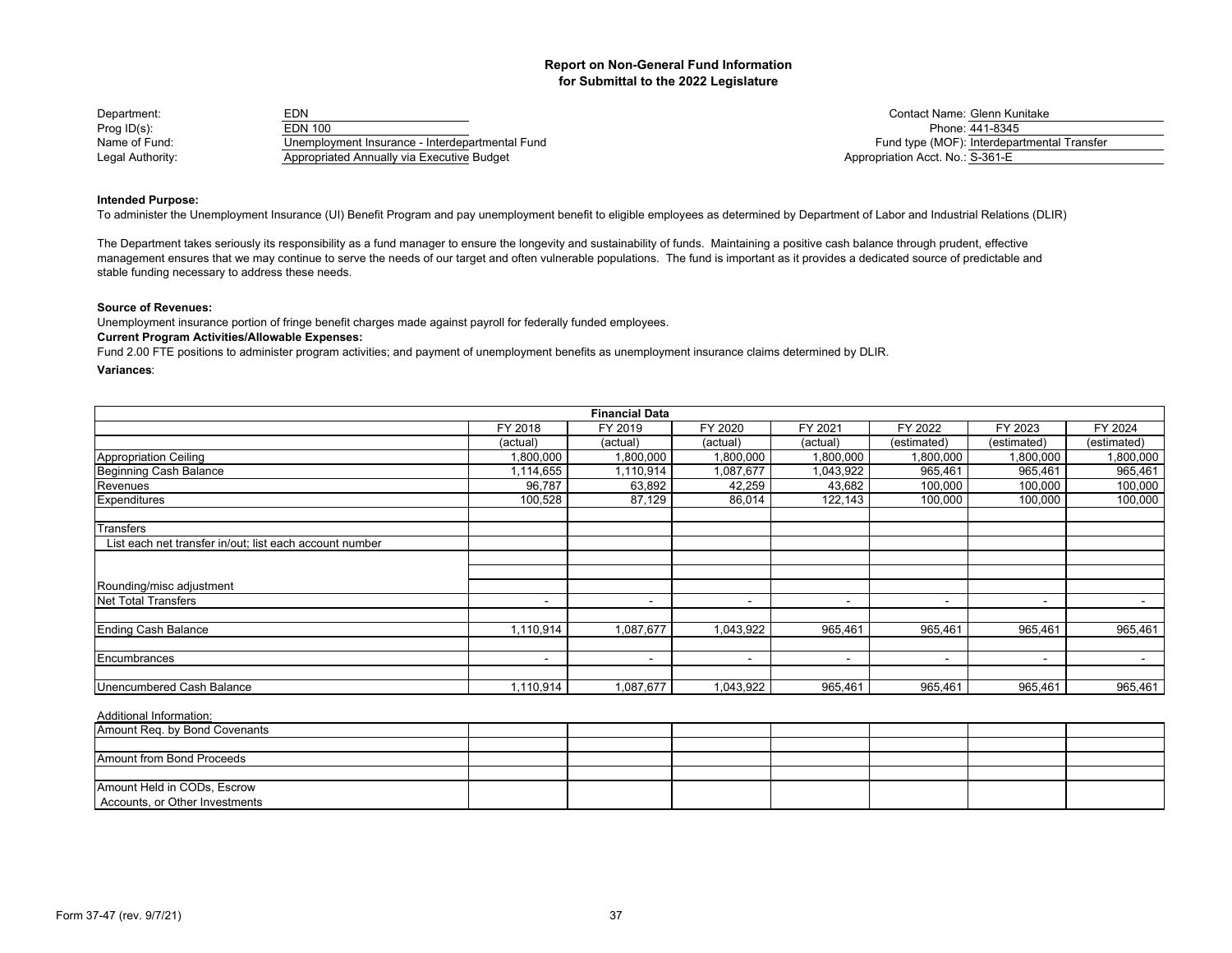Department: EDN EDN EDN EDN Contact Name: Budget Execution Prog ID(s): Prop EDN 100 / EDN 400<br>
Phone: The EDN 100 / EDN 400<br>
Pederal Funds - EDN 100 Legal Authority: Elementary and Secondary

Education Act and Perkins Career and Technical Education Act

Fund type (MOF): Federal (P) Appropriation Acct. No.: S-810-E

**Intended Purpose:**

For allowable expenditures for lower education.

**Source of Revenues:**

US Department of Defense and US Department of Education

**Current Program Activities/Allowable Expenses:**

Support for lower education including Advanced Placement Fee Payment, Education of Native Hawaiians, and Vocational Education Programs.

#### **Variances**:

|                                                         |           | <b>Financial Data</b> |            |                          |                          |                |             |
|---------------------------------------------------------|-----------|-----------------------|------------|--------------------------|--------------------------|----------------|-------------|
|                                                         | FY 2018   | FY 2019               | FY 2020    | FY 2021                  | FY 2022                  | FY 2023        | FY 2024     |
|                                                         | (actual)  | (actual)              | (actual)   | (actual)                 | (estimated)              | (estimated)    | (estimated) |
| Appropriation Ceiling                                   | 8,989,000 | 8,989,000             | 9,249,999  | 9,249,999                | 9,399,999                | 9,399,999      | 9,399,999   |
| Beginning Cash Balance                                  | 2,672,744 | 3,329,158             | 4,061,892  | 3,907,108                | 7,421,424                | 11,421,424     | 15,421,424  |
| Revenues                                                | 7,886,850 | 7,036,901             | 10,023,192 | 16,251,153               | 16,000,000               | 16,000,000     | 16,000,000  |
| <b>Expenditures</b>                                     | 7,230,437 | 6,304,167             | 10,177,976 | 12,736,837               | 12,000,000               | 12,000,000     | 12,000,000  |
| Transfers                                               |           |                       |            |                          |                          |                |             |
| List each net transfer in/out; list each account number |           |                       |            |                          |                          |                |             |
|                                                         |           |                       |            |                          |                          |                |             |
| Rounding/misc adjustment                                |           |                       |            |                          |                          |                |             |
| <b>Net Total Transfers</b>                              | $\,$      |                       | -          | $\overline{\phantom{a}}$ | $\overline{\phantom{a}}$ | $\blacksquare$ | $\sim$      |
| Ending Cash Balance                                     | 3,329,158 | 4,061,892             | 3,907,108  | 7,421,424                | 11,421,424               | 15,421,424     | 19,421,424  |
| Encumbrances                                            | 858,342   | ,585,421              | 2,297,469  | 2,444,469                | 2,000,000                | 2,000,000      | 2,000,000   |
| Unencumbered Cash Balance                               | 2,470,817 | 2,476,471             | 1,609,639  | 4,976,955                | 9,421,424                | 13,421,424     | 17,421,424  |

| Amount Req. by Bond Covenants  |  |  |  |  |
|--------------------------------|--|--|--|--|
|                                |  |  |  |  |
| Amount from Bond Proceeds      |  |  |  |  |
|                                |  |  |  |  |
| Amount Held in CODs, Escrow    |  |  |  |  |
| Accounts, or Other Investments |  |  |  |  |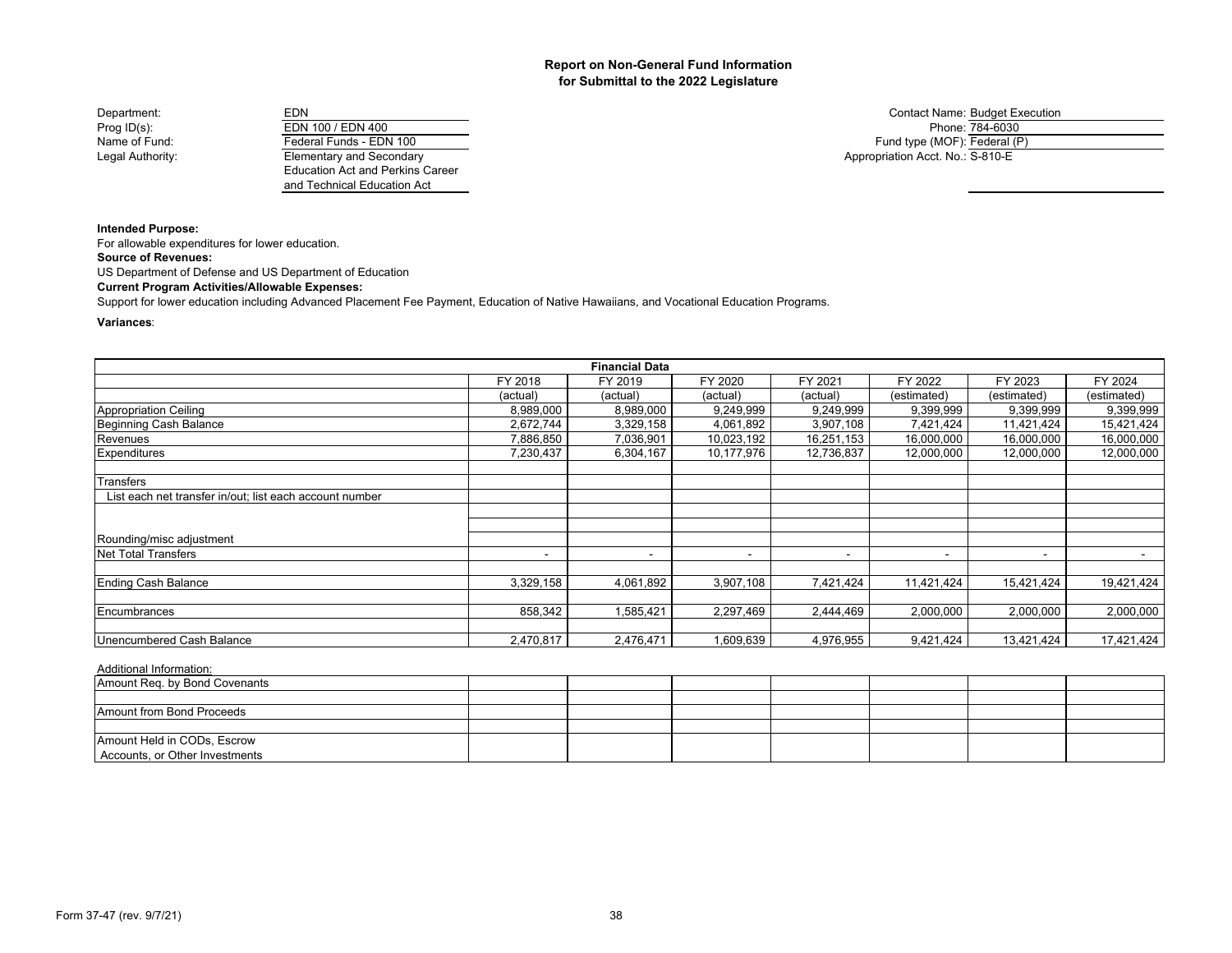| Department:      | EDN                                         | <b>Contact Name: Budget E</b>    |
|------------------|---------------------------------------------|----------------------------------|
| Prog $ID(s)$ :   | EDN 150                                     | Phone: 784-6030                  |
| Name of Fund:    | Federal Funds - EDN 150                     | Fund type (MOF): Federal (       |
| Legal Authority: | Individuals with Disabilities Education Act | Appropriation Acct. No.: S-815-E |

Contact Name: Budget Execution<br>Phone: 784-6030 Fund type (MOF): Federal (P) Appropriation Acct. No.: S-815-E

## **Intended Purpose:**

**Source of Revenues: Current Program Activities/Allowable Expenses:** For allowable expenditures for lower education special education services. US Department of Education Support for special education services.

**Variances**:

|                                                         |            | <b>Financial Data</b> |                          |                          |                          |                          |                          |
|---------------------------------------------------------|------------|-----------------------|--------------------------|--------------------------|--------------------------|--------------------------|--------------------------|
|                                                         | FY 2018    | FY 2019               | FY 2020                  | FY 2021                  | FY 2022                  | FY 2023                  | FY 2024                  |
|                                                         | (actual)   | (actual)              | (actual)                 | (actual)                 | (estimated)              | (estimated)              | (estimated)              |
| Appropriation Ceiling                                   |            |                       |                          |                          |                          |                          |                          |
| Beginning Cash Balance                                  | (161, 857) | (175, 999)            | (313,580)                | (92, 106)                | (25, 449)                | 74,551                   | 174,551                  |
| Revenues                                                | 1,760,048  | 2,285,918             | 1,503,150                | 852,894                  | 800,000                  | 800,000                  | 800,000                  |
| <b>Expenditures</b>                                     | 1,774,192  | 2,423,499             | 1,281,676                | 786,237                  | 700,000                  | 700,000                  | 700,000                  |
| Transfers                                               |            |                       |                          |                          |                          |                          |                          |
| List each net transfer in/out; list each account number |            |                       |                          |                          |                          |                          |                          |
|                                                         |            |                       |                          |                          |                          |                          |                          |
| Rounding/misc adjustment                                |            |                       |                          |                          |                          |                          |                          |
| Net Total Transfers                                     |            | $\,$                  | $\overline{\phantom{a}}$ | $\overline{\phantom{a}}$ |                          | $\overline{\phantom{a}}$ | $\,$ $\,$                |
| <b>Ending Cash Balance</b>                              | (175, 999) | (313,580)             | (92, 106)                | (25, 449)                | 74,551                   | 174,551                  | 274,551                  |
| Encumbrances                                            | 336,433    | 266,560               | 189,832                  | 62,029                   | $\overline{\phantom{0}}$ | $\overline{\phantom{a}}$ | $\overline{\phantom{0}}$ |
| Unencumbered Cash Balance                               | (512, 432) | (580, 140)            | (281, 938)               | (87, 478)                | 74,551                   | 174,551                  | 274,551                  |

| Amount Reg. by Bond Covenants  |  |  |  |  |
|--------------------------------|--|--|--|--|
|                                |  |  |  |  |
| Amount from Bond Proceeds      |  |  |  |  |
|                                |  |  |  |  |
| Amount Held in CODs, Escrow    |  |  |  |  |
| Accounts, or Other Investments |  |  |  |  |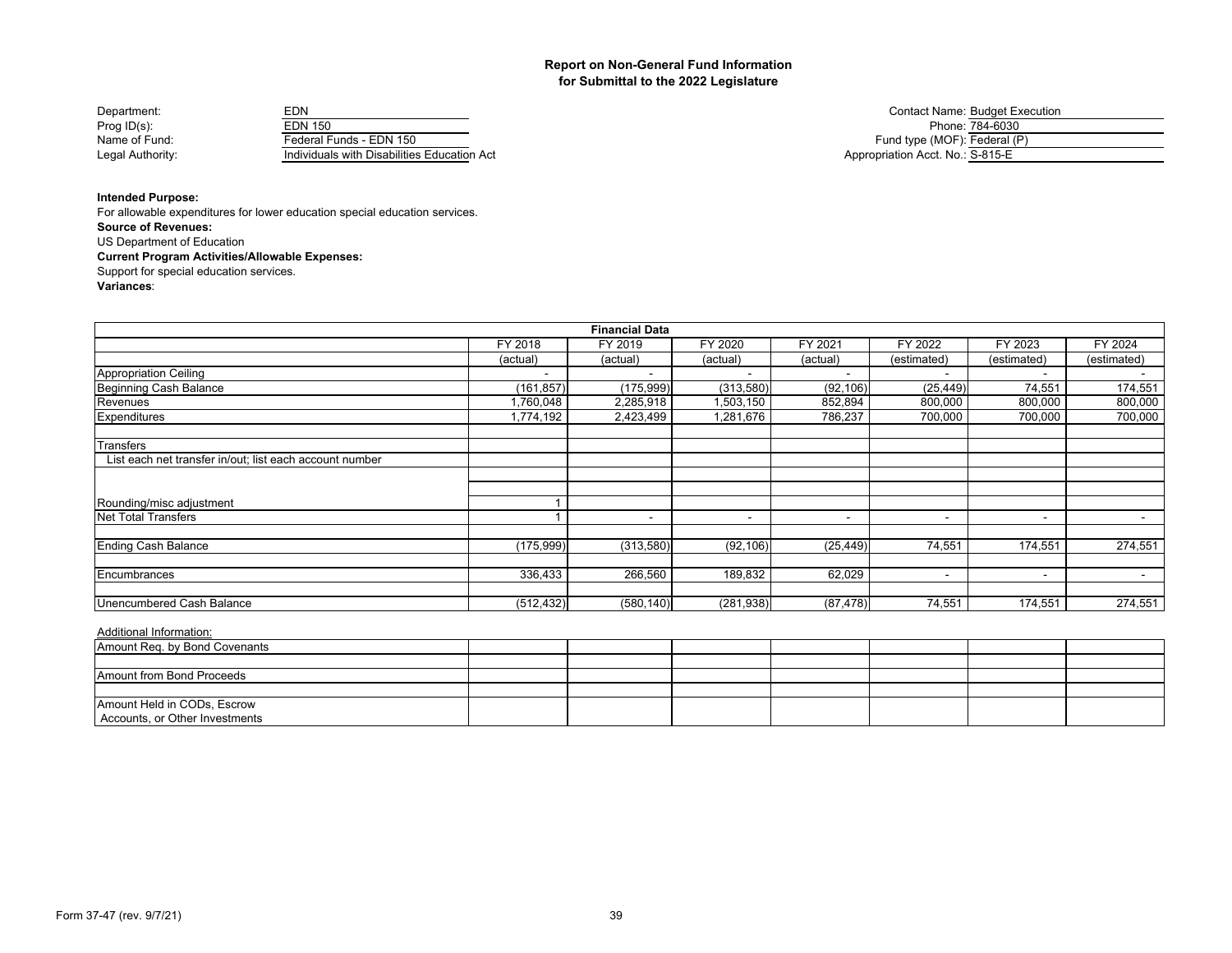| Department:      | EDN                                              | Contact Name: Brian Rei          |
|------------------|--------------------------------------------------|----------------------------------|
| Prog ID(s):      | EDN 200                                          | Phone: 733-4100                  |
| Name of Fund:    | Federal Funds - EDN 200                          | Fund type (MOF): Federal (       |
| Legal Authority: | National Assessment of Education Progress (NAEP) | Appropriation Acct. No.: S-820-E |

Contact Name: Brian Reiter/Dewey Gottlieb Fund type (MOF): Federal (P) Appropriation Acct. No.: S-820-E

#### **Intended Purpose:**

To fund the NAEP coordinator and related expenses.

## **Source of Revenues:**

US Department of Education.

#### **Current Program Activities/Allowable Expenses:**

Major program activities include:

- Coordinating the administration of NAEP within the state in accordance with NAEP requirements, schedules, and timelines. This includes on-going communication and support with all schools selected to participate in NAEP assessments.

- Coordinating and conducting quality assurance reviews of NAEP samples, student list submission, NAEP assessment data, and other NAEP activities within the state.

- Analyzing and interpreting NAEP data, and sharing national and state level results with various audiences including education policymakers, schools, and the community.

- Promoting understanding about NAEP.

- Working with NCES on its requests and serving as liaison for the state (e.g., for inquiries, polls, evaluations).

- Participating in various NCES meetings and professional development.

Program funds will be used to fulfill the NAEP State Coordinator Annual Work Plan, which is an annual agreement between NCES and the Hawaii Department of Education (Department) specifying the major program activities (listed above) that the NAEP State Coordinator must fulfill. The agreement provides funding for a full-time NAEP State Coordinator position (salary and fringe costs), as well as expenses related to the administration of the NAEP program, including attendance at mandatory training sessions coordinated by NCES: educational and office supplies, equipment, computer equipment, software, printing, postage, inter-island and mainland travel (airfare, per diem, excess lodging, car rental, parking, baggage fees, ground transportation), registration fees, mileage, facility rental fees, telephone, subscriptions, dues, instructional materials, and other miscellaneous expenditures related to the administration of the NAEP program.

#### **Variances**:

For most of FY 2018, the NAEP State Coordinator (NSC) position (Educational Specialist) was vacant. Thus, there were considerably less salary expenses during FY 2018. The new NSC started near the beginning of FY 2019 and thus a full year of salary expenses was expended.

|                                                         |                          | <b>Financial Data</b> |                          |                          |             |                          |                          |
|---------------------------------------------------------|--------------------------|-----------------------|--------------------------|--------------------------|-------------|--------------------------|--------------------------|
|                                                         | FY 2018                  | FY 2019               | FY 2020                  | FY 2021                  | FY 2022     | FY 2023                  | FY 2024                  |
|                                                         | (actual)                 | (actual)              | (actual)                 | (actual)                 | (estimated) | (estimated)              | (estimated)              |
| Appropriation Ceiling                                   | 273,794                  | 273,794               | 273,794                  | 273,794                  | 273,794     | 273,794                  | 273,794                  |
| Beginning Cash Balance                                  | 179,641                  | 136,865               | 131,708                  | 190,752                  | 341,636     | 341,636                  | 341,636                  |
| Revenues                                                | 113,769                  | 308,753               | 618,675                  | 396,877                  | 215,000     | 231,000                  | 248,000                  |
| Expenditures                                            | 156,545                  | 313,910               | 559,631                  | 245,993                  | 215,000     | 231,000                  | 248,000                  |
| Transfers                                               |                          |                       |                          |                          |             |                          |                          |
| List each net transfer in/out; list each account number |                          |                       |                          |                          |             |                          |                          |
|                                                         |                          |                       |                          |                          |             |                          |                          |
| Rounding/misc adjustment                                |                          |                       |                          |                          |             |                          |                          |
| Net Total Transfers                                     | $\overline{\phantom{a}}$ | ۰                     | $\overline{\phantom{a}}$ | $\overline{\phantom{a}}$ | -           | $\sim$                   | $\blacksquare$           |
| <b>Ending Cash Balance</b>                              | 136,865                  | 131,708               | 190,752                  | 341,636                  | 341,636     | 341,636                  | 341,636                  |
| Encumbrances                                            | 23,318                   | 84,983                | (32, 971)                | 289,989                  | <b>1</b>    | $\overline{\phantom{0}}$ | $\overline{\phantom{0}}$ |
| Unencumbered Cash Balance                               | 113,547                  | 46,725                | 223,723                  | 51,647                   | 341,636     | 341,636                  | 341,636                  |

| . by Bond Covenants<br>- IAmount Rea. |  |  |  |  |
|---------------------------------------|--|--|--|--|
|                                       |  |  |  |  |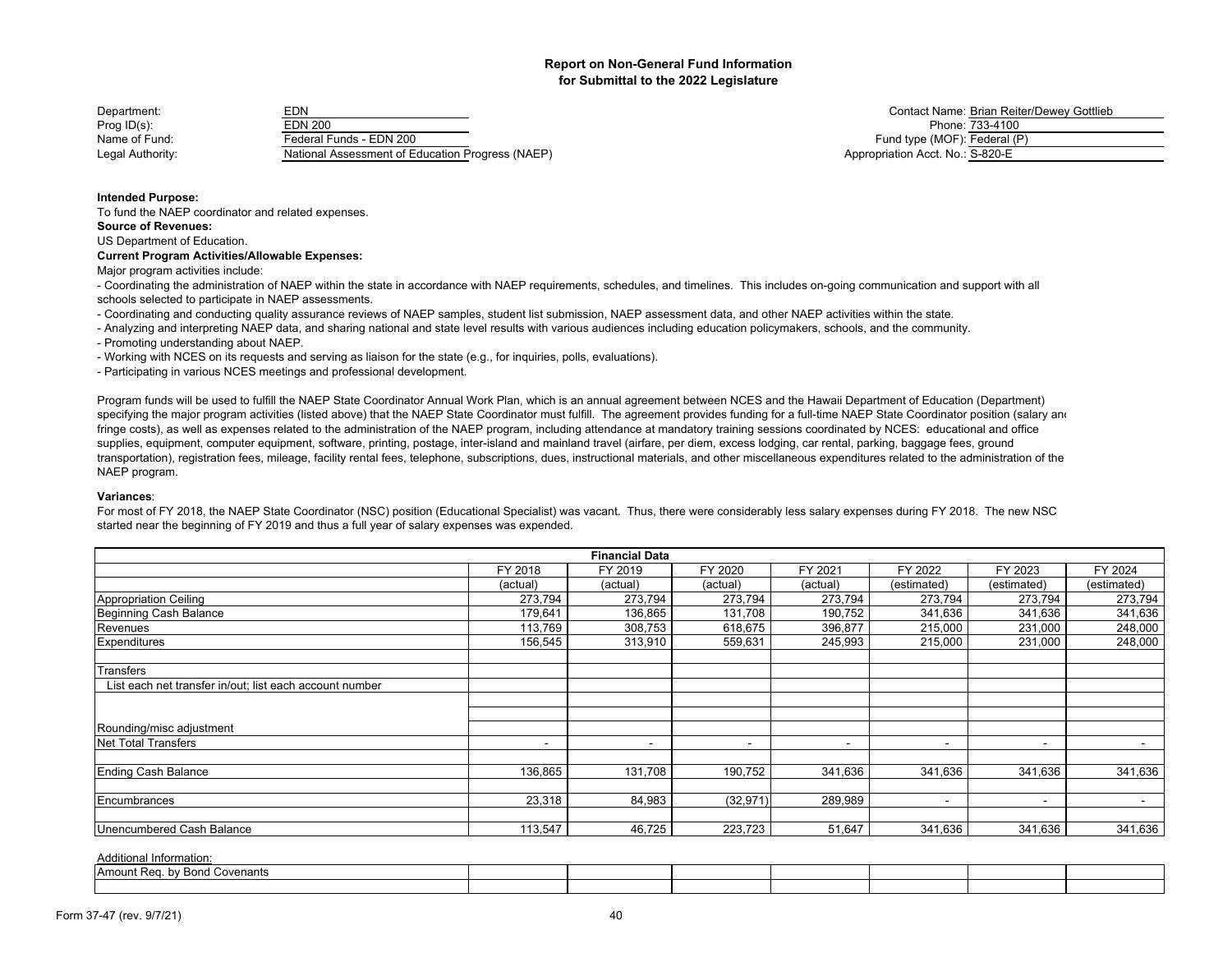| <b>Amount from Bond Proceeds</b>                              |  |  |  |  |
|---------------------------------------------------------------|--|--|--|--|
|                                                               |  |  |  |  |
| Amount Held in CODs, Escrow<br>Accounts, or Other Investments |  |  |  |  |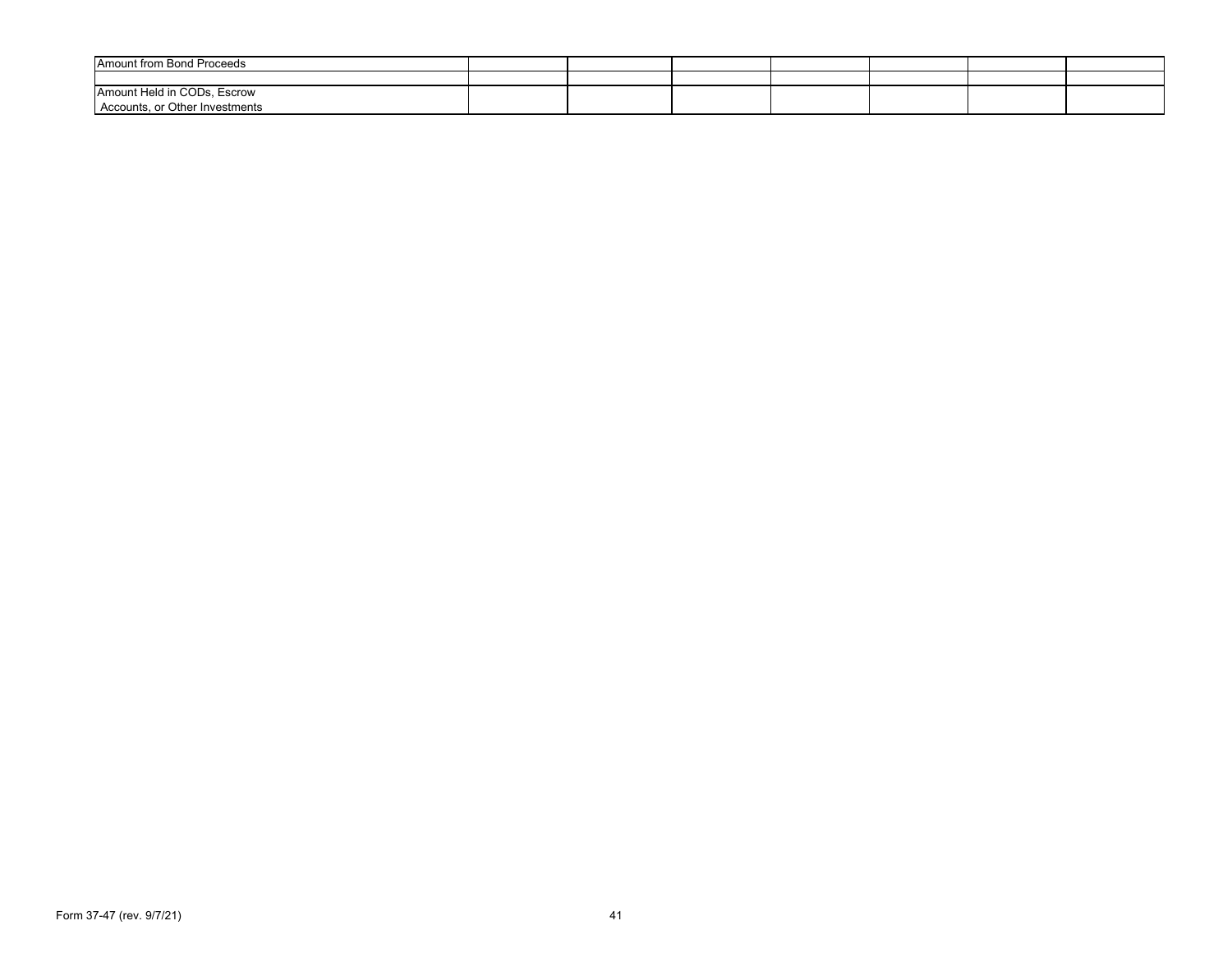| Department:      | ΞDΝ                                               | Contact Name: Budget E           |
|------------------|---------------------------------------------------|----------------------------------|
| Prog $ID(s)$ :   | EDN 300                                           | Phone: 784-6030                  |
| Name of Fund:    | Federal Funds - EDN 300                           | Fund type (MOF): Federal (       |
| Legal Authority: | 100-297 National Cooperative Education Statistics | Appropriation Acct. No.: S-830-E |

Contact Name: Budget Execution Fund type (MOF): Federal (P) Appropriation Acct. No.: S-830-E

## **Intended Purpose:**

To contribute to the goal of developing comparable, uniform, and timely education statistics across states and the nation as a whole.

**Source of Revenues:**

US Department of Education - National Center for Education Statistics

## **Current Program Activities/Allowable Expenses:**

Activities that will enable the State Education Agency to designate representatives to the Cooperative System.

#### **Variances**:

Negative cash balances may result due to the timing of the grant drawdown to pay encumbrances.

|                                                         |                          | <b>Financial Data</b> |            |             |                          |                          |             |
|---------------------------------------------------------|--------------------------|-----------------------|------------|-------------|--------------------------|--------------------------|-------------|
|                                                         | FY 2018                  | FY 2019               | FY 2020    | FY 2021     | FY 2022                  | FY 2023                  | FY 2024     |
|                                                         | (actual)                 | (actual)              | (actual)   | (actual)    | (estimated)              | (estimated)              | (estimated) |
| <b>Appropriation Ceiling</b>                            | 3,338,323                | 30,000                | 30,000     | 30,000      | 30,000                   | 30,000                   | 30,000      |
| Beginning Cash Balance                                  | (1,391,472)              | 9,038                 | (96, 111)  | (36, 116)   | (91, 711)                | (91, 711)                | (91, 711)   |
| Revenues                                                | 2,906,000                | 821,848               | 5,683,181  | 1,106,104   | 1,000,000                | 1,000,000                | 1,000,000   |
| Expenditures                                            | 1,505,490                | 1,926,997             | 5,623,186  | 1,161,699   | 1,000,000                | 1,000,000                | 1,000,000   |
| Transfers                                               |                          |                       |            |             |                          |                          |             |
| List each net transfer in/out; list each account number |                          |                       |            |             |                          |                          |             |
|                                                         |                          |                       |            |             |                          |                          |             |
| Rounding/misc adjustment                                |                          |                       |            |             |                          |                          |             |
| Net Total Transfers                                     | $\overline{\phantom{a}}$ | $\sim$                |            | -           | $\overline{\phantom{0}}$ | $\overline{\phantom{a}}$ |             |
| <b>Ending Cash Balance</b>                              | 9,038                    | (96, 111)             | (36, 116)  | (91, 711)   | (91, 711)                | (91, 711)                | (91, 711)   |
| Encumbrances                                            | 606,309                  | 3,726,528             | 537,062    | 1,408,824   | $\blacksquare$           | $\overline{\phantom{a}}$ |             |
|                                                         |                          |                       |            |             |                          |                          |             |
| Unencumbered Cash Balance                               | (597, 272)               | (3,822,639)           | (573, 178) | (1,500,535) | (91, 711)                | (91, 711)                | (91, 711)   |

| Amount Req. by Bond Covenants  |  |  |  |  |
|--------------------------------|--|--|--|--|
|                                |  |  |  |  |
| Amount from Bond Proceeds      |  |  |  |  |
|                                |  |  |  |  |
| Amount Held in CODs, Escrow    |  |  |  |  |
| Accounts, or Other Investments |  |  |  |  |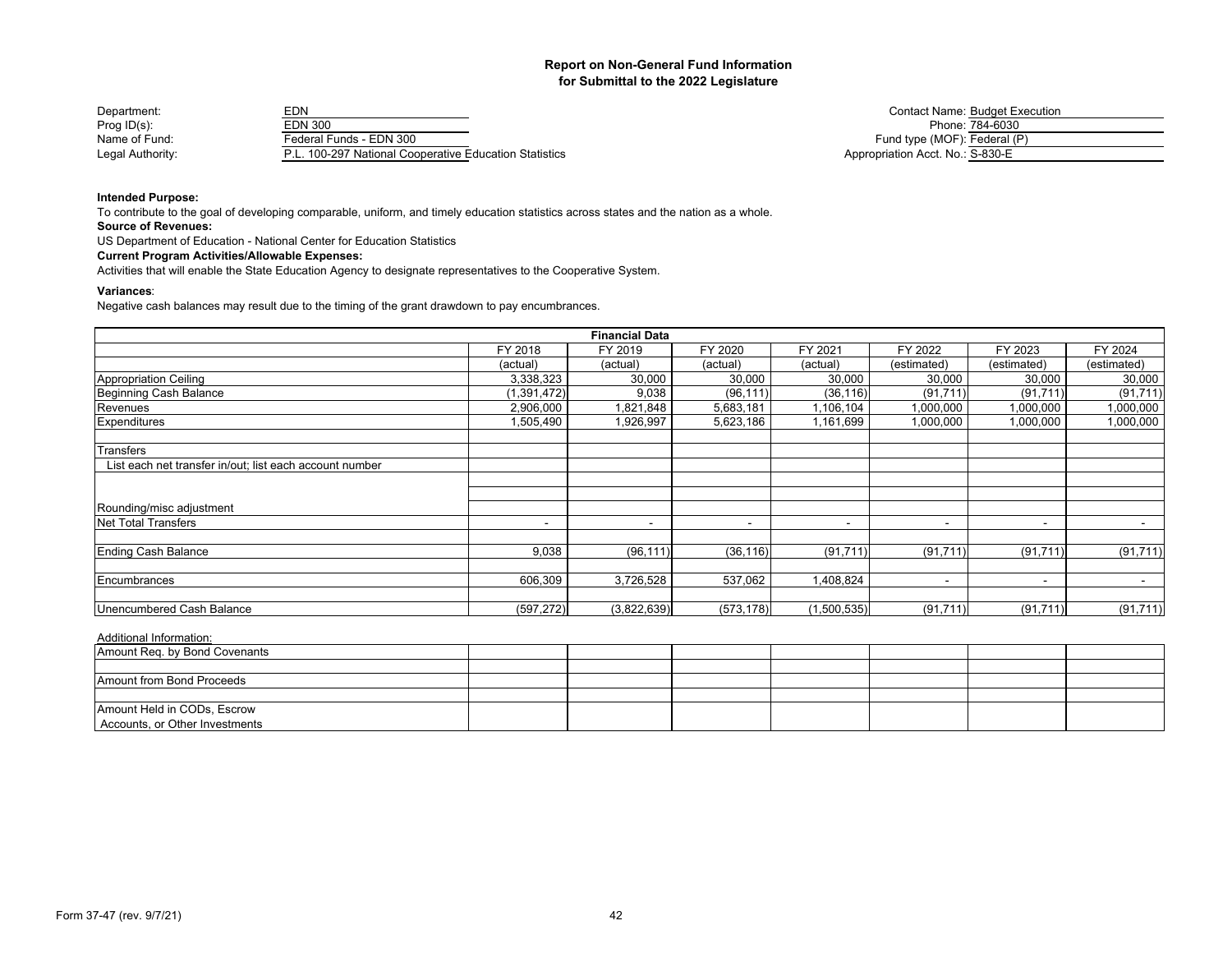| Department:      | <b>EDN</b>                |                                  | <b>Contact Name: Budget Execution</b> |
|------------------|---------------------------|----------------------------------|---------------------------------------|
| Prog $ID(s)$ :   | <b>EDN 100</b>            |                                  | Phone: 784-6073                       |
| Name of Fund:    | OHA Ceded Land Proceeds   | Fund type (MOF): Trust           |                                       |
| Legal Authority: | Executive Order No. 03-03 | Appropriation Acct. No.: T-901-E |                                       |

## **Intended Purpose:**

**Source of Revenues:** This fund temporarily holds assessments made on the Department's ceded lands, which are remitted to the Office of Hawaiian Affairs (OHA) on a quarterly basis.

Revenues are from ceded land proceeds, including assessment fees from the rental of various Department facilities located on public trust lands.

## **Current Program Activities/Allowable Expenses:**

The fund is used to temporarily deposit assessments made on DOE's ceded lands which are then remitted to the Office of Hawaiian Affairs on a quarterly basis for the betterment of conditions for Native Hawaiians.

#### **Variances**:

For FY 2020 and FY2021: Due to the COVID-19 pandemic, the DOE suspended all third-party use of school facilities events. Therefore, rental fee income and the corresponding assessment fees has been significantly reduced.

|                                                         |          | <b>Financial Data</b>    |                          |                          |                          |                |                          |
|---------------------------------------------------------|----------|--------------------------|--------------------------|--------------------------|--------------------------|----------------|--------------------------|
|                                                         | FY 2018  | FY 2019                  | FY 2020                  | FY 2021                  | FY 2022                  | FY 2023        | FY 2024                  |
|                                                         | (actual) | (actual)                 | (actual)                 | (actual)                 | (estimated)              | (estimated)    | (estimated)              |
| Appropriation Ceiling                                   | n/a      | n/a                      | n/a                      | n/a                      | n/a                      | n/a            | n/a                      |
| Beginning Cash Balance                                  | 82,858   | 85,603                   | 80,378                   | 87,141                   | 87,404                   | 87,404         | 87,404                   |
| Revenues                                                | 116,215  | 118,564                  | 97,670                   | 20,031                   | 45,000                   | 45,000         | 45,000                   |
| Expenditures                                            | 113,470  | 123,789                  | 90,907                   | 19,768                   | 45,000                   | 45,000         | 45,000                   |
| <b>Transfers</b>                                        |          |                          |                          |                          |                          |                |                          |
| List each net transfer in/out; list each account number |          |                          |                          |                          |                          |                |                          |
|                                                         |          |                          |                          |                          |                          |                |                          |
| Rounding/misc adjustment                                |          |                          |                          |                          |                          |                |                          |
| Net Total Transfers                                     |          | $\overline{\phantom{a}}$ | $\overline{\phantom{0}}$ | $\,$                     | $\overline{\phantom{0}}$ | $\sim$         | $\overline{\phantom{a}}$ |
| <b>Ending Cash Balance</b>                              | 85,603   | 80,378                   | 87,141                   | 87,404                   | 87,404                   | 87,404         | 87,404                   |
| Encumbrances                                            | -        | $\tilde{\phantom{a}}$    | $\overline{\phantom{a}}$ | $\overline{\phantom{a}}$ | $\,$ $\,$                | $\blacksquare$ | $\sim$                   |
|                                                         |          |                          |                          |                          |                          |                |                          |
| Unencumbered Cash Balance                               | 85,603   | 80,378                   | 87,141                   | 87,404                   | 87,404                   | 87,404         | 87,404                   |

| Amount Reg. by Bond Covenants  |  |  |  |  |
|--------------------------------|--|--|--|--|
|                                |  |  |  |  |
| Amount from Bond Proceeds      |  |  |  |  |
|                                |  |  |  |  |
| Amount Held in CODs, Escrow    |  |  |  |  |
| Accounts, or Other Investments |  |  |  |  |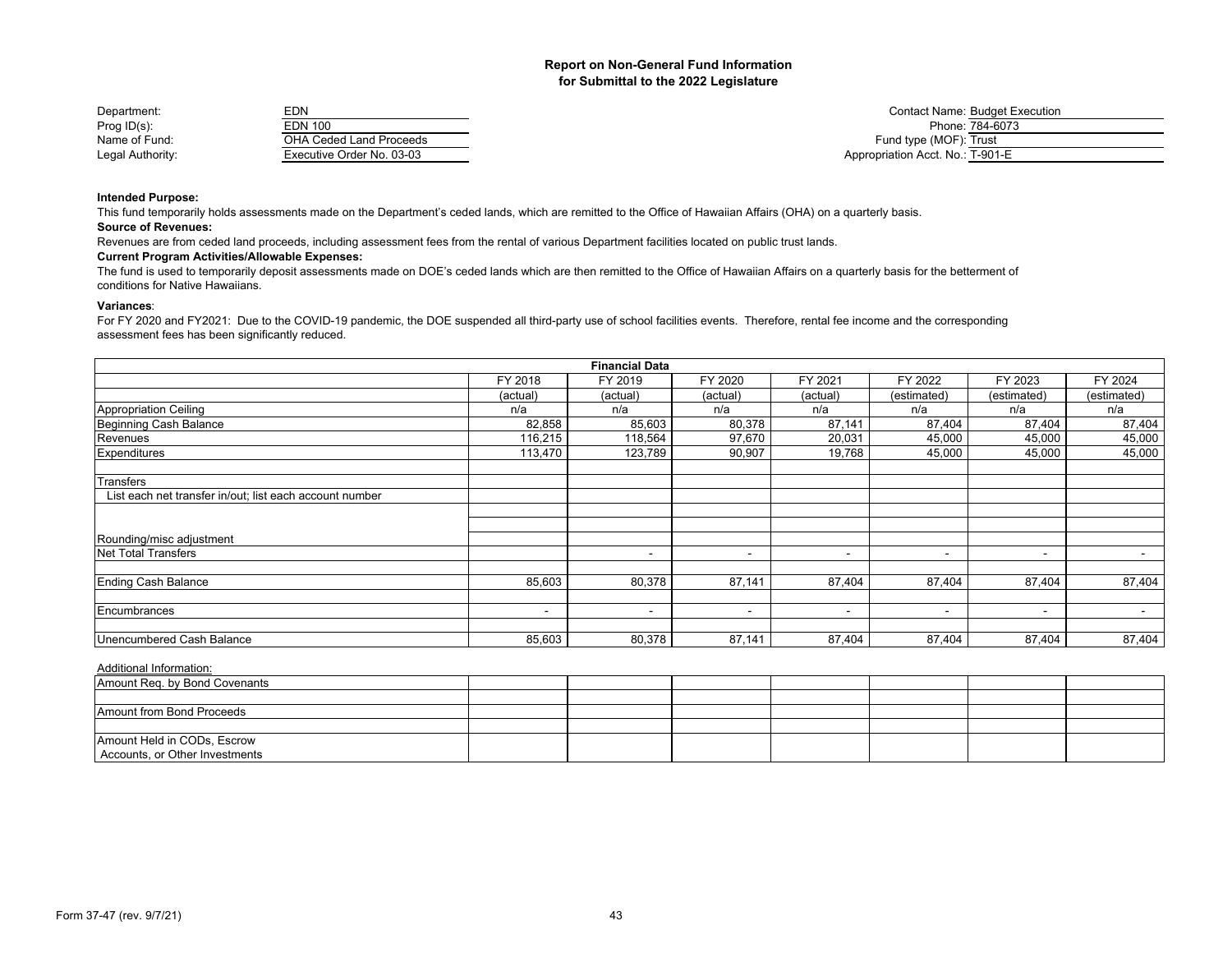| Department:      | EDN                    | <b>Contact Name: Budget E</b>    |
|------------------|------------------------|----------------------------------|
| Prog $ID(s)$ :   | EDN 100                | Phone: 784-6030                  |
| Name of Fund:    | Donations - Operating  | Fund type (MOF): Trust           |
| Legal Authority: | Section 302A-1122. HRS | Appropriation Acct. No.: T-902-E |

Contact Name: Budget Execution<br>Phone: 784-6030 Fund type (MOF): Trust Appropriation Acct. No.: T-902-E

## **Intended Purpose:**

This fund was established in 1961 to account for donations made to schools for specific purposes.

The Department takes seriously its responsibility as a fund manager to ensure the longevity and sustainability of funds. Maintaining a positive cash balance through prudent, effective management ensures that we may continue to serve the needs of our target and often vulnerable populations. The fund is important as it provides a dedicated source of predictable and stable funding necessary to address these needs.

## **Source of Revenues:**

Revenues are from funds donated to schools for specific purposes.

## **Current Program Activities/Allowable Expenses:**

Allowable expenses are those specified by the donations.

## **Variances**:

The Board may receive and manage monies or other property, real, person, or mixed, that may be given, bequeathed, devised, or in any manner received from sources; thus, the amounts received will vary from one fiscal year to another fiscal year.

|                                                         |            | <b>Financial Data</b> |              |           |                |                          |             |
|---------------------------------------------------------|------------|-----------------------|--------------|-----------|----------------|--------------------------|-------------|
|                                                         | FY 2018    | FY 2019               | FY 2020      | FY 2021   | FY 2022        | FY 2023                  | FY 2024     |
|                                                         | (actual)   | (actual)              | (actual)     | (actual)  | (estimated)    | (estimated)              | (estimated) |
| Appropriation Ceiling                                   | 5,060,000  | 5,060,000             | 5,060,000    | 5,060,000 | 5,060,000      | 5,060,000                | 5,060,000   |
| <b>Beginning Cash Balance</b>                           | 14,342,919 | 15,923,773            | 17,750,348   | 2,151,697 | 3,189,516      | 3,389,516                | 3,589,516   |
| Revenues                                                | 2,683,026  | 2,750,785             | 1,133,872    | 1,410,848 | 1,000,000      | 1,000,000                | 1,000,000   |
| <b>Expenditures</b>                                     | 1,099,397  | 924,210               | 942,536      | 834,507   | 800,000        | 800,000                  | 800,000     |
| Transfers                                               |            |                       |              |           |                |                          |             |
| List each net transfer in/out; list each account number |            |                       |              |           |                |                          |             |
| AJV01411 (From: T-902 / To: G000)                       | (5, 107)   |                       |              |           |                |                          |             |
| AJV02026 (From: T-913 / To: T-902)                      | 1,055      |                       |              |           |                |                          |             |
| AJV00566 (From: T-902 / To: T-903)                      |            |                       | (8,654,825)  |           |                |                          |             |
| AJV00563 (From: T-902 / To: T-903)                      |            |                       | (6,592,869)  |           |                |                          |             |
| AJV00609 (From: T-902 / To: T-903)                      |            |                       | (542, 294)   |           |                |                          |             |
| AJV00376 (From: T-913 / To: T-902)                      |            |                       |              | 456,144   |                |                          |             |
| Rounding/misc adjustment                                | 1,277      |                       |              | 5334      |                |                          |             |
| <b>Net Total Transfers</b>                              | (2,775)    | ۰                     | (15,789,987) | 461,478   | $\blacksquare$ | $\overline{\phantom{a}}$ |             |
| <b>Ending Cash Balance</b>                              | 15,923,773 | 17,750,348            | 2,151,697    | 3,189,516 | 3,389,516      | 3,589,516                | 3,789,516   |
| Encumbrances                                            | 70,052     | 52,306                | 26,514       | 208,916   | 200,000        | 200,000                  | 200,000     |
| Unencumbered Cash Balance                               | 15,853,721 | 17,698,042            | 2,125,183    | 2,980,600 | 3,189,516      | 3,389,516                | 3,589,516   |

| Amount Reg. by Bond Covenants  |  |  |  |  |
|--------------------------------|--|--|--|--|
|                                |  |  |  |  |
| Amount from Bond Proceeds      |  |  |  |  |
|                                |  |  |  |  |
| Amount Held in CODs, Escrow    |  |  |  |  |
| Accounts, or Other Investments |  |  |  |  |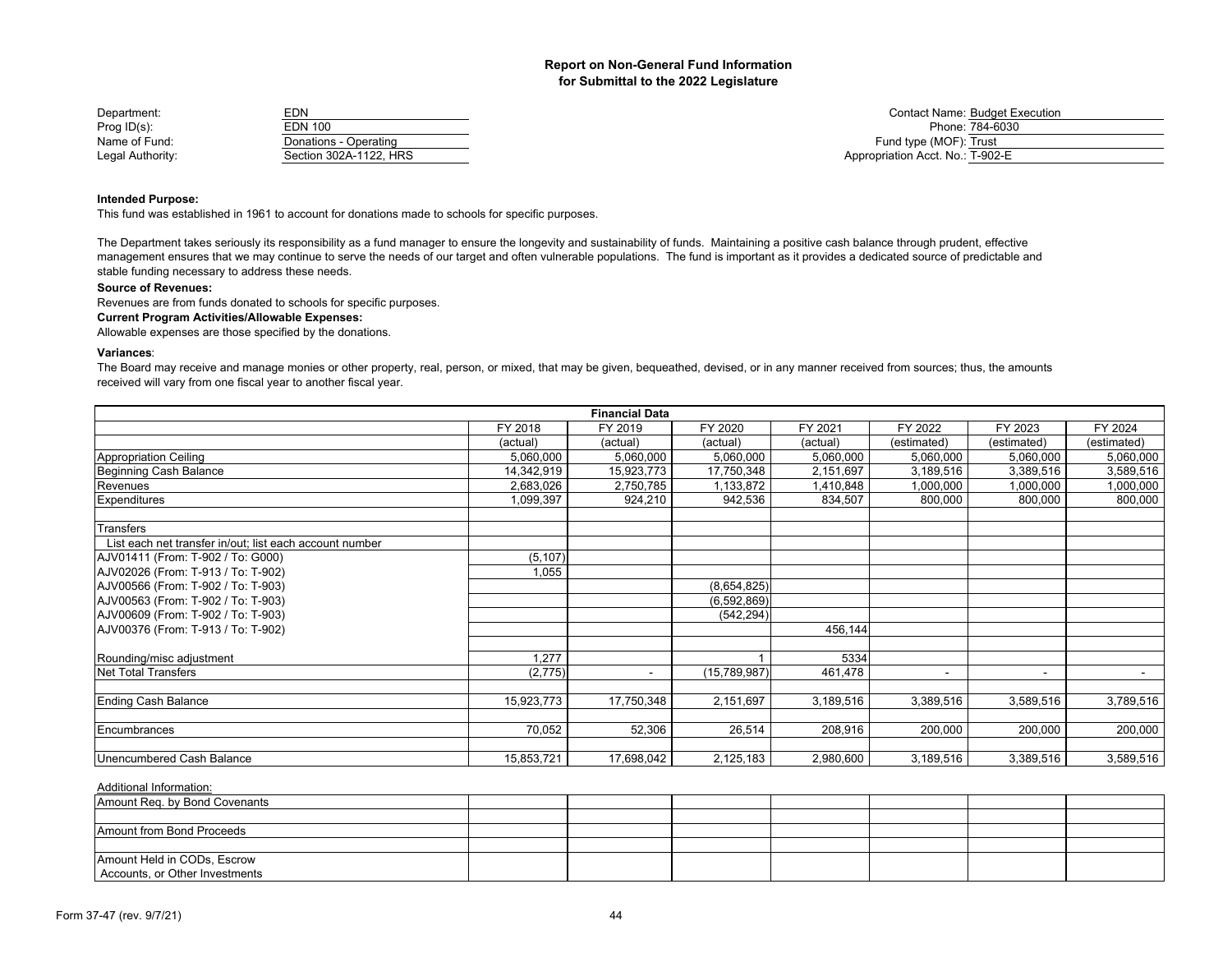| Department:      | EDN                    | <b>Contact Name: Tracy Okumura</b> |
|------------------|------------------------|------------------------------------|
| Prog $ID(s)$ :   | EDN 400                | Phone: 784-5000                    |
| Name of Fund:    | Donations - Facilities | Fund type (MOF): Trust             |
| Legal Authority: | Section 302A-1122, HRS | Appropriation Acct. No.: T-903-E   |

#### **Intended Purpose:**

This fund was established in 2017 to account for donations made to schools for facility purposes.

The Department takes seriously its responsibility as a fund manager to ensure the longevity and sustainability of funds. Maintaining a positive cash balance through prudent, effective management ensures that we may continue to serve the needs of our target and often vulnerable populations. The fund is important as it provides a dedicated source of predictable and stable funding necessary to address these needs.

#### **Source of Revenues:**

Payments of fair-share cash contributions and school impact fees. The amount of revenue collected is dependent upon the number of new residential building permits issued within the year, as well as upon the sale of residential units within the year, for projects that have executed an agreement with the Department. The Department and developer have agreed that payment of the school impact fee will occur at the sale of a residential unit.

#### **Current Program Activities/Allowable Expenses:**

School Impact Fee and Fair Share Programs: both school impact fees and fair share contributions are used to increase student capacity through land acquisition or facility construction. School impact fees can only be expended within the school impact fee district in which it was collected. Fair share contributions can only be expended within the high school complex in which it was collected.

#### **Variances**:

The significant increase in FY2020 revenue reflects the transfer of school impact fees and fair share contributions into this account. The decrease in FY2021 revenues reflects a decrease in the number of residential dwelling units, subject to impact fees or fair share contributions, from the previous year.

|                                                         |                          | <b>Financial Data</b>    |                          |                          |                          |                |             |
|---------------------------------------------------------|--------------------------|--------------------------|--------------------------|--------------------------|--------------------------|----------------|-------------|
|                                                         | FY 2018                  | FY 2019                  | FY 2020                  | FY 2021                  | FY 2022                  | FY 2023        | FY 2024     |
|                                                         | (actual)                 | (actual)                 | (actual)                 | (actual)                 | (estimated)              | (estimated)    | (estimated) |
| <b>Appropriation Ceiling</b>                            | n/a                      | n/a                      | n/a                      | n/a                      | n/a                      | n/a            | n/a         |
| Beginning Cash Balance                                  | 48,784                   | 57,822                   | 9,120                    | 18,704,723               | 20,929,895               | NO DATA        | NO DATA     |
| Revenues                                                | 9,038                    | 82                       | 2,905,616                | 2,225,172                | NO DATA                  | <b>NO DATA</b> | NO DATA     |
| Expenditures                                            | $\overline{\phantom{a}}$ | 48,784                   | $\overline{\phantom{a}}$ |                          | <b>NO DATA</b>           | <b>NO DATA</b> | NO DATA     |
| Transfers                                               |                          |                          |                          |                          |                          |                |             |
| List each net transfer in/out; list each account number |                          |                          |                          |                          |                          |                |             |
| AJV00566 (From: T-902 / To: T-903)                      |                          |                          | 8,654,825                |                          |                          |                |             |
| AJV00563 (From: T-902 / To: T-903)                      |                          |                          | 6,592,869                |                          |                          |                |             |
| AJV00609 (From: T-902 / To: T-903)                      |                          |                          | 542,294                  |                          |                          |                |             |
| Rounding/misc adjustment                                |                          |                          | (1)                      |                          |                          |                |             |
| <b>Net Total Transfers</b>                              |                          | $\overline{\phantom{0}}$ | 15,789,987               | $\overline{\phantom{a}}$ | $\overline{\phantom{a}}$ | $\sim$         | $\sim$      |
|                                                         |                          |                          |                          |                          |                          |                |             |
| <b>Ending Cash Balance</b>                              | 57,822                   | 9,120                    | 18,704,723               | 20,929,895               | NO DATA                  | <b>NO DATA</b> | NO DATA     |
| Encumbrances                                            | 57,822                   |                          | $\overline{\phantom{a}}$ |                          | <b>NO DATA</b>           | <b>NO DATA</b> | NO DATA     |
| Unencumbered Cash Balance                               |                          | 9,120                    | 18,704,723               | 20,929,895               | NO DATA                  | <b>NO DATA</b> | NO DATA     |

| Amount Req. by Bond Covenants  |  |  |  |  |
|--------------------------------|--|--|--|--|
|                                |  |  |  |  |
| Amount from Bond Proceeds      |  |  |  |  |
|                                |  |  |  |  |
| Amount Held in CODs, Escrow    |  |  |  |  |
| Accounts, or Other Investments |  |  |  |  |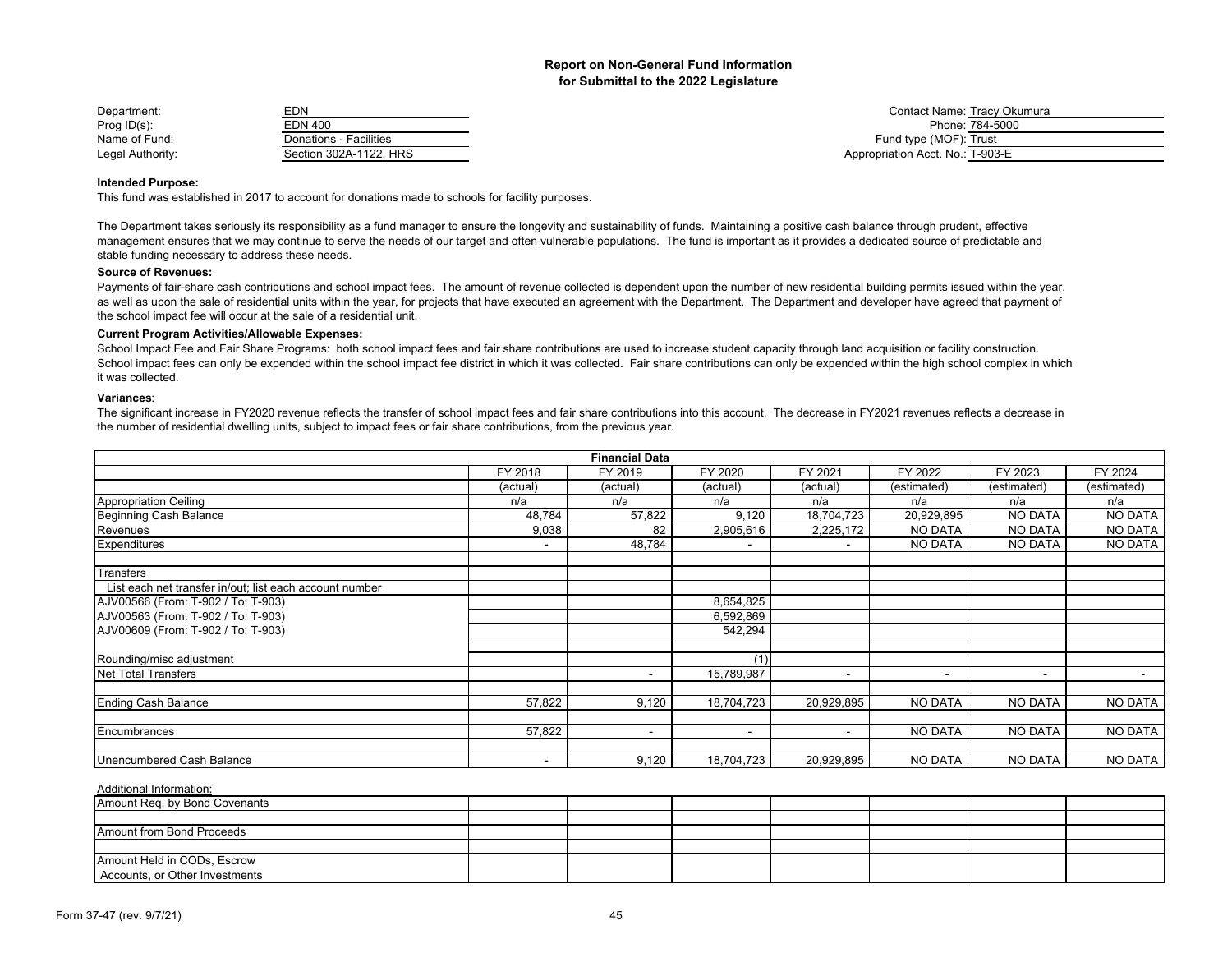| Department:      | EDN                                    | <b>Contact Name: Budget E</b>    |
|------------------|----------------------------------------|----------------------------------|
| Prog $ID(s)$ :   | EDN 100                                | Phone: 784-6030                  |
| Name of Fund:    | Foundations & Other Grants - Operating | Fund type (MOF): Trust           |
| Legal Authority: | Section 302A-1122. HRS                 | Appropriation Acct. No.: T-913-E |

Contact Name: Budget Execution<br>Phone: 784-6030 Fund type (MOF): Trust Appropriation Acct. No.: T-913-E

## **Intended Purpose:**

This fund was established in 1961 to account for grants received from foundations, other non-profit organizations, and other State agencies for various projects that benefit the schools and the students they serve.

The Department takes seriously its responsibility as a fund manager to ensure the longevity and sustainability of funds. Maintaining a positive cash balance through prudent, effective management ensures that we may continue to serve the needs of our target and often vulnerable populations. The fund is important as it provides a dedicated source of predictable and stable funding necessary to address these needs.

### **Source of Revenues:**

Revenues are from grants received from foundations and other non-profit organizations and agencies for various programs and projects.

## **Current Program Activities/Allowable Expenses:**

Allowable expenses are those specified by the grants.

## **Variances**:

The Board may receive and manage monies or other property, real, person, or mixed, that may be given, bequeathed, devised, or in any manner received from sources; thus, the amounts received will vary from one fiscal year to another fiscal year.

|                                                         |           | <b>Financial Data</b> |             |            |                |                          |             |
|---------------------------------------------------------|-----------|-----------------------|-------------|------------|----------------|--------------------------|-------------|
|                                                         | FY 2018   | FY 2019               | FY 2020     | FY 2021    | FY 2022        | FY 2023                  | FY 2024     |
|                                                         | (actual)  | (actual)              | (actual)    | (actual)   | (estimated)    | (estimated)              | (estimated) |
| Appropriation Ceiling                                   | 5,000,000 | 5,000,000             | 5,000,000   | 5,000,000  | 5,000,000      | 5,000,000                | 5,000,000   |
| Beginning Cash Balance                                  | 7.487.177 | 7,223,862             | 11,808,515  | 8,257,561  | 7,605,766      | 7,605,766                | 7,605,766   |
| Revenues                                                | 2,649,903 | 11,580,220            | 3,841,929   | 1,714,278  | 2,000,000      | 2,000,000                | 2,000,000   |
| Expenditures                                            | 2,912,217 | 6,997,942             | 7,392,864   | 1,909,929  | 2,000,000      | 2,000,000                | 2,000,000   |
| Transfers                                               |           |                       |             |            |                |                          |             |
| List each net transfer in/out; list each account number |           |                       |             |            |                |                          |             |
| AJV02026 (From: T-913 / To: T-902)                      | (1,055)   |                       |             |            |                |                          |             |
| AJV00704 (From: T-913 / To: T-936)                      |           |                       | (19)        |            |                |                          |             |
| AJV00376 (From: T-913 / To: T-902)                      |           |                       |             | (456, 144) |                |                          |             |
| Rounding/misc adjustment                                | 55        | 2,375                 |             |            |                |                          |             |
| <b>Net Total Transfers</b>                              | (1,000)   | 2,375                 | (19)        | (456, 144) | $\blacksquare$ | $\overline{\phantom{a}}$ |             |
|                                                         |           |                       |             |            |                |                          |             |
| Ending Cash Balance                                     | 7,223,862 | 11,808,515            | 8,257,561   | 7,605,766  | 7,605,766      | 7,605,766                | 7,605,766   |
| Encumbrances                                            | 1,247,553 | 5,072,913             | (4,211,847) | 129,857    | 100,000        | 100,000                  | 100,000     |
|                                                         |           |                       |             |            |                |                          |             |
| Unencumbered Cash Balance                               | 5,976,309 | 6,735,602             | 12,469,408  | 7,475,909  | 7,505,766      | 7,505,766                | 7,505,766   |

| Amount Req. by Bond Covenants  |  |  |  |  |
|--------------------------------|--|--|--|--|
|                                |  |  |  |  |
| Amount from Bond Proceeds      |  |  |  |  |
|                                |  |  |  |  |
| Amount Held in CODs, Escrow    |  |  |  |  |
| Accounts, or Other Investments |  |  |  |  |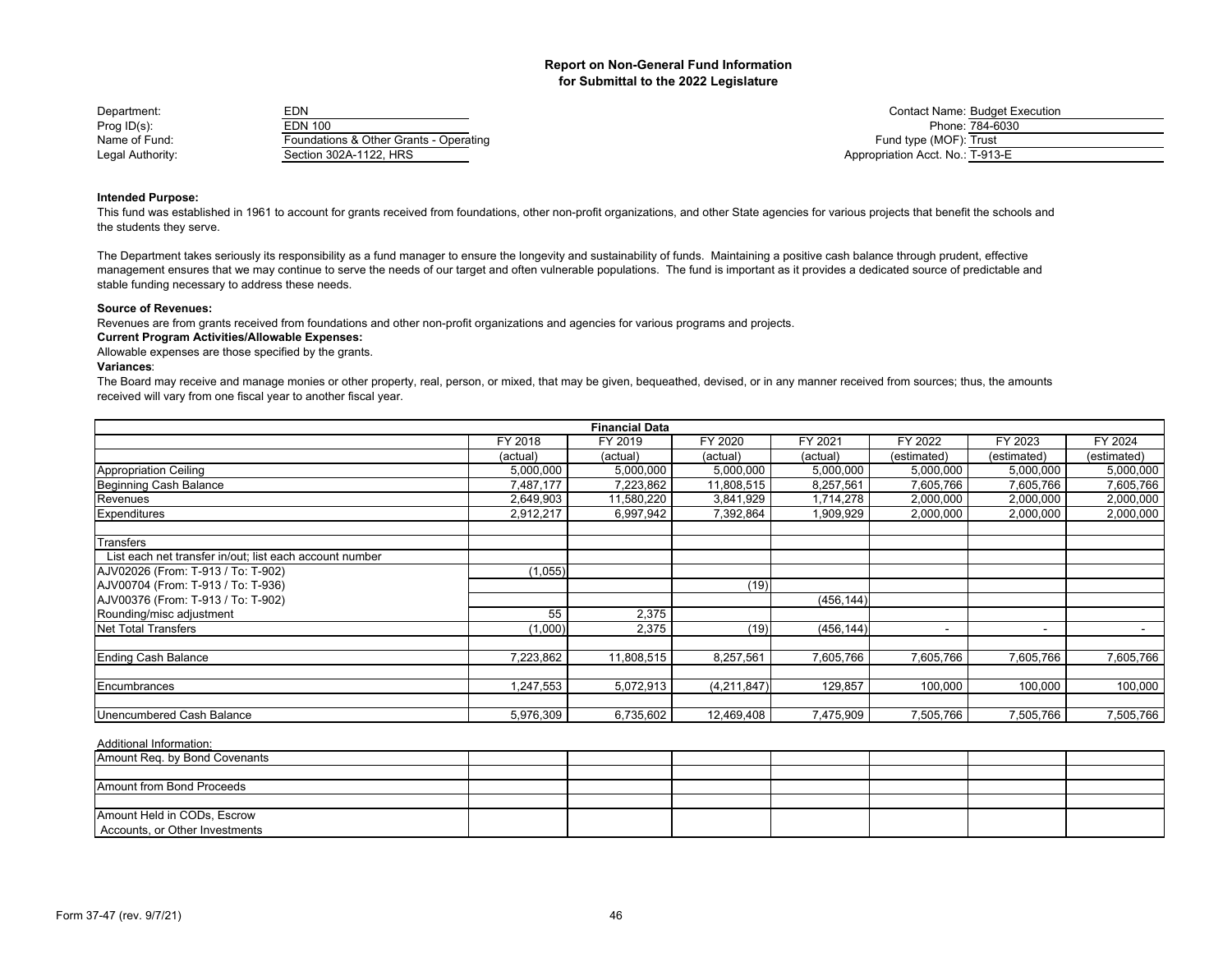| Department:      | EDN                        | Contact Name: Raymond Fujino     |
|------------------|----------------------------|----------------------------------|
| Prog $ID(s)$ :   | EDN 100                    | Phone: 421-4394                  |
| Name of Fund:    | <b>Athletic Trust Fund</b> | Fund type (MOF): Trust           |
| Legal Authority: | Section 302A-1122. HRS     | Appropriation Acct. No.: T-915-E |

## **Intended Purpose:**

This fund was established 30 years ago to account for funds collected from athletic event-related activities. All monies in the fund are given directly to the schools.

The Department takes seriously its responsibility as a fund manager to ensure the longevity and sustainability of funds. Maintaining a positive cash balance through prudent, effective management ensures that we may continue to serve the needs of our target and often vulnerable populations. The fund is important as it provides a dedicated source of predictable and stable funding necessary to address these needs.

#### **Source of Revenues:**

Revenues are from athletic event admission fees, league shares, activity book sales, and donations.

## **Current Program Activities/Allowable Expenses:**

Allowable expenses are for school athletic programs. Funds are expended for supplies, equipment, travel, and other sports program expenses.

#### **Variances**:

In FY2021 and at least part of FY 2022, athletic events were held without generating revenue from admission fees. Variance in expenditures was also due to no fall and winter interscholastic athletics in FY 2021.

|                                                         |           | <b>Financial Data</b> |           |                          |                          |                          |                |
|---------------------------------------------------------|-----------|-----------------------|-----------|--------------------------|--------------------------|--------------------------|----------------|
|                                                         | FY 2018   | FY 2019               | FY 2020   | FY 2021                  | FY 2022                  | FY 2023                  | FY 2024        |
|                                                         | (actual)  | (actual)              | (actual)  | (actual)                 | (estimated)              | (estimated)              | (estimated)    |
| <b>Appropriation Ceiling</b>                            | 1,215,000 | 1,500,000             | 1,500,000 | 1,500,000                | 1,500,000                | 1,500,000                | 1,500,000      |
| Beginning Cash Balance                                  | .252,014  | 1,383,086             | 1,576,022 | 1,746,292                | 1,611,802                | 1,323,802                | 1,343,802      |
| Revenues                                                | 918,029   | 887,012               | 758,477   | 61,480                   | 300,000                  | 800,000                  | 800,000        |
| Expenditures                                            | 786,957   | 694,075               | 588,207   | 195,970                  | 588,000                  | 780,000                  | 780,000        |
| Transfers                                               |           |                       |           |                          |                          |                          |                |
| List each net transfer in/out; list each account number |           |                       |           |                          |                          |                          |                |
|                                                         |           |                       |           |                          |                          |                          |                |
|                                                         |           |                       |           |                          |                          |                          |                |
| Rounding/misc adjustment                                |           | (1)                   |           |                          |                          |                          |                |
| <b>Net Total Transfers</b>                              |           | (1)                   |           | $\overline{\phantom{a}}$ | $\overline{\phantom{0}}$ | $\overline{\phantom{a}}$ |                |
| <b>Ending Cash Balance</b>                              | 1,383,086 | 1,576,022             | 1,746,292 | 1,611,802                | 323,802                  | 1,343,802                | 1,363,802      |
|                                                         |           |                       |           |                          |                          |                          |                |
| Encumbrances                                            | 93,466    | 70,791                | 20,970    | 24,084                   | $\overline{\phantom{a}}$ | $\overline{\phantom{a}}$ | $\blacksquare$ |
|                                                         |           |                       |           |                          |                          |                          |                |
| Unencumbered Cash Balance                               | ,289,621  | 1,505,231             | 1,725,322 | 1,587,718                | 1,323,802                | 1,343,802                | 1,363,802      |

| Amount Req. by Bond Covenants  |  |  |  |  |
|--------------------------------|--|--|--|--|
|                                |  |  |  |  |
| Amount from Bond Proceeds      |  |  |  |  |
|                                |  |  |  |  |
| Amount Held in CODs, Escrow    |  |  |  |  |
| Accounts, or Other Investments |  |  |  |  |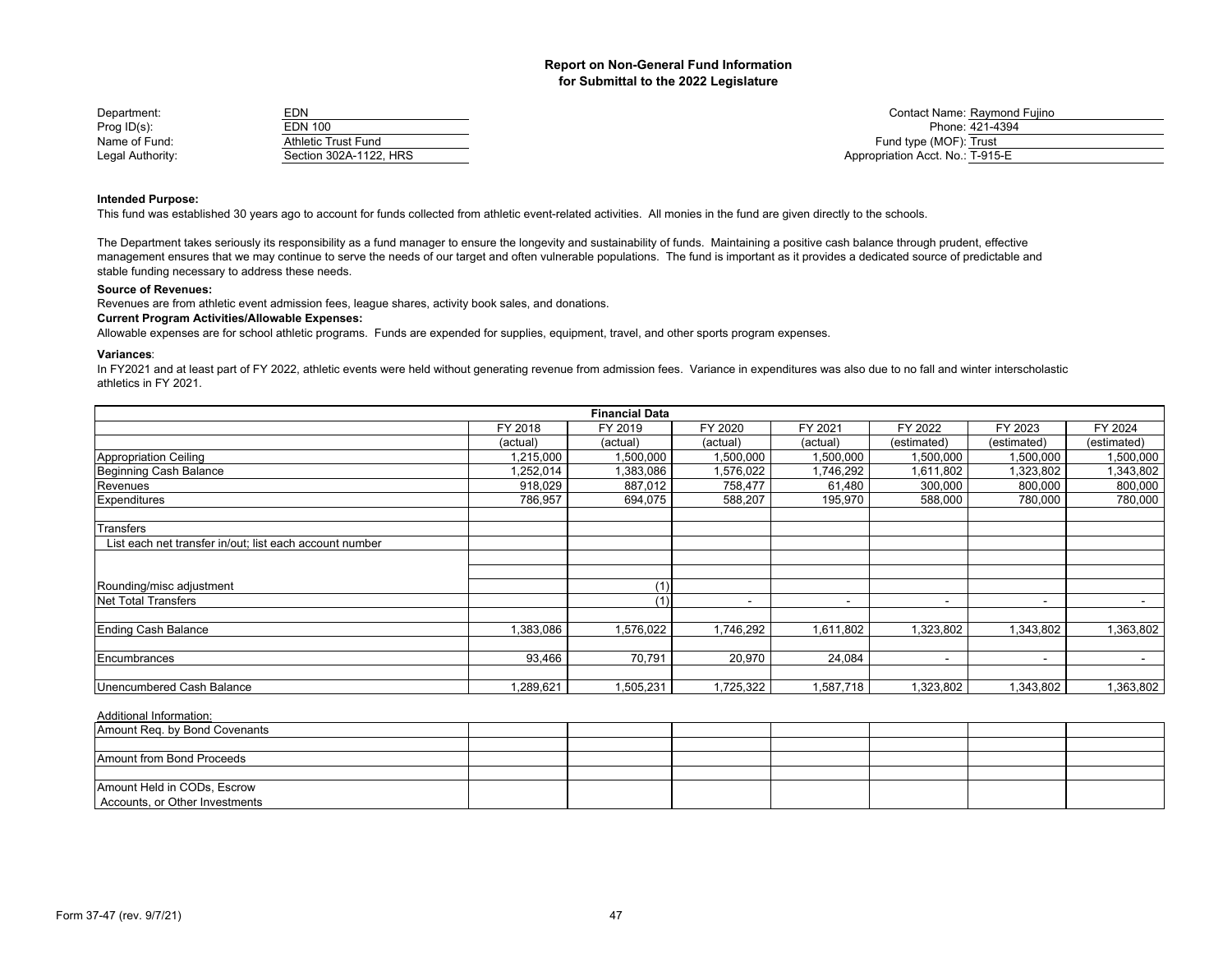| Department:      | EDN                                   | Contact Name: Nanea Ka           |
|------------------|---------------------------------------|----------------------------------|
| Prog $ID(s)$ :   | EDN 100                               | Phone: 784-6200                  |
| Name of Fund:    | OLELO - Educational Program Public TV | Fund type (MOF): Trust           |
| Legal Authority: | Section 302A-1122, HRS                | Appropriation Acct. No.: T-916-E |

Contact Name: Nanea Kalani<br>Phone: 784-6200 Name of Fund type (MOF): Trust **Public 2018** - Educational Program Public Trust Public Trust **Program Public Trust** Appropriation Acct. No.: T-916-E

#### **Intended Purpose:**

This fund was established in 1992 to account for funds received under contract with Olelo: The Corporation for Community Television.

The Department takes seriously its responsibility as a fund manager to ensure the longevity and sustainability of funds. Maintaining a positive cash balance through prudent, effective management ensures that we continue to serve the needs of our target and often vulnerable populations. The fund is important as it provides a dedicated source of predictable and stable funding necessary to address these needs.

#### **Source of Revenues:**

Funds are received from the Hawaii Educational Networking Consortium (HENC). HENC receives its funding from a percentage of the franchise fees assessed on all Cable TV (CATV) subscriptions in Hawaii. This funding is used to support the University of Hawaii, the Department. Hawaii Association of Independent Schools, and Hawaii Schools Digital Media Grants, as well as to identify and seek additional resources at federal, state, corporate, and foundation levels to support enhanced use of information and telecommunication systems and services in education.

#### **Current Program Activities/Allowable Expenses:**

HENC funding is provided to the Department's Communications Branch/Video Production Section to cover costs related to salaries and the provision of accredited educational services and programs, including but not limited to distance learning, credit and non-credit courses, arts and humanities programs, life-long learning programs, and lower and higher education programming access for the benefit of students, Department employees, and the broader community. It also includes expenses for the Akaku Maui Community Television program. The program falls under the Video Production Section/Communications Branch, which manages digital cable channel 356 on Spectrum and Hawaiian Telcom cable networks, providing access to educational content on all islands 24 hours a day, 7 days a week.

#### **Variances**:

Revenues are a percentage of the franchise fees assessed on all Cable TV (CATV) subscriptions in Hawaii. Any increase or decrease in CATV subscribers will result in yearly variances.

| <b>Financial Data</b>                                   |                          |           |           |           |                          |                          |                          |
|---------------------------------------------------------|--------------------------|-----------|-----------|-----------|--------------------------|--------------------------|--------------------------|
|                                                         | FY 2018                  | FY 2019   | FY 2020   | FY 2021   | FY 2022                  | FY 2023                  | FY 2024                  |
|                                                         | (actual)                 | (actual)  | (actual)  | (actual)  | (estimated)              | (estimated)              | (estimated)              |
| <b>Appropriation Ceiling</b>                            | 000,000,                 | 1,200,000 | 1,200,000 | 1,200,000 | 1,200,000                | 1,200,000                | 1,200,000                |
| Beginning Cash Balance                                  | 387,353                  | 1,695,041 | 1,994,689 | 2,386,968 | 2,625,812                | 2,825,812                | 3,025,812                |
| Revenues                                                | 795,716                  | 828,129   | 888,985   | 849,287   | 850,000                  | 850,000                  | 850,000                  |
| Expenditures                                            | 488,028                  | 528,481   | 496,706   | 580,365   | 650,000                  | 650,000                  | 650,000                  |
|                                                         |                          |           |           |           |                          |                          |                          |
| Transfers                                               |                          |           |           |           |                          |                          |                          |
| List each net transfer in/out; list each account number |                          |           |           |           |                          |                          |                          |
|                                                         |                          |           |           |           |                          |                          |                          |
|                                                         |                          |           |           |           |                          |                          |                          |
| Rounding/misc adjustment                                | $\overline{\phantom{0}}$ |           |           | (30,078)  |                          |                          |                          |
| Net Total Transfers                                     | $\overline{\phantom{a}}$ | ۰         |           | (30,078)  | $\overline{\phantom{0}}$ | $\overline{\phantom{a}}$ | $\overline{\phantom{a}}$ |
|                                                         |                          |           |           |           |                          |                          |                          |
| <b>Ending Cash Balance</b>                              | 1,695,041                | 1,994,689 | 2,386,968 | 2,625,812 | 2,825,812                | 3,025,812                | 3,225,812                |
|                                                         |                          |           |           |           |                          |                          |                          |
| Encumbrances                                            | 38,480                   | 2,361     | 31,369    | 41,507    | 4,600                    | 4,600                    | 4,600                    |
|                                                         |                          |           |           |           |                          |                          |                          |
| Unencumbered Cash Balance                               | 656,561                  | ,992,328  | 2,355,599 | 2,584,305 | 2,821,212                | 3,021,212                | 3,221,212                |

| Amount Req. by Bond Covenants                                 |  |  |  |  |
|---------------------------------------------------------------|--|--|--|--|
|                                                               |  |  |  |  |
| Amount from Bond Proceeds                                     |  |  |  |  |
|                                                               |  |  |  |  |
| Amount Held in CODs, Escrow<br>Accounts, or Other Investments |  |  |  |  |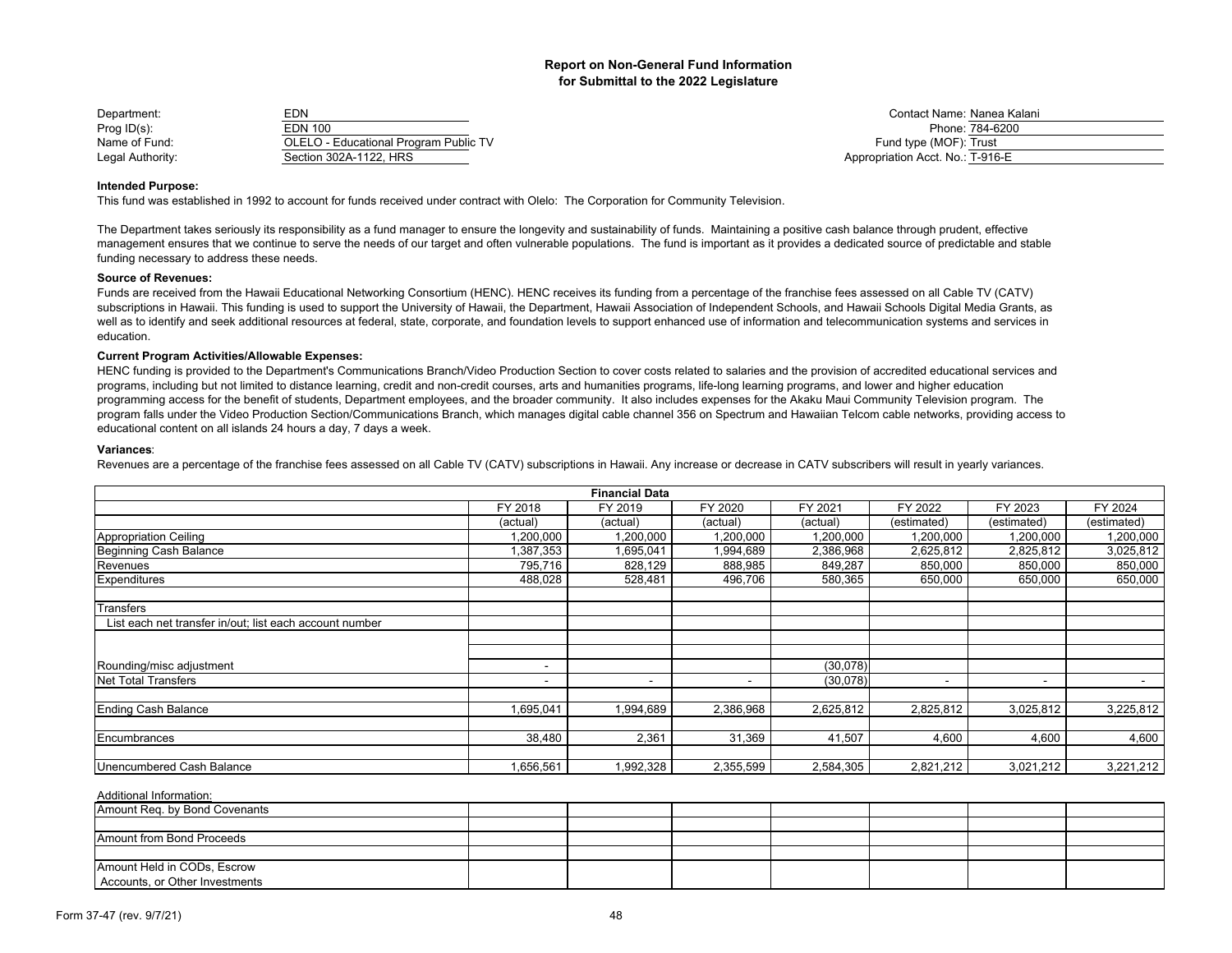Department: EDN EDN EDN EDN Contact Name: Dan Miyamoto Prog ID(s): EDN500 Phone: 305-9777 Name of Fund: **Adult Education Enrollment/Testing Fund** Fund Testing Fund Fund type (MOF): Trust Legal Authority: **Act 164, SLH 2011 (Executive Biennium Budget) Acceder 164, SLH 2011 (Executive Biennium Budget) Acceder 164, SLH 2011** (Executive Biennium Budget)

## **Intended Purpose:**

Adult community education.

The Department takes seriously its responsibility as a fund manager to ensure the longevity and sustainability of funds. Maintaining a positive cash balance through prudent, effective management ensures that we may continue to serve the needs of our target and often vulnerable populations. The fund is important as it provides a dedicated source of predictable and stable funding necessary to address these needs.

## **Source of Revenues:**

Fees

## **Current Program Activities/Allowable Expenses:**

**Variances**: December 2016 Legislative Auditor Report recommended this fund be closed. Elimination of the EDN500 trust fund ceiling would achieve this.

None

|                                                         |                          | <b>Financial Data</b>    |                          |                          |                          |                          |             |
|---------------------------------------------------------|--------------------------|--------------------------|--------------------------|--------------------------|--------------------------|--------------------------|-------------|
|                                                         | FY 2018                  | FY 2019                  | FY 2020                  | FY 2021                  | FY 2022                  | FY 2023                  | FY 2024     |
|                                                         | (actual)                 | (actual)                 | (actual)                 | (actual)                 | (estimated)              | (estimated)              | (estimated) |
| <b>Appropriation Ceiling<br/>Beginning Cash Balance</b> | 2,260,000                | 2,260,000                | 2,260,000                | 2,260,000                | 2,260,000                | 2,260,000                | 2,260,000   |
|                                                         | $\overline{\phantom{a}}$ |                          |                          |                          | $\overline{\phantom{a}}$ | $\overline{\phantom{0}}$ |             |
| Revenues                                                | $\overline{\phantom{a}}$ | -                        | -                        | $\overline{\phantom{a}}$ | $\overline{\phantom{0}}$ | $\overline{\phantom{0}}$ | $\sim$      |
| Expenditures                                            | -                        | -                        | -                        | $\overline{\phantom{0}}$ | $\overline{\phantom{0}}$ | $\overline{\phantom{0}}$ | $\sim$      |
| Transfers                                               |                          |                          |                          |                          |                          |                          |             |
| List each net transfer in/out; list each account number |                          |                          |                          |                          |                          |                          |             |
|                                                         |                          |                          |                          |                          |                          |                          |             |
|                                                         |                          |                          |                          |                          |                          |                          |             |
| Rounding/misc adjustment                                |                          |                          |                          |                          |                          |                          |             |
| <b>Net Total Transfers</b>                              | $\overline{\phantom{a}}$ | $\overline{\phantom{a}}$ | $\sim$                   | $\overline{\phantom{a}}$ | $\overline{\phantom{a}}$ | $\blacksquare$           | $\sim$      |
|                                                         |                          |                          |                          |                          |                          |                          |             |
| <b>Ending Cash Balance</b>                              | $\overline{\phantom{a}}$ | -                        | $\overline{\phantom{0}}$ | ٠                        | $\overline{\phantom{a}}$ | $\overline{\phantom{a}}$ | $\sim$      |
|                                                         |                          |                          |                          |                          |                          |                          |             |
| Encumbrances                                            | $\overline{\phantom{a}}$ | -                        | $\overline{\phantom{0}}$ | $\overline{\phantom{a}}$ | $\,$                     | $\overline{\phantom{0}}$ |             |
|                                                         |                          |                          |                          |                          |                          |                          |             |
| Unencumbered Cash Balance                               | $\overline{\phantom{a}}$ | -                        | $\overline{\phantom{a}}$ | $\overline{\phantom{a}}$ | $\overline{\phantom{a}}$ | $\overline{\phantom{a}}$ | $\sim$      |

| Amount Reg. by Bond Covenants  |  |  |  |  |
|--------------------------------|--|--|--|--|
|                                |  |  |  |  |
| Amount from Bond Proceeds      |  |  |  |  |
|                                |  |  |  |  |
| Amount Held in CODs, Escrow    |  |  |  |  |
| Accounts, or Other Investments |  |  |  |  |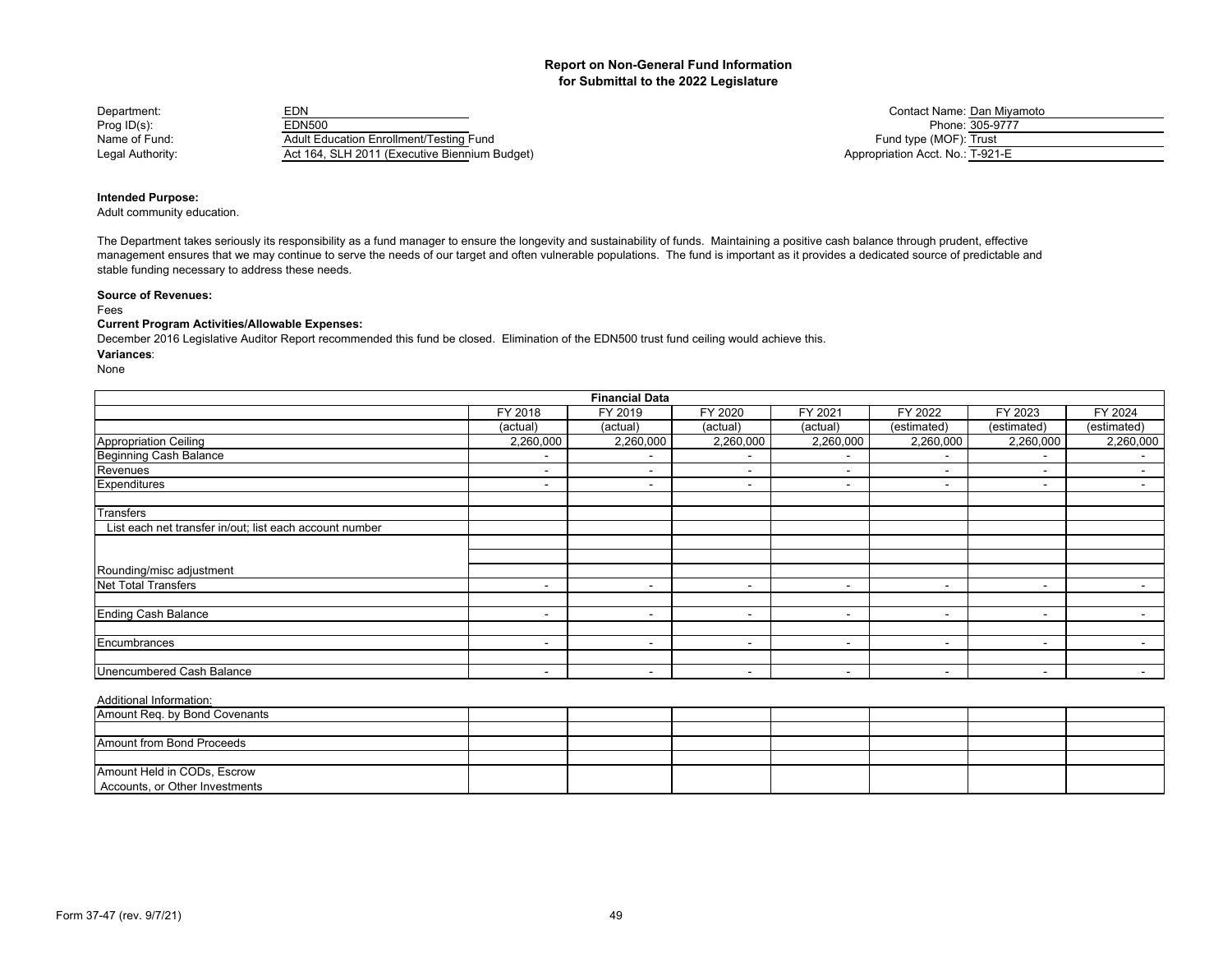| Department:      | EDN                        | Contact Name: Dawn Kaui Sang     |
|------------------|----------------------------|----------------------------------|
| Prog $ID(s)$ :   | EDN 100                    | Phone: 784-6073                  |
| Name of Fund:    | Office of Hawaiian Affairs | Fund type (MOF): Trust           |
| Legal Authority: | Section 302A-1122. HRS     | Appropriation Acct. No.: T-936-E |

## **Intended Purpose:**

This fund was established in 1991 to account for grants received from the Office of Hawaiian Affairs (OHA) for tutorial and other educational projects at various schools involving Hawaiian Language Immersion Program activities for students and staff.

The Department takes seriously its responsibility as a fund manager to ensure the longevity and sustainability of funds. Maintaining a positive cash balance through prudent, effective management ensures that we may continue to serve the needs of our target and often vulnerable populations. The fund is important as it provides a dedicated source of predictable and stable funding necessary to address these needs.

#### **Source of Revenues:**

Revenues are from OHA.

## **Current Program Activities/Allowable Expenses:**

These funds are to be used in accordance with the settlement agreement between the Office of Hawaiian Affairs and the Department to support and provide resources for Ka Papahana Kaiapuni.

#### **Variances**:

|                                                         |          | <b>Financial Data</b> |          |                          |             |                          |                          |
|---------------------------------------------------------|----------|-----------------------|----------|--------------------------|-------------|--------------------------|--------------------------|
|                                                         | FY 2018  | FY 2019               | FY 2020  | FY 2021                  | FY 2022     | FY 2023                  | FY 2024                  |
|                                                         | (actual) | (actual)              | (actual) | (actual)                 | (estimated) | (estimated)              | (estimated)              |
| Appropriation Ceiling                                   | 600,000  | 600,000               | 350,000  | 350,000                  | 350,000     | 350,000                  | 350,000                  |
| Beginning Cash Balance                                  | 390,811  | 377,307               | 339,681  | 328,927                  | 315,451     | 298,451                  | 281,451                  |
| Revenues                                                |          |                       | 11,069   | 3,287                    |             |                          |                          |
| Expenditures                                            | 13,505   | 37,625                | 21,842   | 16,763                   | 17,000      | 17,000                   | 17,000                   |
| <b>Transfers</b>                                        |          |                       |          |                          |             |                          |                          |
| List each net transfer in/out; list each account number |          |                       |          |                          |             |                          |                          |
| AJV00704 (From: T-913 / To: T-936)                      |          |                       | 19       |                          |             |                          |                          |
| Rounding/misc adjustment                                |          | (1)                   |          |                          |             |                          |                          |
| Net Total Transfers                                     |          | (1)                   | 19       | $\overline{\phantom{a}}$ | ٠           | $\overline{\phantom{0}}$ | $\overline{\phantom{a}}$ |
| <b>Ending Cash Balance</b>                              | 377,307  | 339,681               | 328,927  | 315,451                  | 298,451     | 281,451                  | 264,451                  |
| Encumbrances                                            | (1,003)  | (1, 804)              | 792      | $\overline{\phantom{a}}$ | ٠           | $\sim$                   |                          |
| Unencumbered Cash Balance                               | 378,310  | 341,485               | 328,135  | 315,451                  | 298,451     | 281,451                  | 264,451                  |

| Amount Req. by Bond Covenants                                 |  |  |  |  |
|---------------------------------------------------------------|--|--|--|--|
|                                                               |  |  |  |  |
| Amount from Bond Proceeds                                     |  |  |  |  |
|                                                               |  |  |  |  |
| Amount Held in CODs, Escrow<br>Accounts, or Other Investments |  |  |  |  |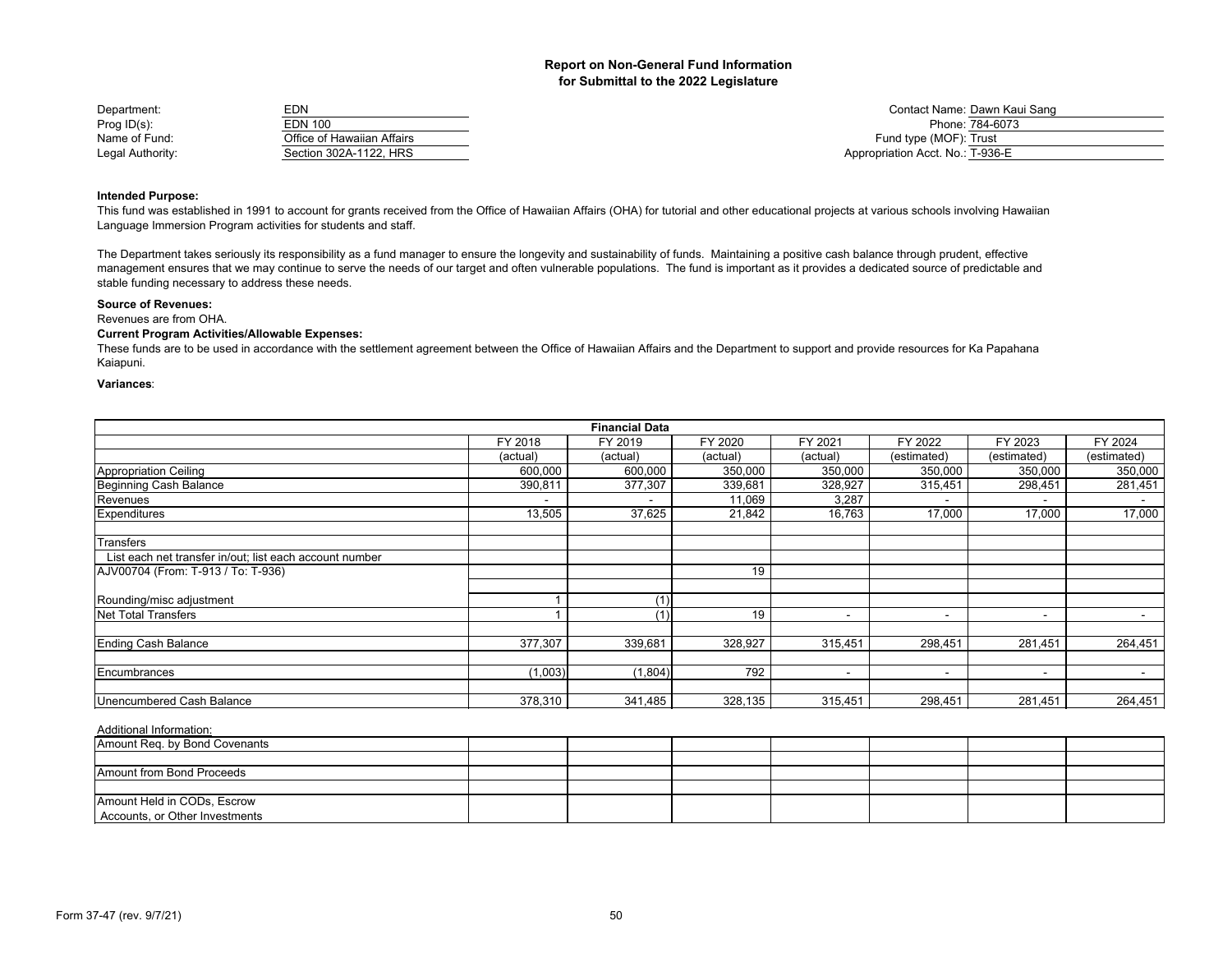| Department:      | <b>EDN</b>             | <b>Contact Name: Budget Execution</b> |
|------------------|------------------------|---------------------------------------|
| Prog $ID(s)$ :   | <b>EDN 100</b>         | Phone: 784-6030                       |
| Name of Fund:    | Alu Like Proiects      | Fund type (MOF): Trust                |
| Legal Authority: | Section 302A-1122. HRS | Appropriation Acct. No.: T-938-E      |

**Intended Purpose:**

This fund was established in 1992 to account for moneys received through a memorandum of agreement with Alu Like, Inc.'s Native Hawaiian Vocational Education Program.

**Source of Revenues:**

Revenues are from funds received under contract with Alu Like, Inc.

## **Current Program Activities/Allowable Expenses:**

Allowable expenses are as prescribed by various memoranda of agreement, but for students of Hawaiian ancestry who are participating in vocational educational programs. Educational programs provide career education counseling for students, staff development programs, and curriculum development.

#### **Variances**:

No further revenues or expenditures for this program will be recorded under this appropriation account after existing cash balance is expended.

|                                                         |                       |                          | Note: Program will continue under a different appropriation. |                          |                          |                          |                |
|---------------------------------------------------------|-----------------------|--------------------------|--------------------------------------------------------------|--------------------------|--------------------------|--------------------------|----------------|
|                                                         | <b>Financial Data</b> |                          |                                                              |                          |                          |                          |                |
|                                                         | FY 2018               | FY 2019                  | FY 2020                                                      | FY 2021                  | FY 2022                  | FY 2023                  | FY 2024        |
|                                                         | (actual)              | (actual)                 | (actual)                                                     | (actual)                 | (estimated)              | (estimated)              | (estimated)    |
| <b>Appropriation Ceiling</b>                            | 280,000               | 280,000                  | 280,000                                                      | 280,000                  | 280,000                  | 280,000                  | 280,000        |
| Beginning Cash Balance                                  | 60,286                | 41,086                   | 31,847                                                       | 17,529                   | 17,529                   | (0)                      | (0)            |
| Revenues                                                | 243,407               | 111,312                  |                                                              | $\overline{\phantom{a}}$ |                          | $\overline{\phantom{a}}$ | $\sim$         |
| Expenditures                                            | 262,606               | 117,832                  | 14,318                                                       | $\overline{\phantom{a}}$ | 17,529                   | $\blacksquare$           |                |
| Transfers                                               |                       |                          |                                                              |                          |                          |                          |                |
| List each net transfer in/out; list each account number |                       |                          |                                                              |                          |                          |                          |                |
| AJV01395 (Transfer excess cash to State Treasury)       |                       | (2,005)                  |                                                              |                          |                          |                          |                |
| AJV01484 (Transfer excess cash to State Treasury)       |                       | (714)                    |                                                              |                          |                          |                          |                |
|                                                         |                       |                          |                                                              |                          |                          |                          |                |
| Rounding/misc adjustment                                | (1)                   | $\overline{\phantom{a}}$ |                                                              |                          |                          |                          |                |
| <b>Net Total Transfers</b>                              | (1)                   | (2,719)                  | $\overline{\phantom{a}}$                                     | $\overline{\phantom{a}}$ | $\overline{\phantom{a}}$ | $\overline{\phantom{a}}$ | $\sim$         |
| <b>Ending Cash Balance</b>                              | 41,086                | 31,847                   | 17,529                                                       | 17,529                   | (0)                      | (0)                      | (0)            |
| Encumbrances                                            | 5,113                 | 12,304                   | (253)                                                        | (253)                    | $\overline{\phantom{a}}$ | $\overline{\phantom{a}}$ | $\sim$         |
| Unencumbered Cash Balance                               | 35,974                | 19,543                   | 17,782                                                       | 17,782                   | (0)                      | (0)                      | $\overline{0}$ |

| Amount Req. by Bond Covenants  |  |  |  |  |
|--------------------------------|--|--|--|--|
|                                |  |  |  |  |
| Amount from Bond Proceeds      |  |  |  |  |
|                                |  |  |  |  |
| Amount Held in CODs, Escrow    |  |  |  |  |
| Accounts, or Other Investments |  |  |  |  |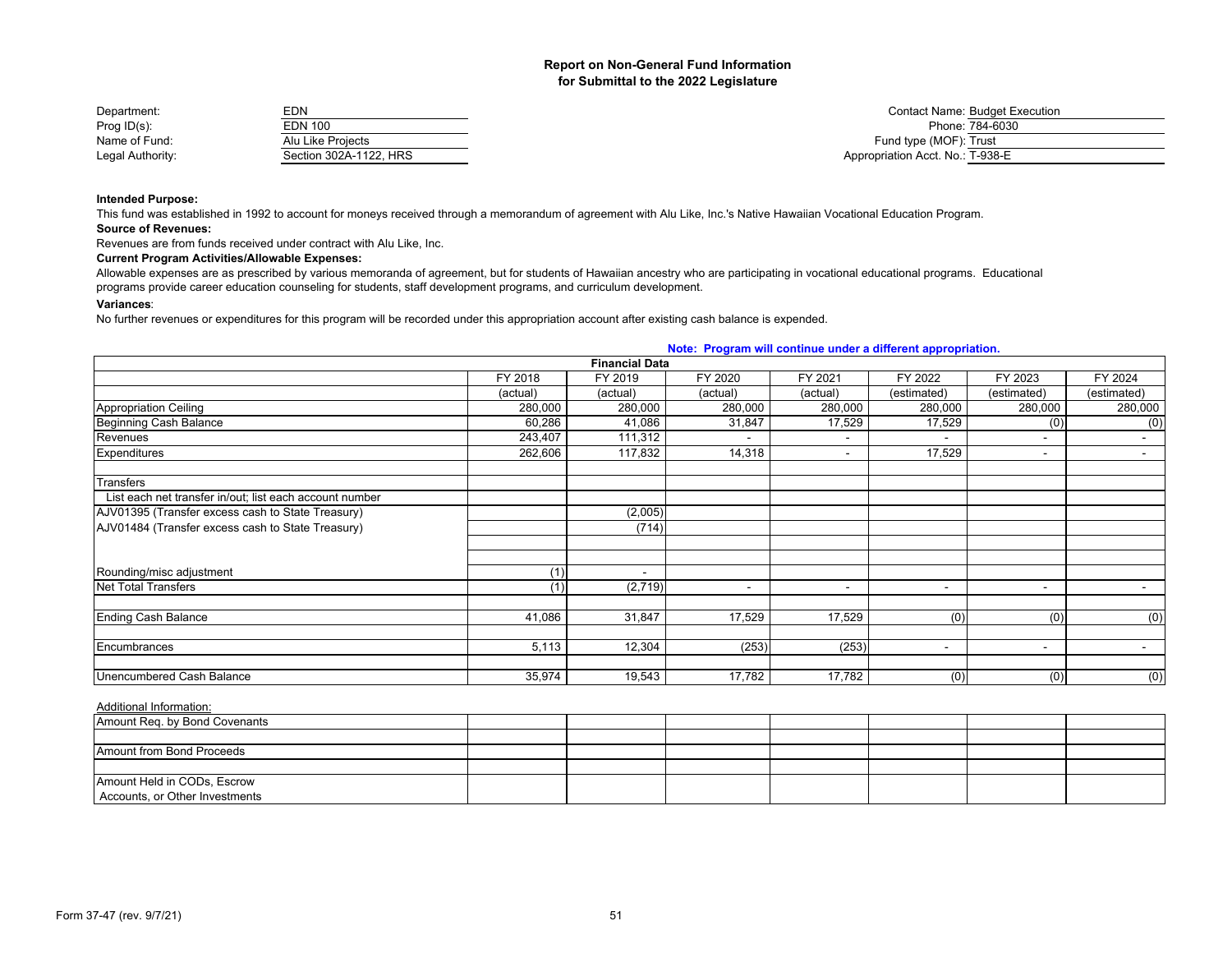| Department:      | <b>EDN</b>              | Contact Name: Albert Tiberi      |
|------------------|-------------------------|----------------------------------|
| Prog $ID(s)$ :   | <b>EDN 100</b>          | Phone: 784-6170                  |
| Name of Fund:    | Settlements - Operating | Fund type (MOF): Trust           |
| Legal Authority: | HRS section 302A-1122   | Appropriation Acct. No.: T-968-E |

## **Intended Purpose:**

Receives monetary awards pursuant to court-approved settlement agreements, generally for the benefit of public schools and their students.

The Department takes seriously its responsibility as a fund manager to ensure the longevity and sustainability of funds. Maintaining a positive cash balance through prudent, effective management ensures that we may continue to serve the needs of our target and often vulnerable populations. The fund is important as it provides a dedicated source of predictable and stable funding necessary to address these needs.

#### **Source of Revenues:**

Court-approved settlements.

## **Current Program Activities/Allowable Expenses:**

Per the terms of the settlement agreement.

#### **Variances**:

Revenues and expenditures are dependent on received settlements, which are unpredictable in nature.

| <b>Financial Data</b> |          |          |                          |                          |                |                |  |  |  |
|-----------------------|----------|----------|--------------------------|--------------------------|----------------|----------------|--|--|--|
| FY 2018               | FY 2019  | FY 2020  | FY 2021                  | FY 2022                  | FY 2023        | FY 2024        |  |  |  |
| (actual)              | (actual) | (actual) | (actual)                 | (estimated)              | (estimated)    | (estimated)    |  |  |  |
|                       | n/a      | n/a      | n/a                      | n/a                      | n/a            | n/a            |  |  |  |
| 370,538               | 371,963  | 376,283  | 11,344                   | 140,635                  | <b>NO DATA</b> | <b>NO DATA</b> |  |  |  |
| 1,424                 | 4,320    | 11,344   | 146,134                  | NO DATA                  | <b>NO DATA</b> | <b>NO DATA</b> |  |  |  |
|                       |          | 376,283  | 16,843                   | 140,635                  | <b>NO DATA</b> | <b>NO DATA</b> |  |  |  |
|                       |          |          |                          |                          |                |                |  |  |  |
|                       |          |          |                          |                          |                |                |  |  |  |
|                       |          |          |                          |                          |                |                |  |  |  |
|                       |          |          |                          |                          |                |                |  |  |  |
|                       |          |          | $\overline{\phantom{a}}$ | $\overline{\phantom{a}}$ | $\sim$         | $\blacksquare$ |  |  |  |
| 371,963               | 376,283  | 11,344   | 140,635                  | <b>NO DATA</b>           | <b>NO DATA</b> | <b>NO DATA</b> |  |  |  |
|                       | 376,283  |          | 420                      | NO DATA                  | <b>NO DATA</b> | <b>NO DATA</b> |  |  |  |
|                       |          |          |                          |                          |                | NO DATA        |  |  |  |
|                       | 371,963  | (0)      | 11,344                   | 140,215                  | NO DATA        | <b>NO DATA</b> |  |  |  |

| Amount Req. by Bond Covenants  |  |  |  |  |
|--------------------------------|--|--|--|--|
|                                |  |  |  |  |
| Amount from Bond Proceeds      |  |  |  |  |
|                                |  |  |  |  |
| Amount Held in CODs, Escrow    |  |  |  |  |
| Accounts, or Other Investments |  |  |  |  |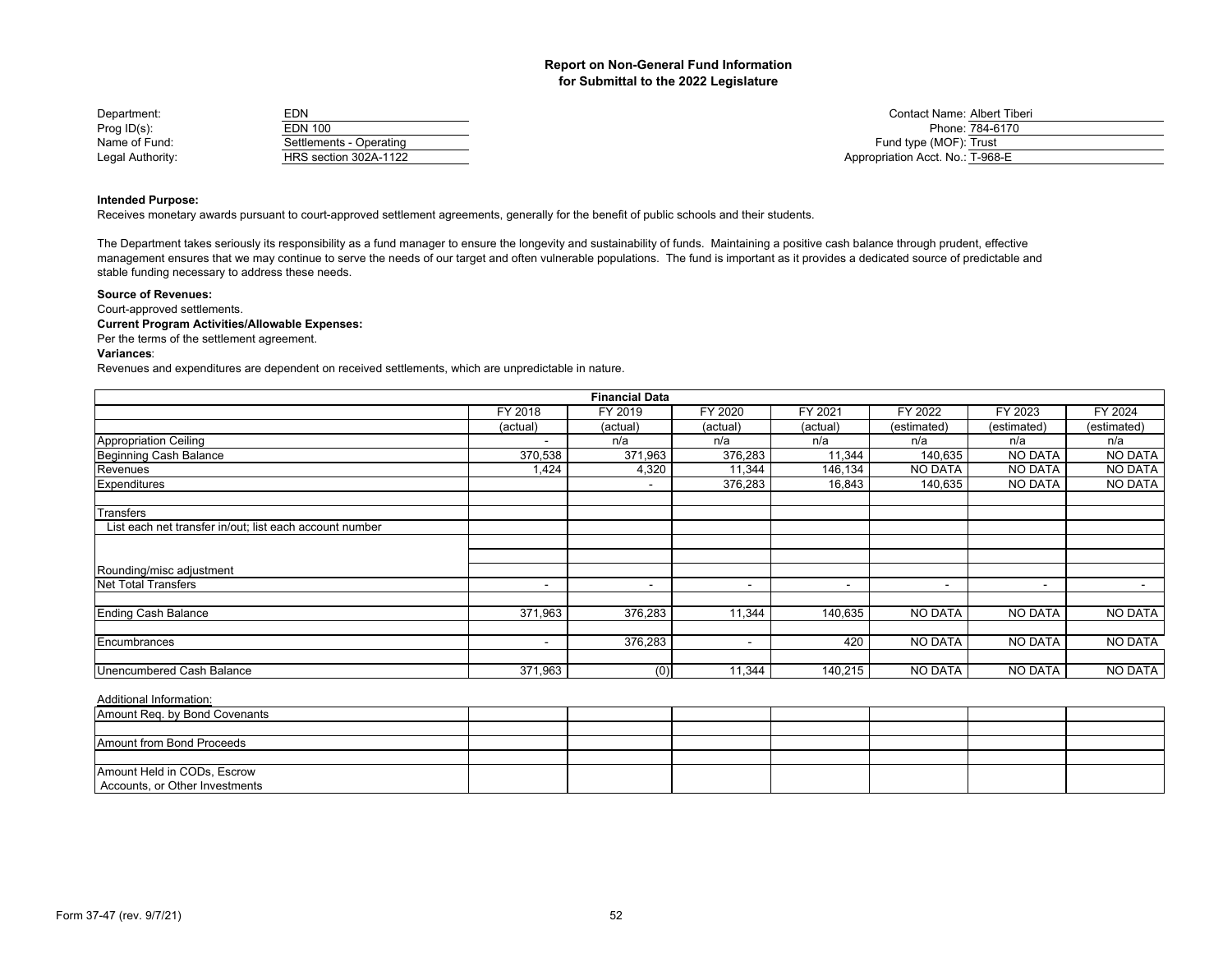| Department:      | EDN                          | Contact Name: Tracy Okumura      |
|------------------|------------------------------|----------------------------------|
| Prog $ID(s)$ :   | EDN 400                      | Phone: 784-5000                  |
| Name of Fund:    | Settlements - Facilities     | Fund type (MOF): Trust           |
| Legal Authority: | Administratively established | Appropriation Acct. No.: T-969-E |

## **Intended Purpose:**

Receives monetary awards pursuant to insurance payments or court-approved settlement agreements, generally for the benefit of public schools and their students.

#### **Source of Revenues:**

Department or court-approved settlements and insurance payments.

## **Current Program Activities/Allowable Expenses:**

Per the terms of the settlement agreement.

## **Variances**:

In general, revenues and expenditures are dependent on received settlements. Four large performance bond settlements account for the increase in revenue in FY 2018. Expenditures that were made to assignee contractors pursuant to the FY 2018 settlement agreements account for the increase in expenditures in FY 2019 and FY 2020.

| <b>Financial Data</b>                                   |                          |                          |           |                          |                |                          |                |  |  |
|---------------------------------------------------------|--------------------------|--------------------------|-----------|--------------------------|----------------|--------------------------|----------------|--|--|
|                                                         | FY 2018                  | FY 2019                  | FY 2020   | FY 2021                  | FY 2022        | FY 2023                  | FY 2024        |  |  |
|                                                         | (actual)                 | (actual)                 | (actual)  | (actual)                 | (estimated)    | (estimated)              | (estimated)    |  |  |
| <b>Appropriation Ceiling</b>                            | n/a                      | n/a                      | n/a       | n/a                      | n/a            | n/a                      | n/a            |  |  |
| Beginning Cash Balance                                  | 143,177                  | 5,515,453                | 1,402,486 | 654,834                  | 257,289        | NO DATA                  | <b>NO DATA</b> |  |  |
| Revenues                                                | 5,842,685                | $\,$                     | 245,401   | 66,479                   | <b>NO DATA</b> | NO DATA                  | <b>NO DATA</b> |  |  |
| Expenditures                                            | 470,409                  | 4,112,967                | 993,053   | 464,024                  | 257,289        | <b>NO DATA</b>           | <b>NO DATA</b> |  |  |
| Transfers                                               |                          |                          |           |                          |                |                          |                |  |  |
| List each net transfer in/out; list each account number |                          |                          |           |                          |                |                          |                |  |  |
|                                                         |                          |                          |           |                          |                |                          |                |  |  |
| Rounding/misc adjustment                                |                          |                          |           |                          |                |                          |                |  |  |
| Net Total Transfers                                     | $\overline{\phantom{a}}$ | $\overline{\phantom{a}}$ | -         | $\overline{\phantom{a}}$ | $\blacksquare$ | $\overline{\phantom{a}}$ | $\sim$         |  |  |
| <b>Ending Cash Balance</b>                              | 5,515,453                | 1,402,486                | 654,834   | 257,289                  | <b>NO DATA</b> | <b>NO DATA</b>           | <b>NO DATA</b> |  |  |
| Encumbrances                                            | 4,394,995                | 1,402,486                | 387,191   | 129,415                  | <b>NO DATA</b> | <b>NO DATA</b>           | <b>NO DATA</b> |  |  |
|                                                         |                          |                          |           |                          |                |                          |                |  |  |
| Unencumbered Cash Balance                               | 1,120,458                | $\overline{\phantom{a}}$ | 267,643   | 127,874                  | <b>NO DATA</b> | NO DATA                  | <b>NO DATA</b> |  |  |

| Amount Req. by Bond Covenants  |  |  |  |  |
|--------------------------------|--|--|--|--|
|                                |  |  |  |  |
| Amount from Bond Proceeds      |  |  |  |  |
|                                |  |  |  |  |
| Amount Held in CODs, Escrow    |  |  |  |  |
| Accounts, or Other Investments |  |  |  |  |